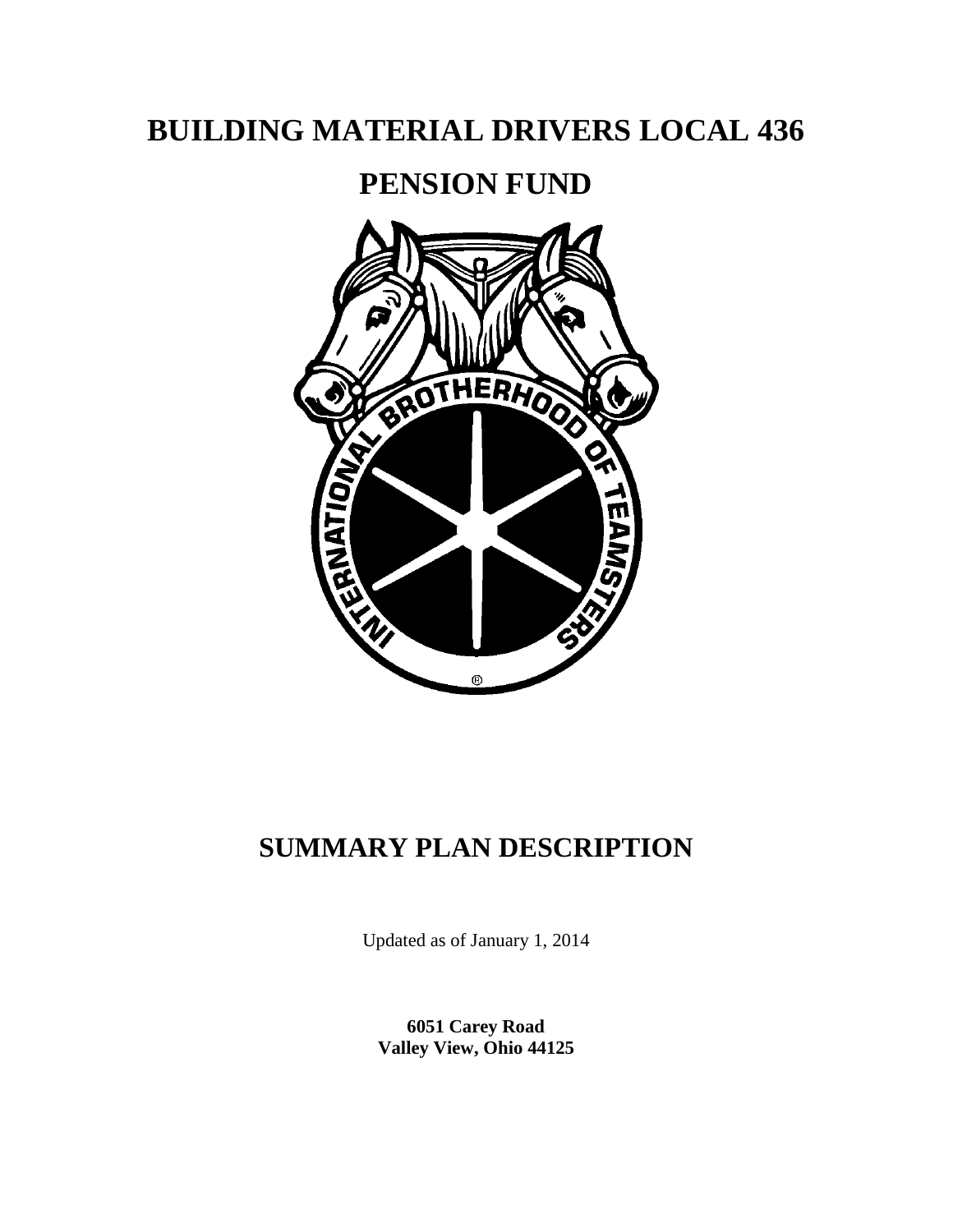|                                                                                                                | $\overline{2}$ |
|----------------------------------------------------------------------------------------------------------------|----------------|
|                                                                                                                | $\overline{3}$ |
|                                                                                                                | $\overline{3}$ |
|                                                                                                                |                |
| Benefit Amounts in General music music contained the state of 5                                                |                |
|                                                                                                                |                |
|                                                                                                                |                |
| Early Retirement manual measurement control and the manual measurement of the Early Retirement measurement     |                |
|                                                                                                                |                |
|                                                                                                                |                |
|                                                                                                                |                |
|                                                                                                                |                |
|                                                                                                                |                |
|                                                                                                                |                |
|                                                                                                                |                |
| Death Benefits manual manual contract contract contract contract contract contract contract contract control o | - 19           |
|                                                                                                                |                |
|                                                                                                                |                |
|                                                                                                                |                |
|                                                                                                                |                |
|                                                                                                                |                |
|                                                                                                                |                |
|                                                                                                                |                |
|                                                                                                                |                |
|                                                                                                                |                |
|                                                                                                                |                |
|                                                                                                                |                |
|                                                                                                                |                |
|                                                                                                                | 28             |
|                                                                                                                | 29             |
|                                                                                                                | 29             |
|                                                                                                                | 31             |
|                                                                                                                | 32             |
|                                                                                                                |                |
|                                                                                                                | 35             |
|                                                                                                                | 36             |
|                                                                                                                | 38             |

## **Table of Contents**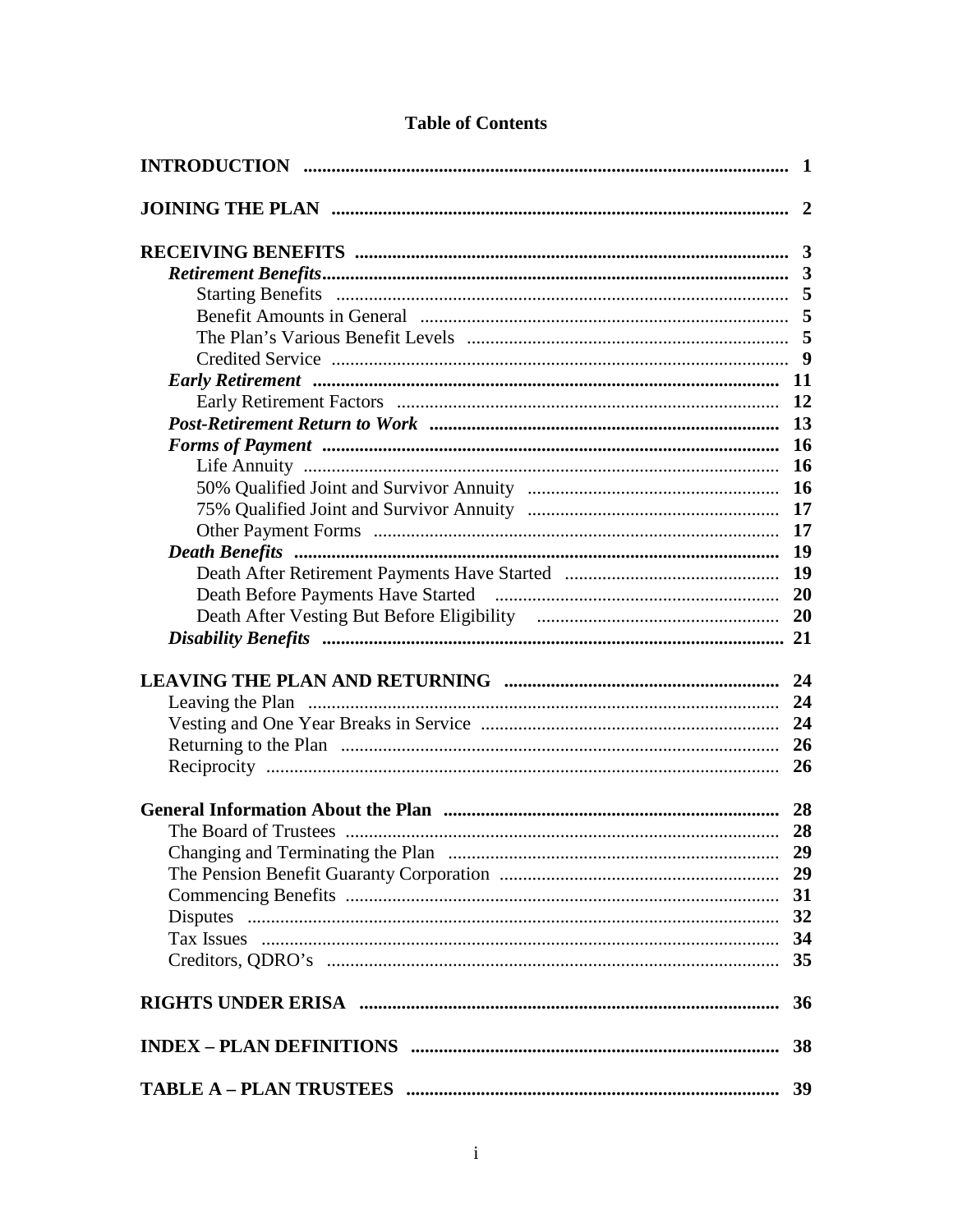#### **INTRODUCTION**

The Building Material Drivers Local 436 Pension Plan (the "**Plan**") was initially established effective May 1, 1961. The primary purpose of the Plan is to provide retirement and related benefits to you, the members of the Excavating, Building Material, Construction Drivers and Race Track Employees Local Union 436 (hereinafter, the "**Union**"). The actual terms and conditions are stated in the Plan which is fairly complicated legal document. This Summary Plan Description is not the Plan document. Instead, it is a summary of the Plan and is intended to help you understand and appreciate the benefits provided to you, your family, and your other beneficiaries.

This Summary Plan Description (hereinafter "**Summary**" or "**SPD**") is intended to present the important features of a complicated legal document so you can understand how it operates. We have tried to be accurate and unambiguous. However, in all cases, the actual terms of the Plan will prevail.

Since it was originally adopted on December 26, 1961, the Plan has been restated and amended numerous times. The most recent restatement was adopted in January 2010 and is effective January 1, 2002 (the "2002 Restatement"). This Summary reflects the 2002 Restatement and all subsequent amendments. If additional changes occur we will keep you informed so that you will understand how they affect you.

The Plan is governed in accordance with the provisions set forth under the Employee Retirement Income Security Act of 1974 (ERISA), as amended and the Internal Revenue Code of 1986, as amended (the "Code") and applicable regulations issued by either the Department of Labor or the Treasury Department. The requirements set forth under ERISA, the Code and any related regulations are intended to protect your benefits and give you necessary information about the administration and operation of the Plan.

The provisions of the Plan and the information in this Summary apply to members who are participating in the Plan as of January 1, 2002 or who became eligible to participate after that date. The purpose of the Plan is to provide security for you and your family. If you left the union before 2002, regardless of whether you have returned, the provisions of the Plan at the time you left may govern the retirement benefit you have accrued and the eligibility for such benefit under the Plan. If you are in doubt, please call the Fund Office at 216-328-0436 or 877-396-3436 for assistance.

If you have any questions about your situation and entitlement to benefits under the Plan please call the Fund Office for assistance. In addition, a copy of the Plan is available for your review at the Fund Office..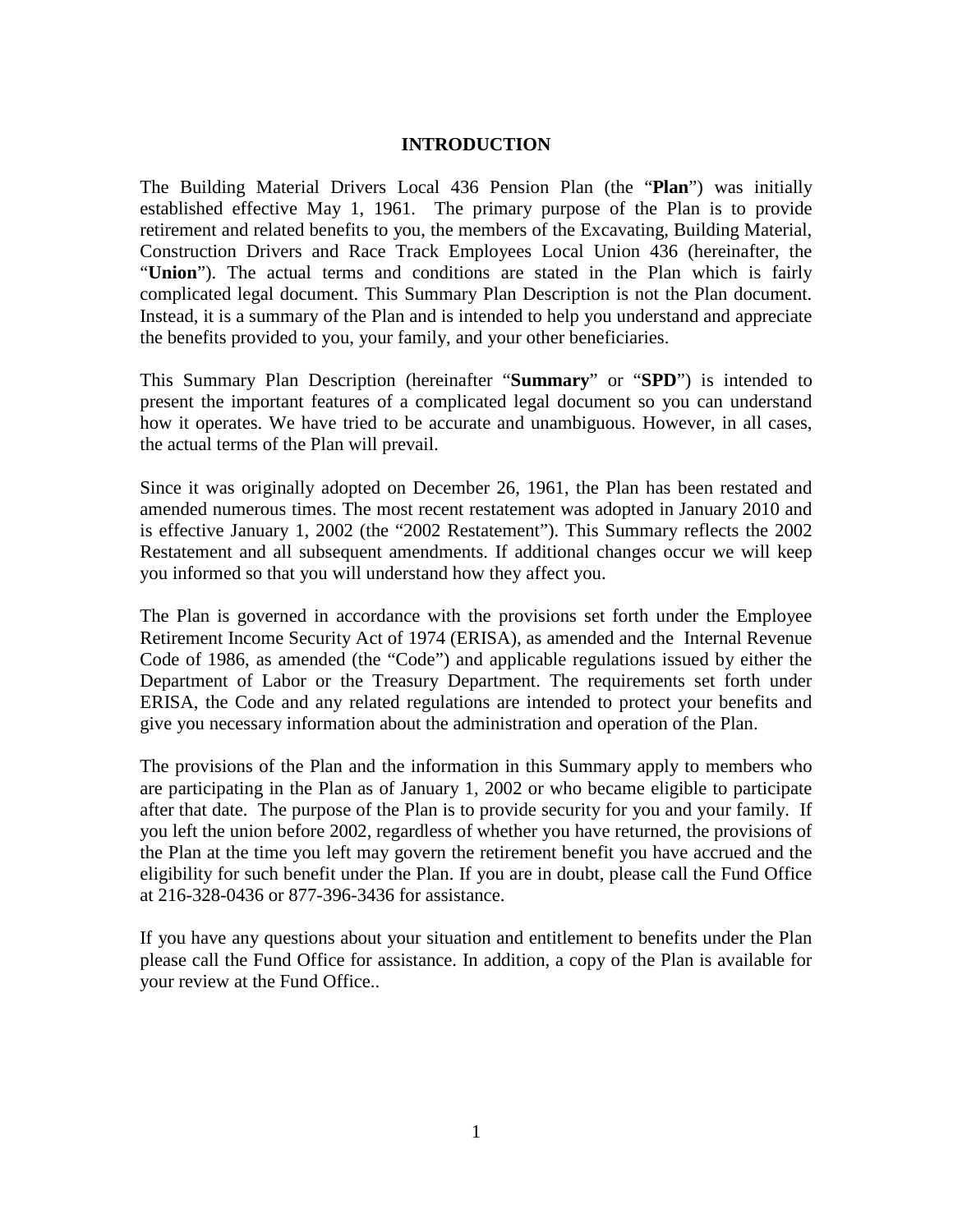## **JOINING THE PLAN**

## **How Do I Know if I Am Eligible to Join the Plan**?

You are eligible to participate in the **Plan** if you work for an **Employer** who has a collective bargaining agreement with the **Union** which covers the terms and conditions of your employment and which requires them to make contributions to the Pension Fund on your behalf. Ask your **Employer** if you are not sure.

> **Note**: Words in **Bold** have special meaning and are defined in this Summary. An Index is located on the last page of this Summary (page 37) that identifies where the definition of a particular bolded term can be found.

## **When Do I Become a Participant?**

You automatically join the **Plan** the day you start working for an **Employer** in worked covered under the collective bargaining agreement in placed between the **Union and your Employer**.

## **Do I Have to Do Anything to Start My Participation?**

You will be asked to complete and sign certain forms which gives the Fund Office information about you such as your date of birth and the name of any **Beneficiary** who will receive any **Plan** benefits that are payable if you die. You will also agree to accept the terms and conditions of the **Plan**.

If you are married, your **Beneficiary** is your spouse unless you and your spouse mutually agree to designate another individual or individuals as your **Beneficiary** (any such consent by your spouse must be in writing and notarized). If you are single, your **Beneficiary** is the individual or individuals you have designated by completing the necessary form with the Fund Office.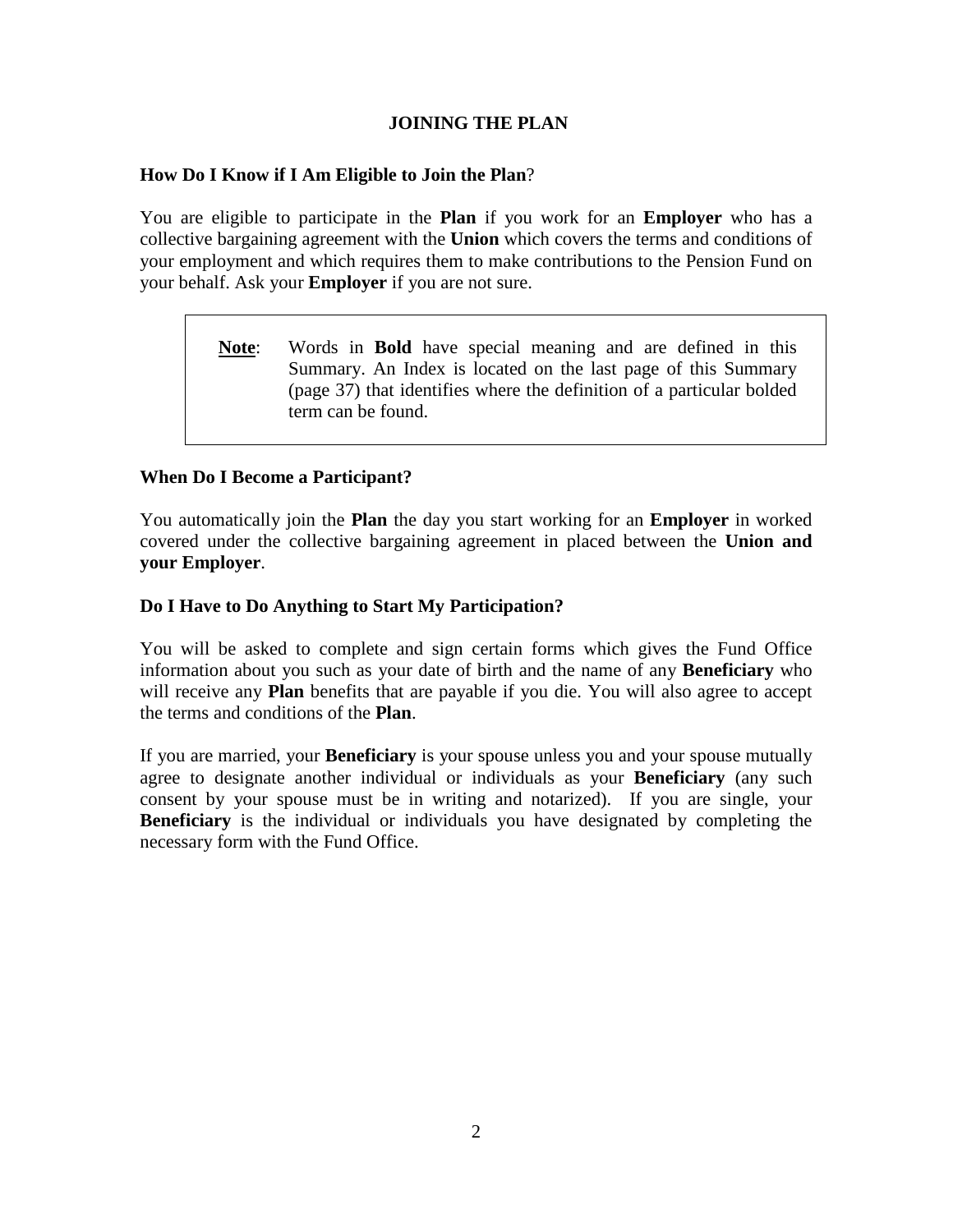#### **RECEIVING BENEFITS**

#### *Retirement Benefits*

#### STARTING BENEFITS

#### **When Can I Start Receiving Benefits?**

The primary purpose of the **Plan** is to provide retirement income after you have completed your career working in **Covered Service**. **Covered Service** includes all hours for which you are paid or entitled to payment pursuant to the terms of a collective bargaining agreement between your **Employer** and the **Union.** As discussed in this SPD, the earliest date you can commence receiving your benefits under the **Plan** has changed in the past few years. For all periods after November 19, 2009, you can start receiving benefits as early as age 62 so long as your benefits are **Vested** in the Plan. However, your benefit in this case will be actuarially reduced to account for the early commencement of such benefit. To receive an unreduced retirement benefit you have to begin receiving your benefits after you attain your **Normal Retirement Date.**

The definition of **Normal Retirement Date** under the Plan depends upon whether you earned your benefits before January 1, 2007 or after.

#### **For Service Before January 1, 2007**

For benefits earned before January 1, 2007, the Plan's technical definition of **Normal Retirement Date** is the earlier of:

- (i) The later of your  $62<sup>nd</sup>$  birthday or the date you complete ten years of **Credited Service**; or
- (ii) The later of your  $65<sup>th</sup>$  birthday or the fifth anniversary of your joining the **Plan**.

It's not as difficult as it sounds and in fact usually is pretty straight forward. As long as you join the Plan before age 52, your **Normal Retirement Date** is age 62 for benefits earned before January 1, 2007. The **Plan** calls this unreduced benefit your **Normal Retirement Benefit.**

The complications regarding the definition of **Normal Retirement Date** only apply if you join the Plan when you are older than 52. In that situation, if you don't have the ten years at 62, you can only receive your unreduced **Normal Retirement Benefit** when you have earned ten years of Credited Service.

In addition, if it is earlier, you can receive your unreduced **Normal Retirement Benefit** beginning on the fifth anniversary of your participation in the **Plan** after you are at least age 65. This provision is only important if you join the **Plan** after age 60.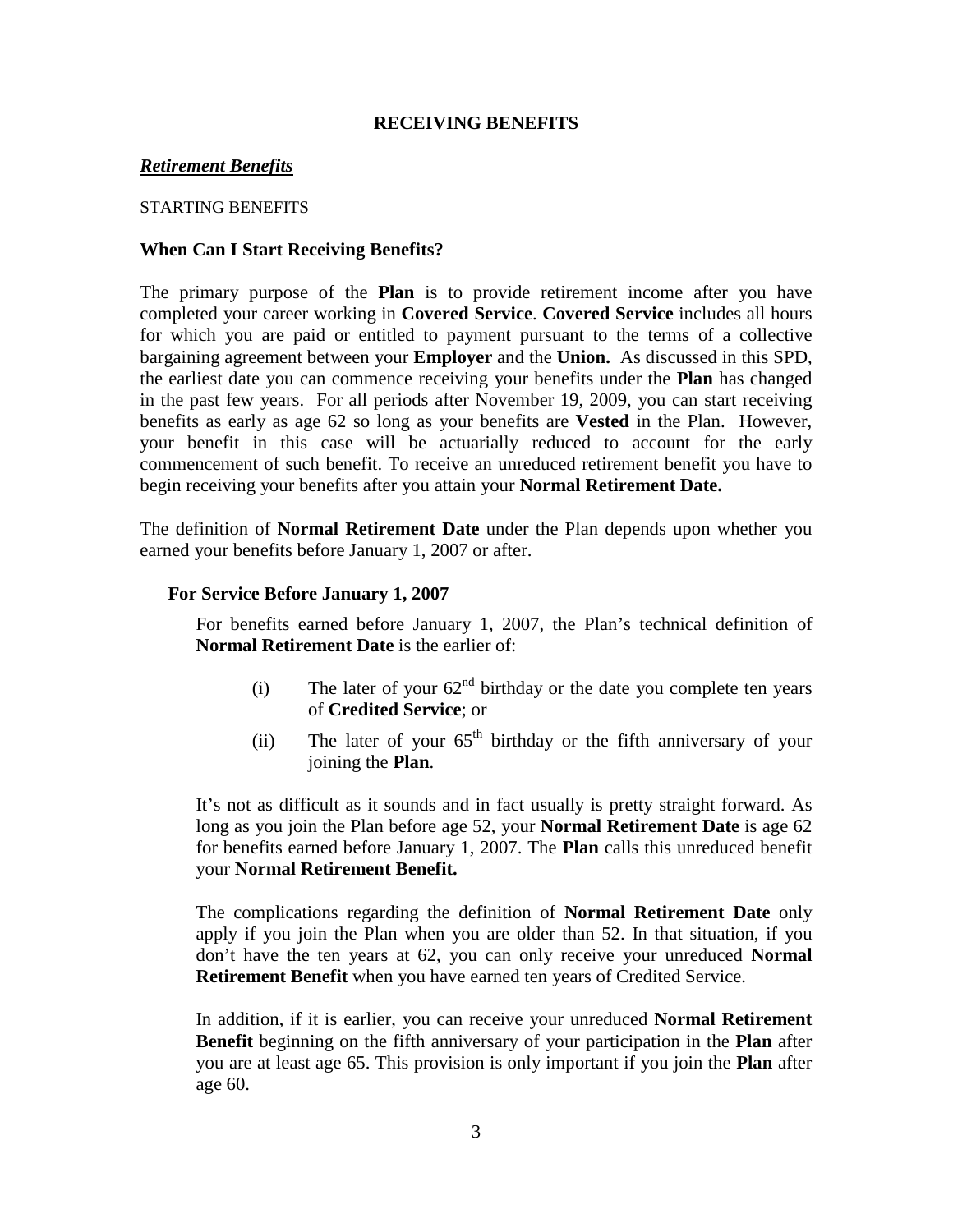#### **For Service After December 31, 2006**

For benefits earned after December 31, 2006 the Plan's definition of **Normal Retirement Date** also seems complicated. However, it is straight forward for almost all participants. It is the earlier of:

- (i) The later of your  $65<sup>nd</sup>$  birthday or the date you complete ten years of Credited Service; or
- (ii) The later of your  $65<sup>th</sup>$  birthday or the fifth anniversary of your joining the Plan.

Similar to the above definition, the earliest date you can receive an unreduced **Normal Retirement Benefit** is generally age 65 for benefits earned after December 31. 2006. It only gets complicated if you join the plan after age 55.

You can start benefits earlier than either **Normal Retirement Date** and receive a socalled **Early Retirement Benefit.** If you elect to receive an **Early Retirement Benefit** your monthly benefit payments will be reduced. However, you are not really losing anything with this reduction. Your benefit amount is reduced to reflect the fact that you will be receiving benefits for a longer period of time since you started such benefits before your **Normal Retirement Date**. This reduction is called an actuarial reduction.

In addition, if your day of birth is in the first ten days of your month of birth you will receive a payment on the first day of your birth month. In other cases, your first payment will begin on the first day of the month after your birth month.

## **Some of My Benefits Were Earned Before 2007 and Some After? Do I Have To Wait Until Age 65 to Receive an Unreduced Benefit?**

In most cases, yes. However, as mentioned above, you can receive some of your benefits on a reduced basis. An example of how this works can be found on page 12 of this **SPD**.

In addition, in some cases you can actually receive an unreduced benefit at age 62 even though some of your **Credited Service** is after 2006. If you already had 32 years of **Credited Service** by December 31, 2006, you already had earned the maximum benefit and you can start receiving your benefit at age 62 without any actuarial reduction.

## **Can I Begin Receiving My Benefits Earned Before January 1, 2007, and Wait to Receive My Post-December 31, 2006 Benefits?**

No. When you apply to receive benefits you must apply for both pieces at the same time.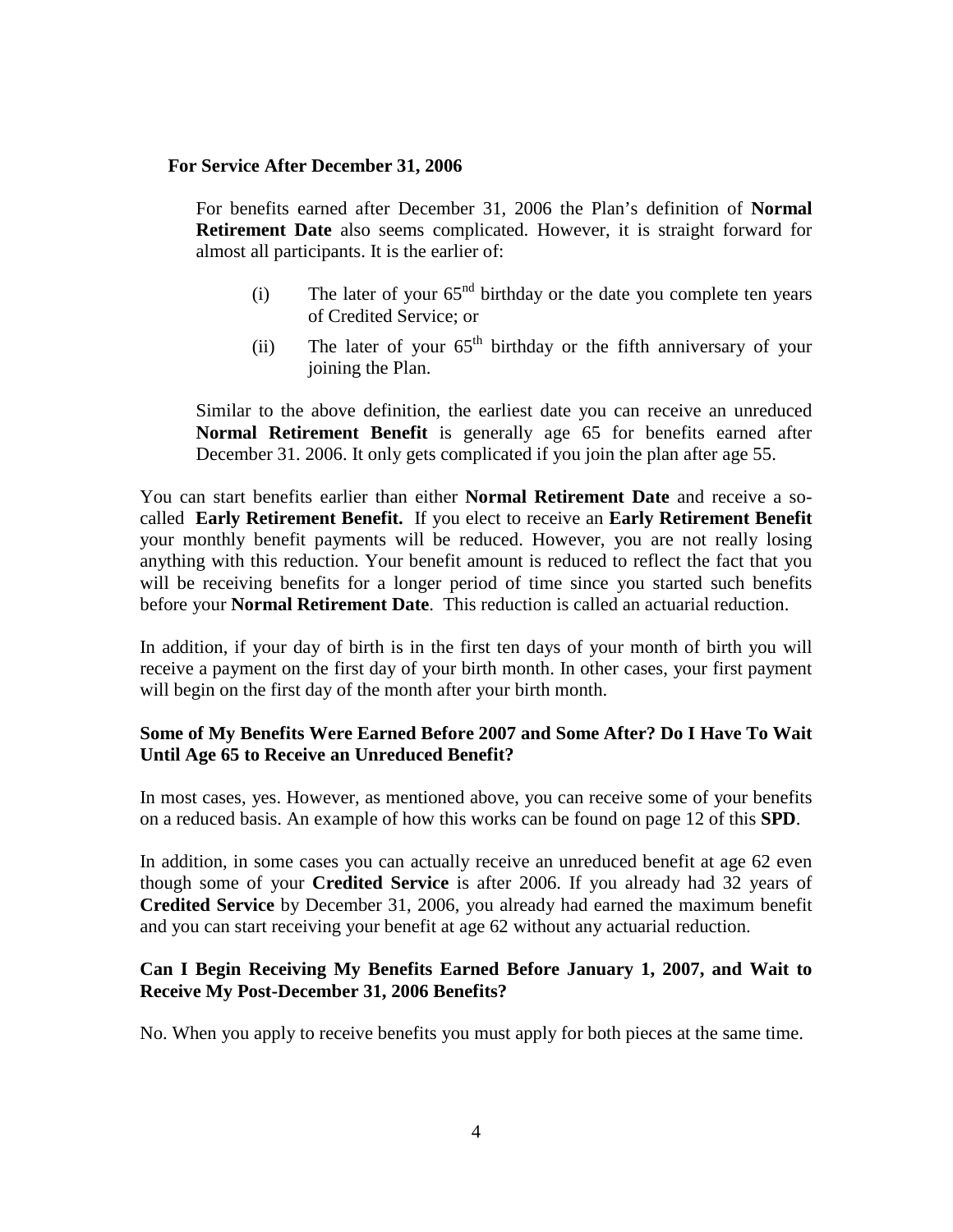#### BENEFIT AMOUNTS IN GENERAL

#### **How Much Will I Get When I Retire?**

After your **Normal Retirement Date**, the payment you receive each month is called your **Normal Retirement Benefit**. The amount of such benefit will depend upon the following factors:

- (i) The years of **Credited Service** you have earned The more **Credited Service** you have earned the larger your benefit will be; and
- (ii) The Benefit Level of your **Employer** when you earn your **Credited Service** - The higher the Benefit Level, the larger the benefit. Right now, the highest benefit level provides a monthly benefit of \$2,700 after 32 years of **Credited Service**.

**Credited Service** is explained more fully beginning on page 9. Basically, after December 31, 2006 you earn one year of **Credited Service** if you work at least 2080 hours in a calendar year for an **Employer**.

#### THE PLAN'S VARIOUS BENEFIT LEVELS

#### **What Are The Benefit Levels Provided by the Plan?**

Right now there are a number of Benefit Levels provided under the Plan. Among the benefit Levels provided under the Plan are the following: (i) Regular; (ii) Low; (iii) the 1992 Plan Level,; (iv) the 1995 Plan Level; (v) the 1997 Plan Level, (vi) the 1998 Plan Level; (vii) the  $2000$  Plan Level; (viii) the  $2001(\$2,300)$  Plan Level, (ix) the 2001(\$2,500) Plan Level, and (x) the 2001(\$2,700) Plan Level).

Except for the Regular and Low benefit levels they all have this same format - four (4) different benefit rates that vary according to the amount of **Credited Service** accrued by the Participant.

The mechanics of the Regular and Low Plan are a bit different. If your benefit is determined under either the Regular or Low benefit level, please contact the Fund Office if you want detailed information about your retirement benefit under the Plan.

The following table shows the monthly benefit you will get for each year of **Credited**  Service you earn based on the Benefit Level that has been negotiated with your **Employer**.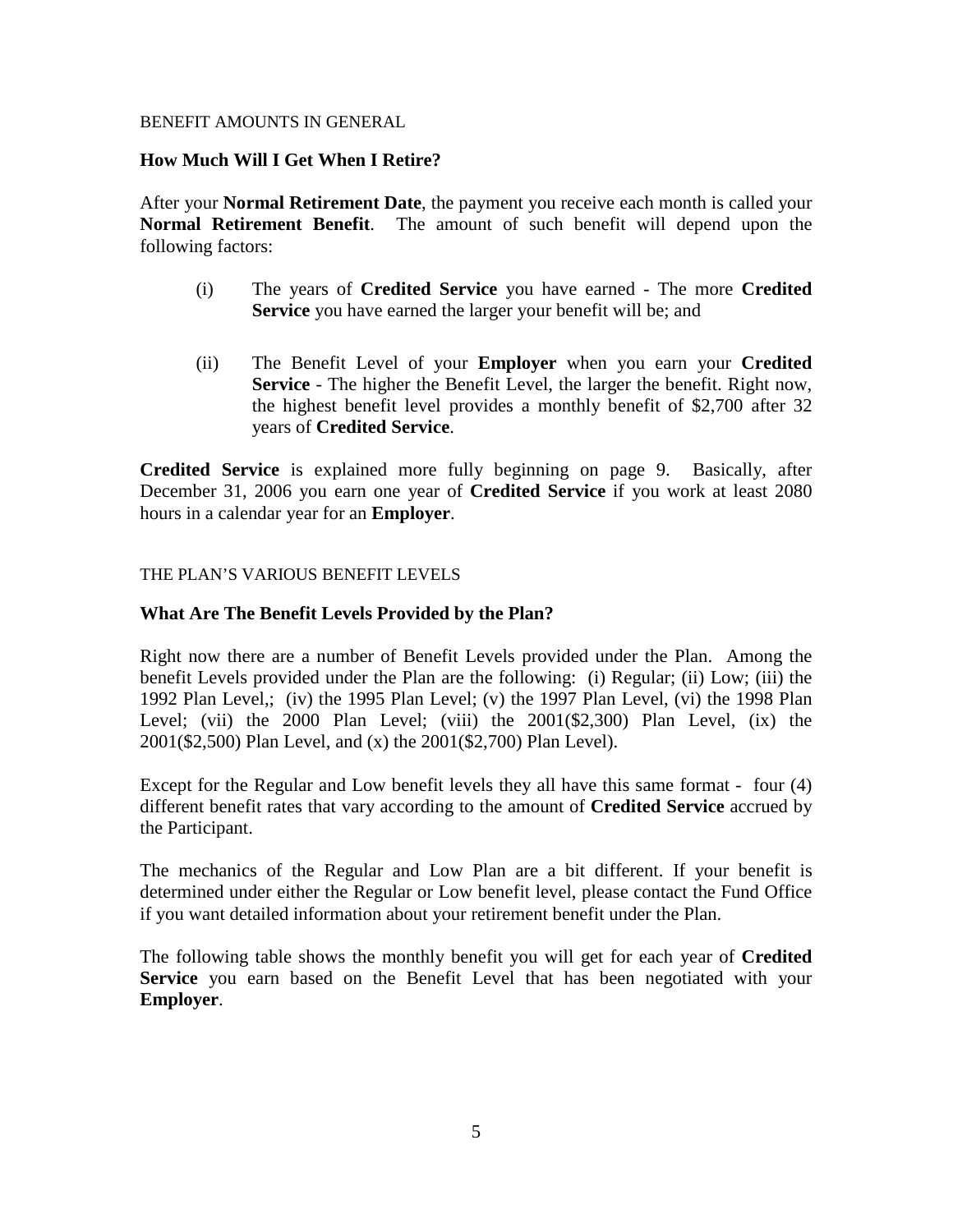**1992 (\$1,002) Plan Level**: The exact benefit rates that apply to the 1992 Plan Level are as follows:

| <b>Monthly Benefit</b>       |
|------------------------------|
| Per Year of Credited Service |
| \$27.00                      |
| \$31.00                      |
| \$35.00                      |
| \$36.00                      |
|                              |

**1995 (\$1,302) Plan Level**: The exact benefit rates that apply to the 1995 Plan Level are as follows:

| <b>Monthly Benefit</b>       |
|------------------------------|
| Per Year of Credited Service |
| \$35.10                      |
| \$40.30                      |
| \$45.50                      |
| \$46.50                      |
|                              |

**1997 (\$1,525) Plan Level**: The exact benefit rates that apply to the 1997 Plan Level are as follows:

| <b>Monthly Benefit</b>       |
|------------------------------|
| Per Year of Credited Service |
| \$41.10                      |
| \$47.20                      |
| \$53.30                      |
| \$54.50                      |
|                              |

**1998 (\$1,750) Plan Level**: The exact benefit rates that apply to the 1998 Plan Level are as follows:

| <b>Years of Credited Service</b> | <b>Monthly Benefit</b>       |
|----------------------------------|------------------------------|
|                                  | Per Year of Credited Service |
| Less than 10 Years               | \$47.20                      |
| Between 10 and 20 Years          | \$54.20                      |
| Between 20 and 30 Years          | \$61.10                      |
| Years 30 through 32              | \$62.50                      |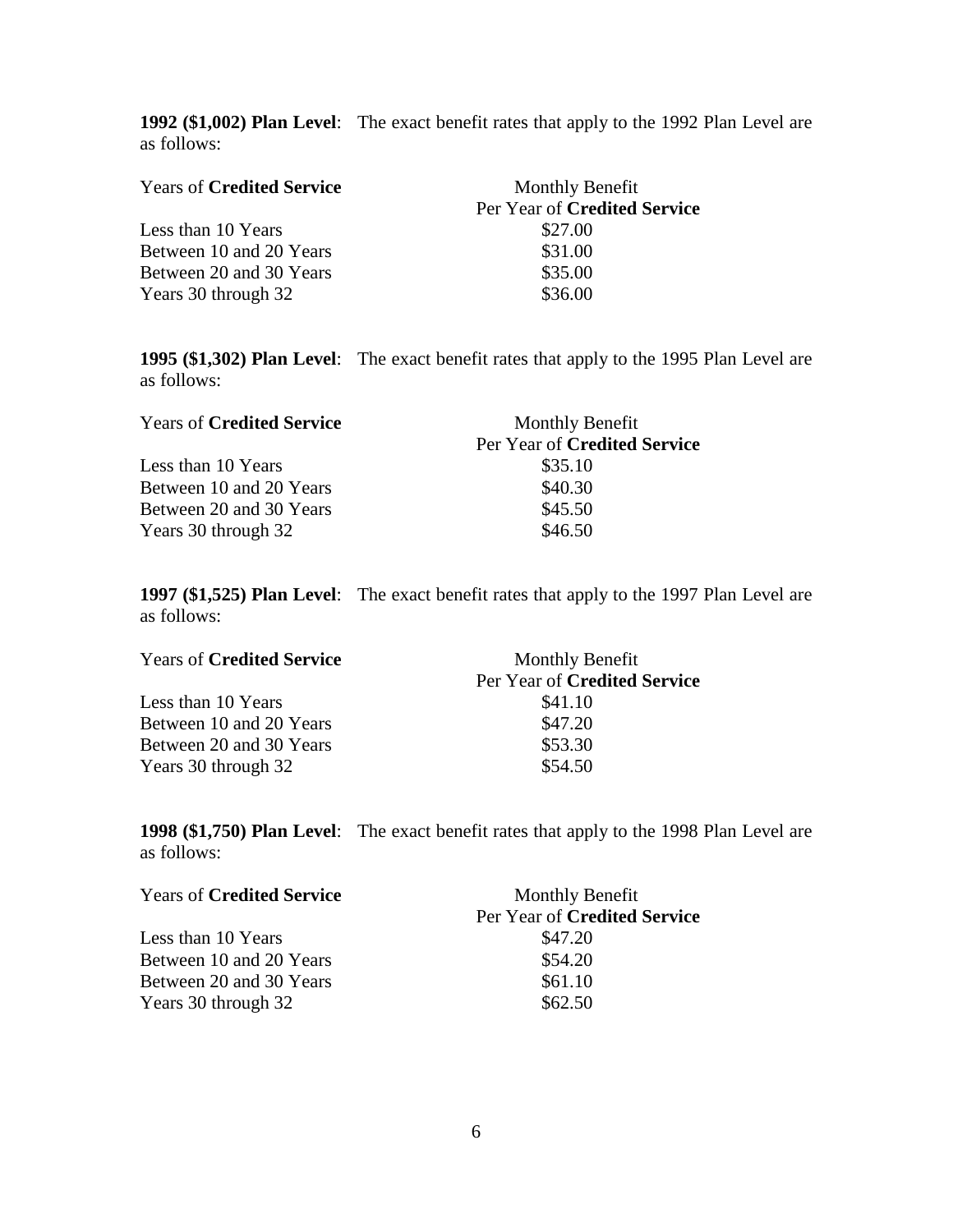**2000 (\$2,100) Plan Level**: The exact benefit rates that apply to the 2000 Plan Level are as follows:

| <b>Years of Credited Service</b> | <b>Monthly Benefit</b>                                                                   |
|----------------------------------|------------------------------------------------------------------------------------------|
|                                  | Per Year of Credited Service                                                             |
| Less than 10 Years               | \$56.70                                                                                  |
| Between 10 and 20 Years          | \$65.00                                                                                  |
| Between 20 and 30 Years          | \$73.30                                                                                  |
| Years 30 through 32              | \$75.00                                                                                  |
|                                  | 2001 (\$2,300) Plan Level: The exact benefit rates that apply to the 2001 (\$2,300) Plan |
| Level are as follows:            |                                                                                          |

| <b>Years of Credited Service</b> | <b>Monthly Benefit</b>       |
|----------------------------------|------------------------------|
|                                  | Per Year of Credited Service |
| Less than 10 Years               | \$62.10                      |
| Between 10 and 20 Years          | \$71.20                      |
| Between 20 and 30 Years          | \$80.30                      |
| Years 30 through 32              | \$82.00                      |

**2001 (\$2,500) Plan Level**: The exact benefit rates that apply to the 2001 (\$2,500) Plan Level are as follows:

| <b>Years of Credited Service</b> | <b>Monthly Benefit</b>       |
|----------------------------------|------------------------------|
|                                  | Per Year of Credited Service |
| Less than 10 Years               | \$67.20                      |
| Between 10 and 20 Years          | \$77.50                      |
| Between 20 and 30 Years          | \$87.50                      |
| Years 30 through 32              | \$89.00                      |

**2001 (\$2,700) Plan Level**: The exact benefit rates that apply to the 2001 (\$2,700) Plan Level are as follows:

| <b>Monthly Benefit</b>       |
|------------------------------|
| Per Year of Credited Service |
| \$72.60                      |
| \$83.70                      |
| \$94.50                      |
| \$96.00                      |
|                              |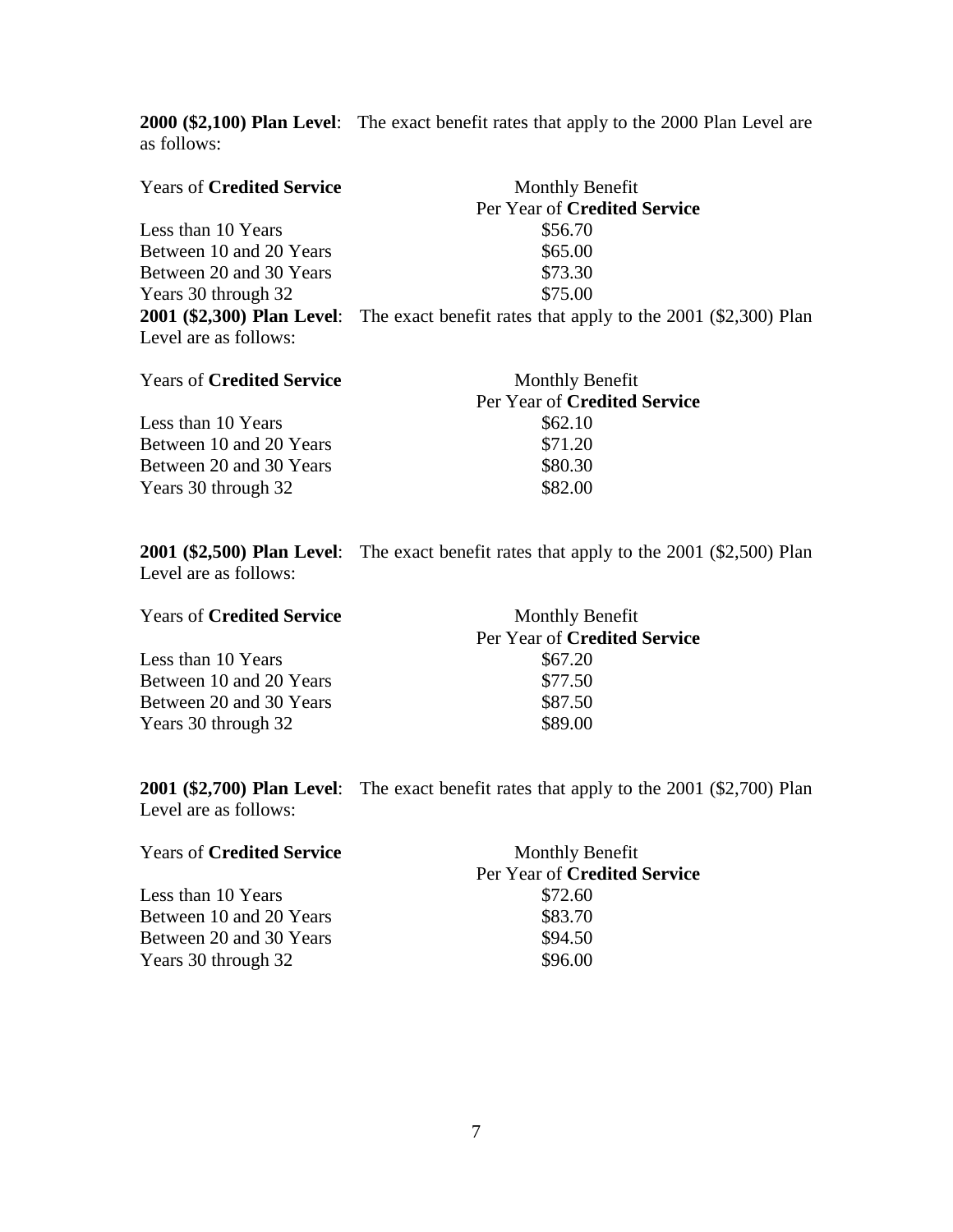#### **EXAMPLE # 1**

What would be a participant benefit base upon the following assumptions:

| Age at Retirement:  | 62                                                          |
|---------------------|-------------------------------------------------------------|
|                     | Credited Service: 15.5 years (all before December 31, 2006) |
| Plan Benefit Level: | 2001 Plan (\$2,700) Level                                   |

The monthly retirement benefit would be determined as follows:

(i) For the first 10 years, the benefit rate is \$72.60 per month per year of **Credited Service.**

 $10 \times $72.60 = $726.00$  per month.

(ii) For the next 5.5 years, the benefit rate is \$83.70 per month per year of **Credited Service**.

5.5 x  $$83.70 = $460.35$  per month.

(iii) The total monthly benefit is \$**1,186.35** (\$726.00 plus \$460.35).

If you are married, the law requires that your retirement benefit be paid in the form of a **50% Qualified Joint and Survivor Annuity** ("**50% QJ&S Annuity"**). A **50% QJ&S Annuity** includes "life insurance coverage" to provide certain benefits to a Participant's surviving spouse, only if the Participant predeceases his or her surviving spouse.

Because this life insurance to your surviving spouse has a cost, your **Normal Retirement Benefit** is reduced if you decide to accept this protection. The **50% QJ&S Annuity** is explained further on page 16 along with the ability to waive such coverage and select another distribution method instead of a **50% QJ&S Annuity**.

## **How Can I Find Out My Employer's Negotiated Benefit Level?**

Ask your **Employer** or contact the Fund Office.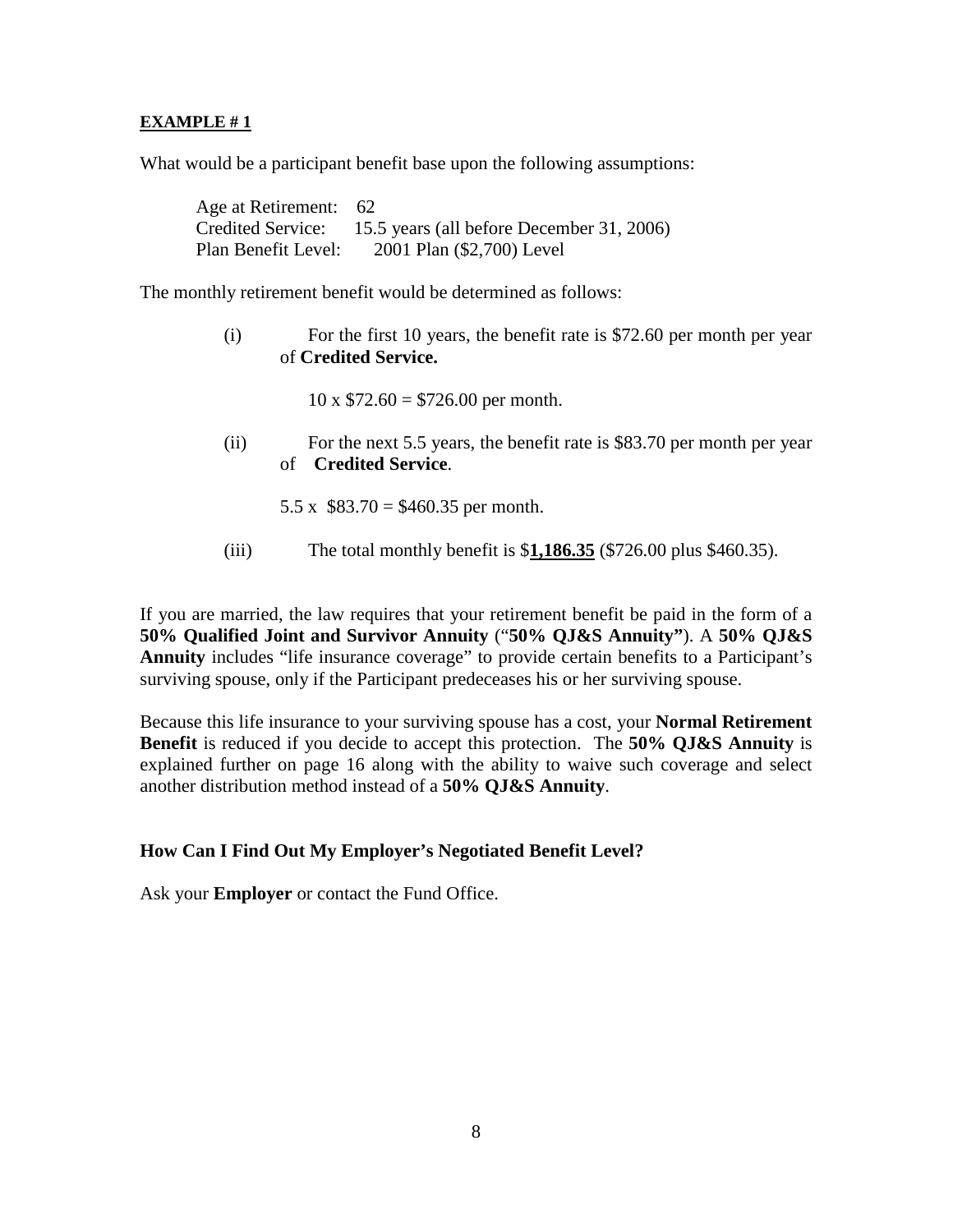## **What If I Work For Different Employers Who Have Different Contribution Rates?**

These situations can get complicated. The general rule is that the benefit level is determined by the provisions of the **Plan** when you earned each year of your **Credited Service**. The intent is to treat you and the **Plan** fairly. The **Plan** does not want to penalize you and it does not want to give you a windfall.

For example if you work and earn a total of 18 years of **Credited Service**, the first 15 under the 2000 Plan Benefit Level and the last 3 under the 2001 Plan (\$2700) Benefit Level, your benefit would be determined as follows:

#### **EXAMPLE # 2**

- (i) For the first 15 years in 2000 Plan: \$567+ 5 years times \$65 per month per year of **Credited Service** or  $$567 + $325 = $892.00$ .
- (ii) For the last 3 years which were in the 2001 Plan (\$2700): 3 years times \$83.70 per month per year of **Credited Service** or 3 times  $$83.70 = $251.10$ .
- (iii) Total monthly benefit is **\$1,143.10** (\$892.00 + \$251.10)

#### CREDITED SERVICE

#### **What is Credited Service?**

**Credited Service** is one of the most important terms and conditions of the **Plan** because it is one of the key components used in determining the monthly amount of your **Normal or Early Retirement Benefit**, , as well as the amount of any benefits your **Beneficiary** or **Beneficiaries** may be entitled to upon your death. For each calendar year that you are working in **Covered Employment** you can earn up to one year of **Credited Service** depending upon how many hours you work. **Credited Service** is also one of the **Plan's** more complicated aspects because different rules apply to different time periods.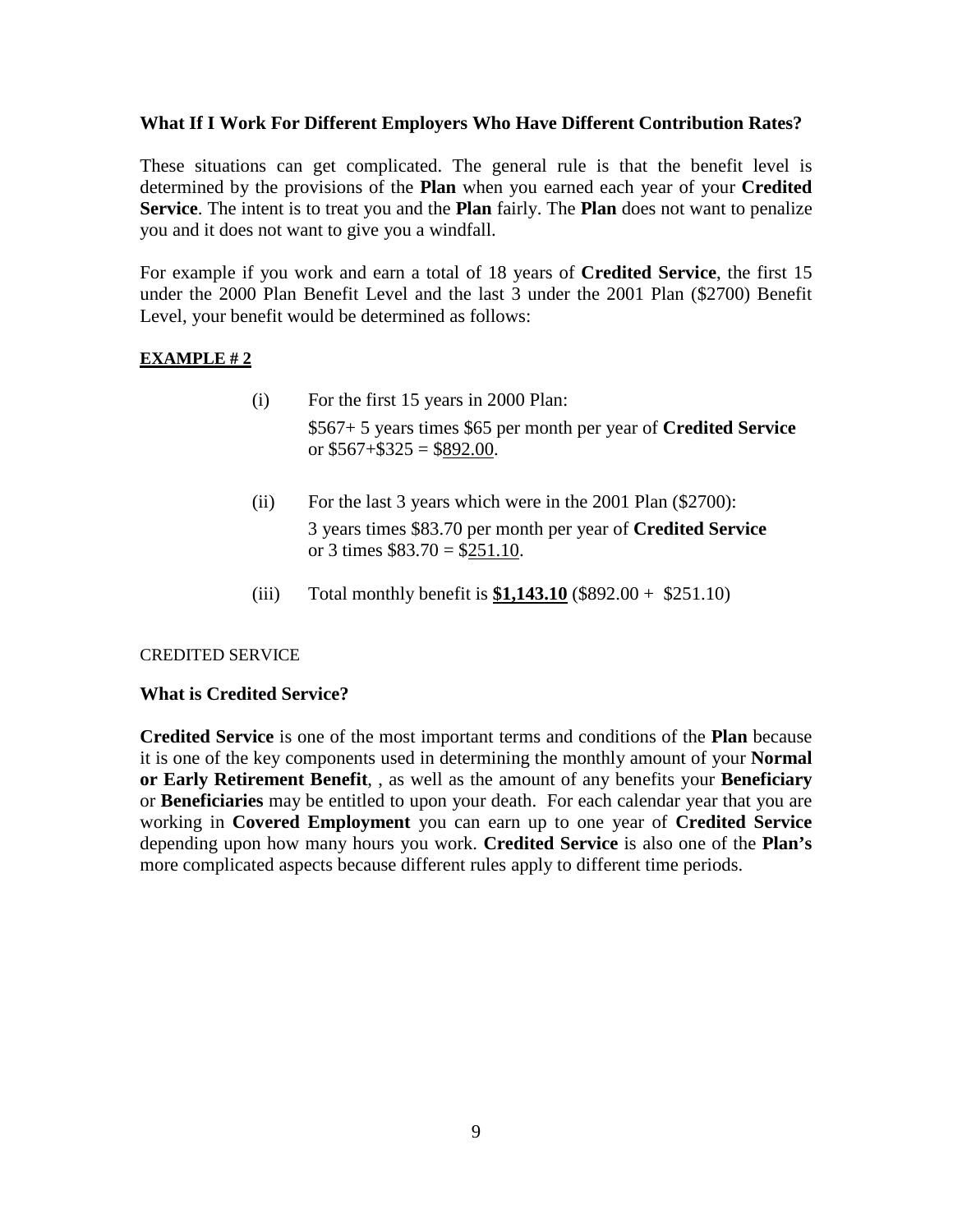#### **1961 through 1990**

After 1961 and before December 31, 1991, if you worked 750 hours in a calendar year you earned a half year of **Credited Service.** If you worked at least 1,500 hours, you earned a full year. For hours between 751 and 1,499 credit under the Plan was pro-rated according to the following table:

| <b>HOURS WORKED</b> | <b>CREDITED</b> |
|---------------------|-----------------|
|                     | SERVICE(YRS)    |
| $1,500$ or more     | 1.0             |
| 1,350 to 1,499      | .90             |
| 1,200 to 1,349      | .80             |
| 1,050 to 1,199      | .70             |
| 900 to1,049         | .60             |
| 750 to 899          | -50             |

#### **1991 through 2006**

Between January 1, 1991 and December 31, 2006, the rules related to the award of **Credited Service** were different. You had to work at least 1,300 hours to receive a full year of **Credited Service**. If you did not qualify for a full year of Credited Service because you did not work at least 1,300 hours, you could earned partial credit (in 1/10ths) if you worked at least 650 hours during the year. Partial credit was earned according to the following table:

| <b>HOURS WORKED</b> | <b>CREDITED</b> |
|---------------------|-----------------|
|                     | SERVICE(YRS)    |
| $1,300$ or more     | 1.0             |
| 1,170 to 1,299      | .90             |
| 1,040 to 1,169      | .80             |
| 910 to 1,039        | .70             |
| 780 to 909          | .60             |
| 650 to 779          | -50             |

#### **After 2006**

Beginning January 1, 2007, you have to work at least 1,000 hours to earn any **Credited Service** and you have to work 2,080 hours to earn a full year of Credited Service. If you work less than 2,080 hours (but at least 1,000) your credit is pro-rated by dividing your hours by 2,080 and rounding to the nearest thousandth.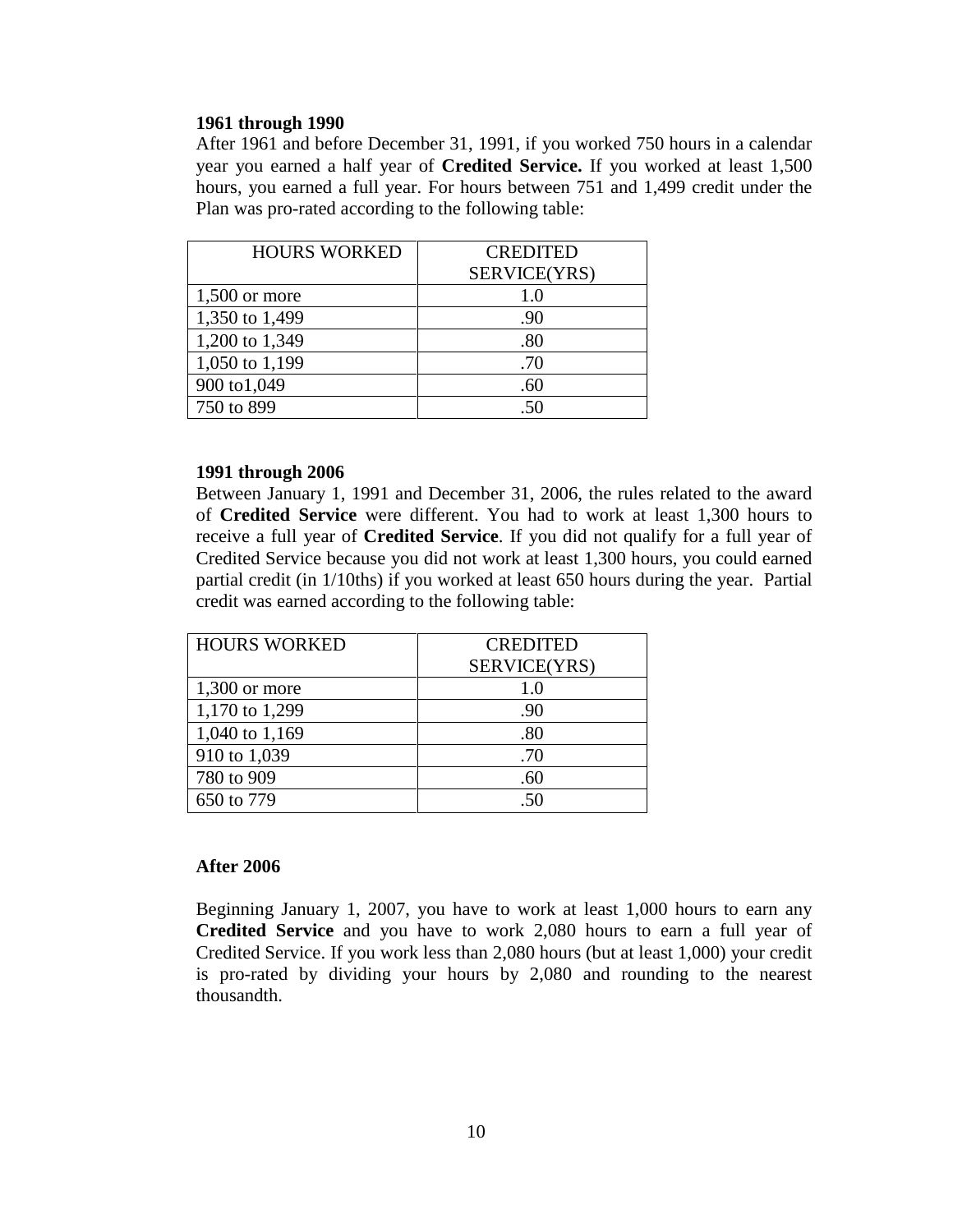#### **EXAMPLE #3**

If you work 1,700 hours, you will earn .82 years of Credited Service  $(1,700/2,080 = .817).$ 

If you work 1,250 hours you will earn .60 years of Credited Service  $(1,250/2,080 = .60)$ 

Except for the last year in which you work in **Covered Service** and retire, you will not earn any **Credited Service** if you work less than the minimum required to earn any credit. For your last year after 2006, you will earn a credit equal to your hours worked divided by 2080, rounded to the nearest hundredth.

## **What If Happens If I Have To Wait Until Age 67 To Receive my Unreduced Social Security Retirement Benefits?**

Normal or early retirement ages allowed in Social Security only affect your Social Security benefits. They do not affect the benefit provided to you under the **Plan**.

#### *Early Retirement*

#### **Can I Receive Benefits Before Age 65?**

Yes, however, the earliest age you can retire was changed effective as of November 19, 2009 in accordance with the Rehabilitation Plan as adopted by the Trustees on that date and updated annually. The Rehabilitation Plan and any updates was adopted in order to comply with the requirements imposed upon the Plan by the pension Protection Act of 2006 ("PPA"). You can request copies of the Rehabilitation Plan and any annual updates by contacting the Fund Office.

**Prior to November 19, 2009** If you have at least 15 years of **Credited Service** you were eligible to commence receipt of your benefits as early as age 57. However, if you start receiving benefits before the applicable **Normal Retirement Date(s)** the monthly amount of your benefit was actuarially reduced. Your benefits were reduced because starting early meant that benefits will be paid to you for a longer period of time.

**After November 19, 2009**. Early Retirement will only be allowed after attainment of age 62. Participants can no longer retire prior to age 62 under the Rehabilitation Plan.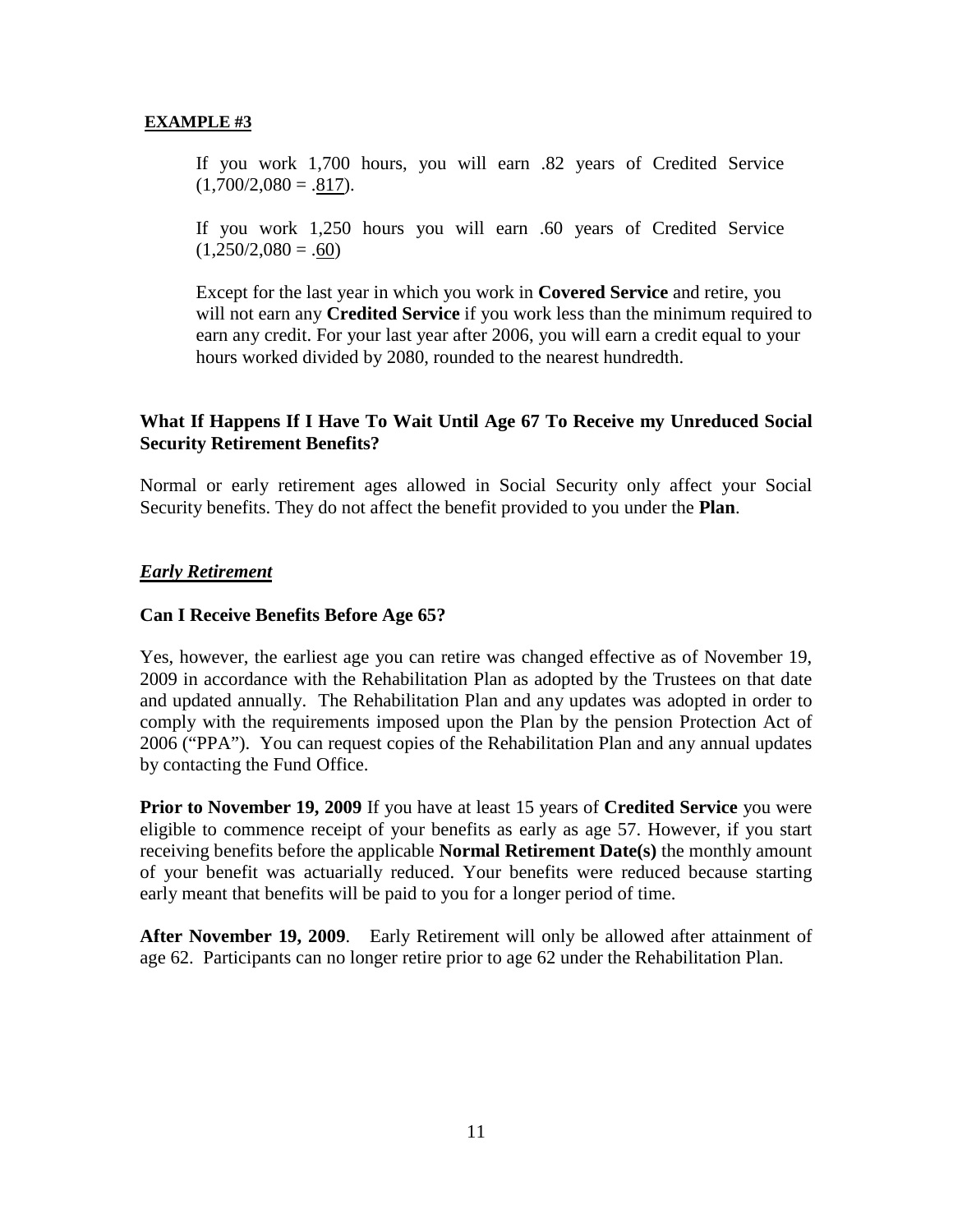#### EARLY RETIREMENT FACTORS

#### **How Much Will They Be Reduced?**

The factor that is applied to your **Normal Retirement Benefit** depends on three things: 1) the age you start receiving benefits; 2) when you earned your benefits; and 3) the **Normal Retirement Date** associated with the benefit.

The following table is effective for benefits that commence before November 19, 2009 and gives the applicable retirement factors at each full year age .

| <b>EARLY RETIREMENT FACTORS</b> |                        |                   |  |  |
|---------------------------------|------------------------|-------------------|--|--|
| Retirement                      | <b>Benefits Earned</b> |                   |  |  |
| Age                             | <b>Before</b>          | <b>A</b> fter     |  |  |
|                                 | January 1,2007         | December 31, 2006 |  |  |
| 57                              | 59.01%                 | 41.86%            |  |  |
| 58                              | 65.32%                 | 46.34%            |  |  |
| 59                              | 72.44%                 | 51.39%            |  |  |
| 60                              | 80.49%                 | 57.10%            |  |  |
| 61                              | 89.62%                 | 63.58%            |  |  |
| 62                              | 100.00%                | 70.94%            |  |  |
| 63                              | 100.00%                | 79.34%            |  |  |
| 64                              | 100.00%                | 88.95%            |  |  |
| 65                              | 100.00%                | 100.00%           |  |  |

So, if you start receiving benefits at age 60 and all of your benefit was earned before January 1, 2007 (and commence receipt of such benefits prior to November 19, 2009); you multiply your **Normal Retirement Benefit** by 80.49% to determine your monthly payment. If all of your service was earned after December 31, 2006; the age 60 early retirement factor is 57.1%. When you actually apply for benefits, the early retirement factors will be based on your age in years and months. So, for example, if you apply at age 60½, the factor will be slightly larger than the amounts shown.

Of course, for most participants, your benefit will be based on service before and after December 31, 2006. This means different retirement factors will be applied to the two pieces of your total benefit, the piece earned before January 1, 2007 and the piece earned after December 31, 2006.

To understand how this works, let's return to **Example #2** on page 8. In **Example #2** we determined that 15.5 years of Credited Service, all earned before December 31, 2006, would earn a monthly benefit of \$1,186.35 with payments starting at age 62. Of this, the first ten (10) years of Credited Service earned \$726 per month and the last 5.5 years earned \$460.35.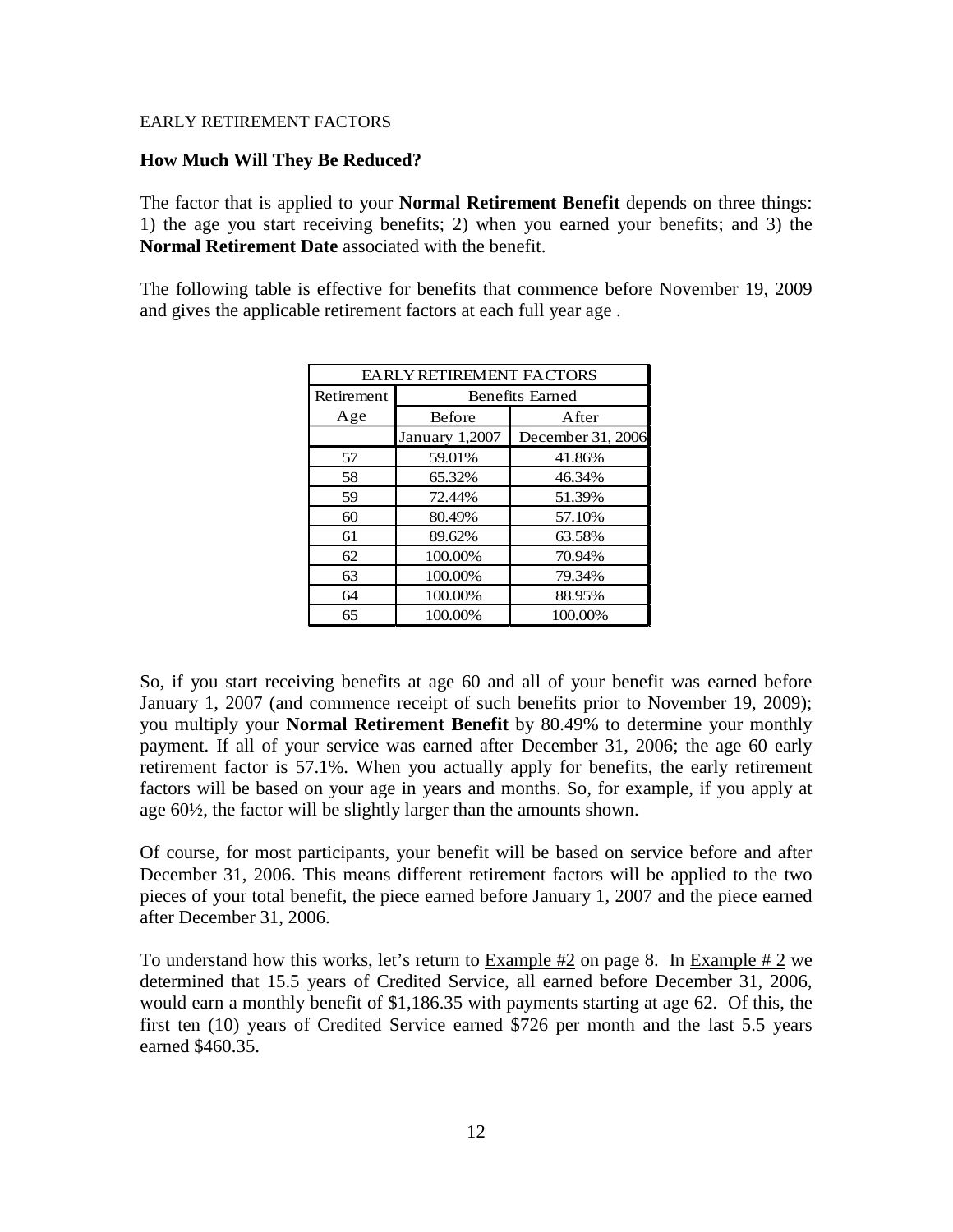Let's change the facts a little and say that the total **Credited Service** still is 15.5 years but that the first ten (10) years occurred before January 1, 2007, and the last 5.5 occurred after January 1, 2007. Further for purposes of this Example #4 let's say that benefit payments are to start at age 62 (since a participant can no longer retire before age 62 under the Rehabilitation Plan) and payment commenced as of January 1, 2012.

Since the **Normal Retirement Date** is age 65 for the \$460.35 amount earned after December 31, 2006, and is age 62 for the \$726.00 amount earned before that date, these two amounts must then be multiplied by the applicable early retirement factors because the benefit will commence at age 62.

The amount payable at 62 in this case would be determined as follows:

#### **EXAMPLE #4**

| 1. |      | a. Benefit earned before January 1, 2007:<br>b. Early Retirement Factor at 62:<br>c. Benefit Payable at 62:                        | \$726.00<br>N/A<br>\$726.00    |
|----|------|------------------------------------------------------------------------------------------------------------------------------------|--------------------------------|
|    | plus |                                                                                                                                    |                                |
| 2. |      | a. Benefit earned after December 31, 2006:<br>b. Early Retirement Factor at 62:<br>c. Benefit Payable at $62$ (a multiplied by b): | \$460.35<br>70.94%<br>\$326.57 |
|    | 3.   | Total Benefit at age $62$ (1c+2c)                                                                                                  |                                |

#### *Post-Retirement Return To Work*

## **What If I Return To Work After I Retire?**

The **Plan** set forth certain restrictions on the ability to work and receive a pension benefit under the **Plan**. Whether you can return to work after you retire will depend on several factors, including the type of work you wish to perform and whether you are under or over the age of 65 (for periods on or after January 1, 2007). You may request an advance determination from the Fund Office of whether a particular job is considered disqualifying or otherwise prohibited under the terms of the **Plan**. However, if you retired before January 1, 2007, you may be able to return to work prior to age 65. You should contact the Fund Office with any questions.

**WORK BEFORE AGE 65.** Your monthly pension benefit will be suspended during any month in which you are employed in so-called "**Disqualifying Employment**". **Disqualifying Employment** for the period before age 65 shall include performing work within the jurisdiction of the **Union**, which is of the type covered by a labor agreement between the **Union** and any **Employe**r, or in any type of work normally performed by the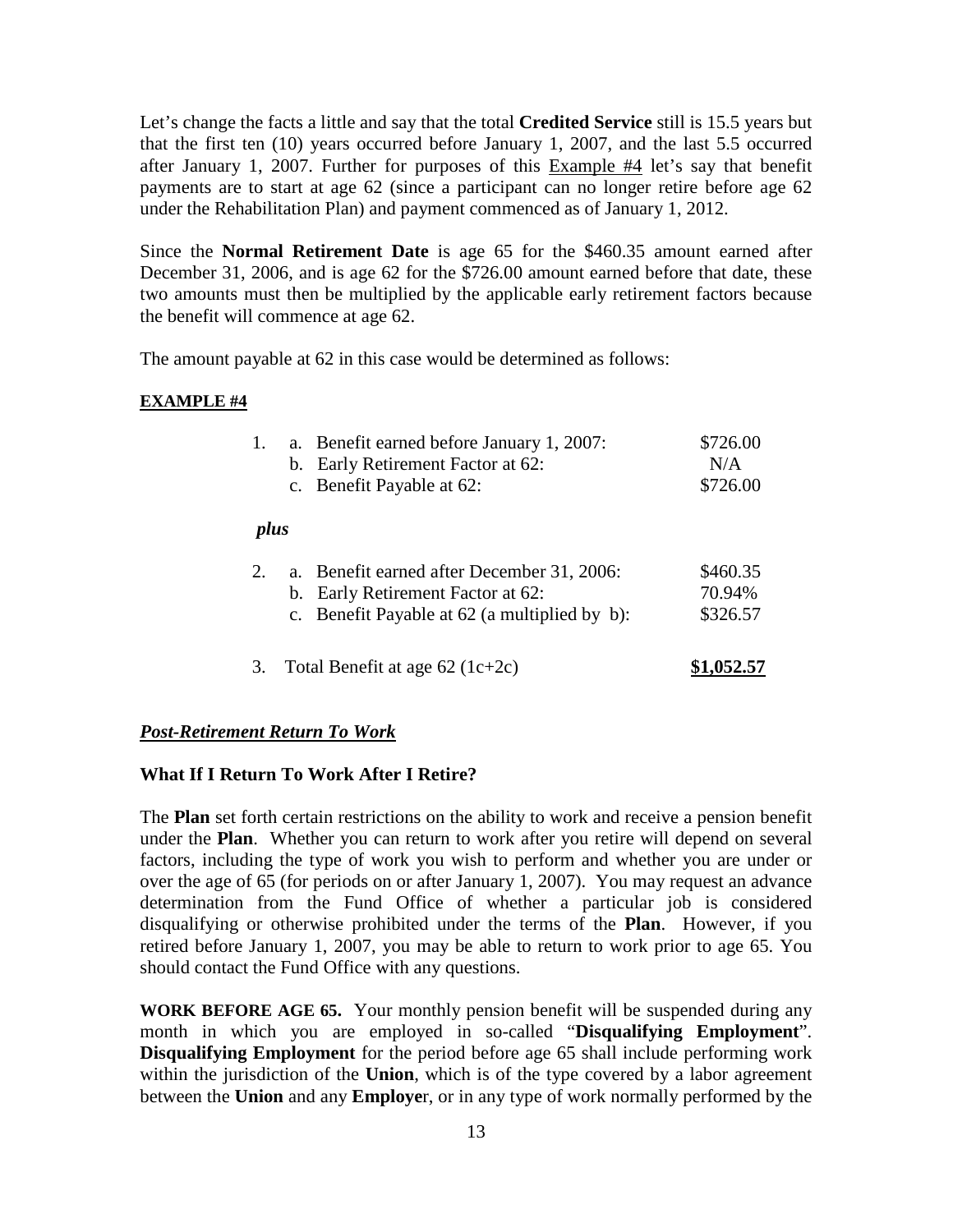**Union**. However, you are allowed to work any job that is not within the jurisdiction of the **Union** and is not work that is performed by the **Union**.

With respect to any Disability pensioner, he shall have his payments suspended for any calendar month in which he performs any work of any type for which he receives or is entitled to receive compensation.

**WORK AT AGE 65 OR OLDER.** You will lose your pension for any month in which you work for forty (40) hours or more in **Disqualifying Employment**, or other work in an industry in the jurisdiction and geographic area of the **Plan** and in a job in which you worked under the **Plan**, or any job covered by the **Plan** when your pension began.

Notwithstanding the above restriction, you can work up to 110 hours per month and also continue to receive benefit payments. However, there are several conditions that must be met for this to happen:

- (i) The work must be performed during May through October for a contributing employer;
- (ii) Your **Employer** must make contributions on your behalf in accordance with the applicable Collective Bargaining Agreement;
- (iii) Your **Employer** cannot have any union members on layoff;
- (iv) You retired under the **Plan**'s provisions with either a Normal or Early Retirement;
- (v) The Welfare Fund of Teamsters Union Local 436 does not require contributions; and
- (vi) You and your **Employer** sign documents developed by the **Plan** that acknowledge **Plan** provisions and responsibilities in this regard.

## **What Happens If I Violate These Rules?**

If you under age 65 and work in **Disqualifying Employment** or are over age 65 and do not satisfy the hour limitation and other rules set above, your pension will be cancelled for the affected month or months related to such employment. Your benefits will be suspended until you notify the **Plan** that you have retired from your reemployment in the industry. You may request a review of the determination to suspend your benefits by filing a written request with the **Board of Trustees** within 180 days of the notice of suspension. This same right to review applies to an advance determination as to whether a job constitutes **Disqualifying Employment**. If you have worked in prohibited employment, the Trustees shall presume that you have worked for at least 40 hours in such month and any subsequent month before you provide notice that you have ceased the prohibited work. You will have the right to overcome this presumption by presenting proof satisfactory to the Trustees that you did not work in **Disqualifying Employment**.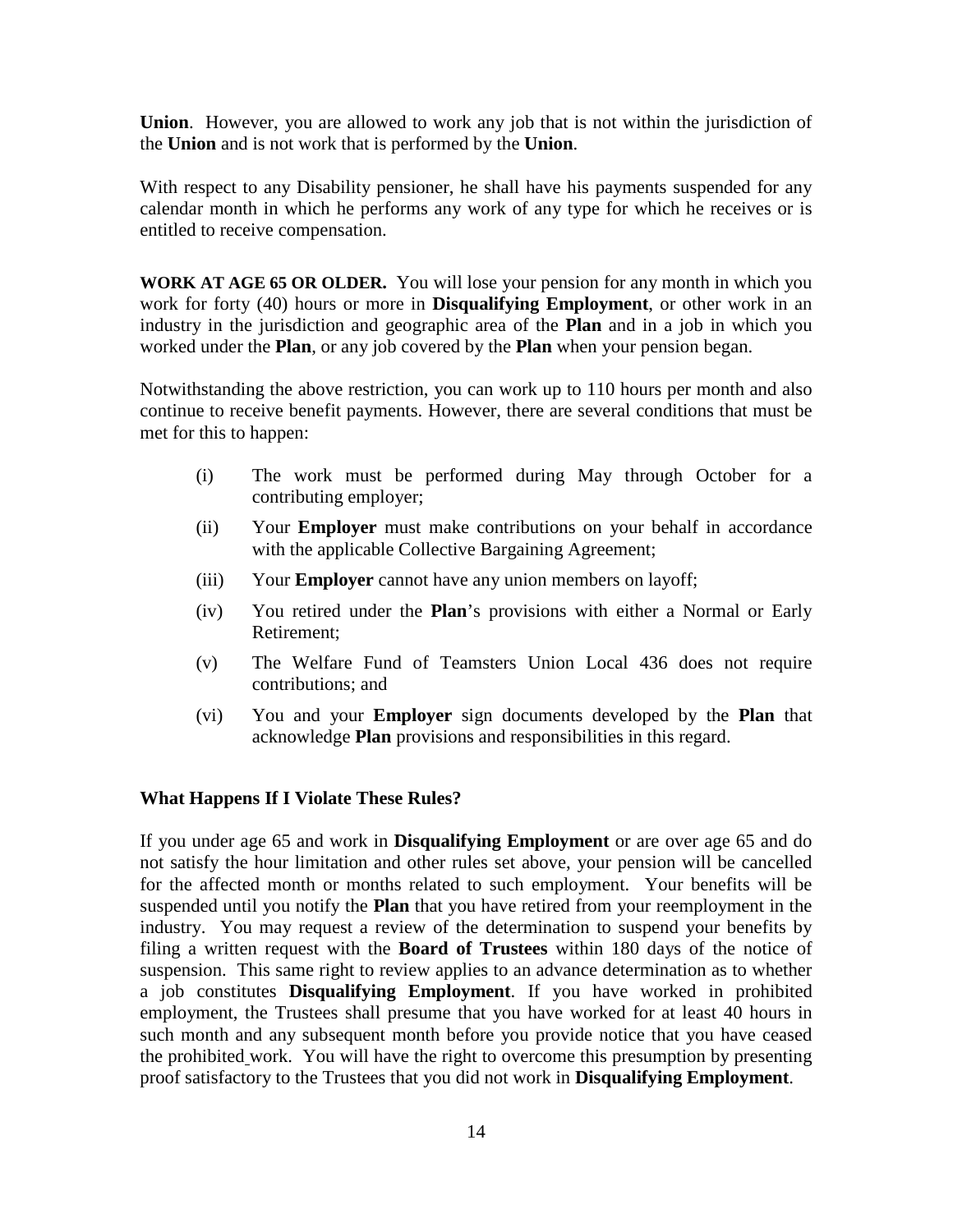If your pension benefit has been suspended, payment of such pension shall resume no later than the first day of the third calendar month after the calendar month in which you cease to be employed in **Disqualifying Employment.** The initial payment upon resumption will include the payment scheduled to occur during the month of recommencement along with any amount withheld during the period between the cessation of benefits due to the **Disqualifying Employment** and resumption of the benefit payments.

## **What If I Work Beyond Age 70 ½?**

Federal tax law requires that you start receiving **Plan** benefits no later than the April 1 following the calendar year you reach age 70 ½. However, the **Plan** will permit you to defer commencement of your benefit payments until you actually retire, if you so elect. Upon reaching age 70 ½, you may choose to either begin payments and continue working in covered service, or defer payments until you retire. This choice is irrevocable. If you defer payments until you retire, you will be compensated for any missed payments in the manner described below.

To compensate you for any missed payments of the benefits you have earned up to the date the law says that payments should have started plus any new benefits you earn after that date will be actuarially increased to provide you equal value to what you would have received had payments started. There will also be an adjustment for any payments you receive. However, there will be no actuarial adjustment if you decide to begin payments at the legally required beginning date (usually age 70 ½) and continue to work in covered service.

Note: That no work performed after you reach the required beginning date for receipt of your pension (in general, age 70 ½) will be treated as **Disqualifying Employment**.

## **Do I Have To Do Anything Special If I Return To Work?**

You need to tell the Fund Office in writing within 15 days after you go back to work and you need to provide any information regarding such employment as may be requested by the Fund Office. You need to do this even if you do not expect to work more than 40 hours per month or you do not believe such employment constitutes disqualifying employment.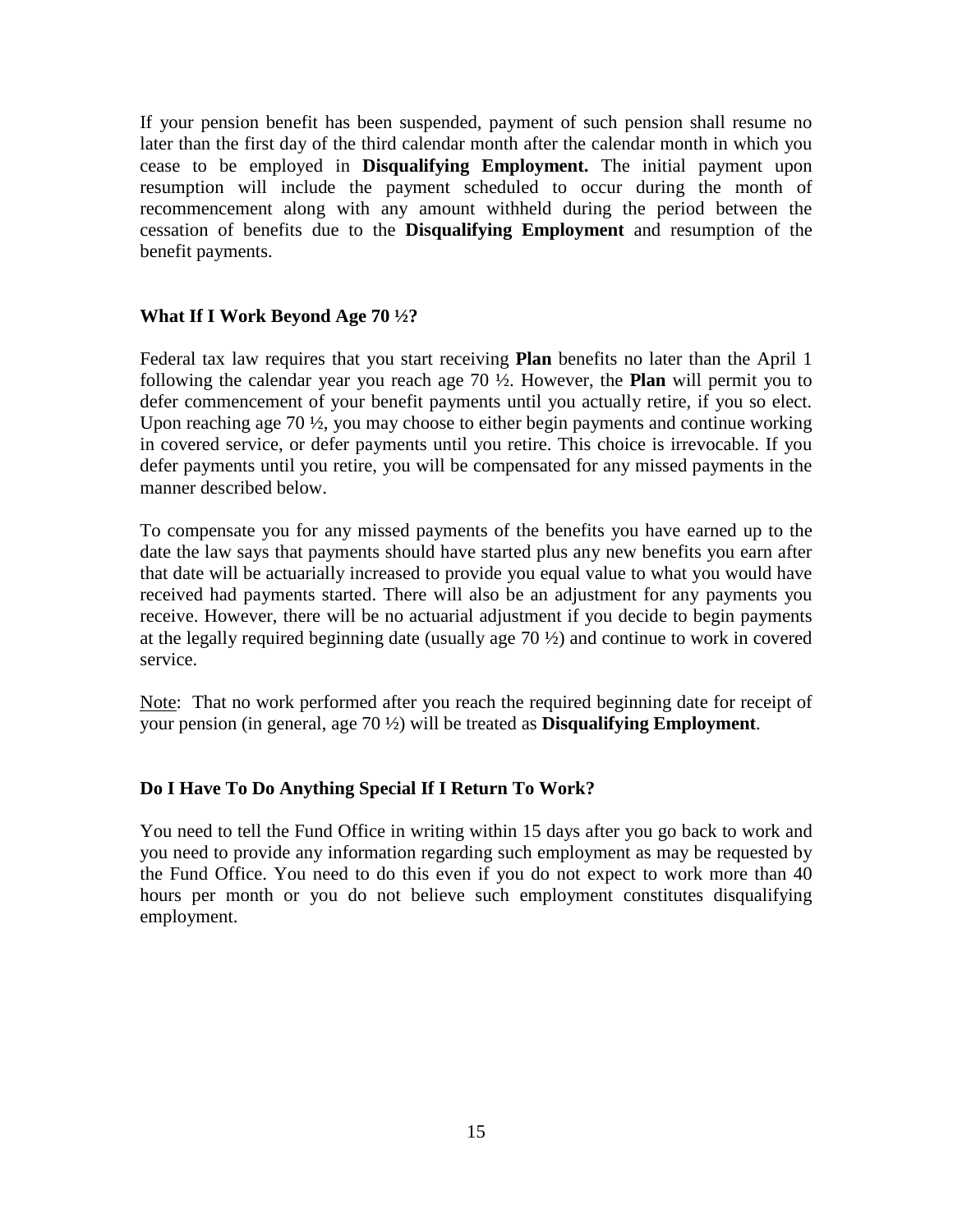#### *Forms of Payment*

#### LIFE ANNUITY

#### **How Will My Benefits Be Paid**?

Once payments start, you will receive a monthly payment as of the first of each month as long as you remain alive. Your payments will start on the first day of the month after you have satisfied the requirements for a pension benefit and have filed the necessary application and required documentation with the Fund Office. However, if you eligible for a **Normal Retirement Benefit** and your birthday occurs during the first ten (10) days of the month, you will receive your first monthly benefit retroactive to the beginning of the month.

If you unmarried at the time you commence your retirement benefit will generally be paid in the form of a Life Annuity, unless you elect a different form of benefit. A Life Annuity is a monthly benefit payable for your life and will cease upon your death; provided, however, in the past the Life Annuity provide a sixty (60) months guarantee of payments, even if you did not live that long that would be paid to your designated beneficiary. This sixty (60) month guarantee was eliminated as of November 19, 2009 in accordance with the Rehabilitation Plan adopted under PPA.

If you have been married for at least one year prior to the start of your benefit payments, the mandatory form of payment is a **50% Qualified Joint and Survivor Annuity.** In addition, effective as of January 1, 2008, you can also elect to have your benefit paid in the form of a **75% Qualified Optional Survivor Annuity.**

#### 50% QUALIFIED JOINT AND SURVIVOR ANNUITY

#### **What is a 50% Qualified Joint and Survivor Annuity?**

A **50% Qualified Joint and Survivor Annuity ("50% QJ&S Annuity")** is a form of benefit that provides a reduced benefit to you for your life along with a surviving monthly benefit payable to your spouse upon your death. In other words, you will receive a monthly benefit that is slightly smaller than your **Normal Retirement Benefit** or your **Early Retirement Benefit** would be if paid in the form of a Life Annuity; however, when you die your surviving spouse will receive 50% of the benefit that was being paid to you while you were alive. Spousal payments continue as long as your spouse is alive.

The amount of reduction that is applied to your monthly benefit to provide a **50% QJ&S Annuity** depends on your age and your spouse's age when payments begin. For most people, the reduction is between 10% and 15%. That means you will typically receive 85% to 90% of the benefit that would have been payable without the **50% QJ&S Annuity** feature. When you apply for retirement benefits the Fund Office will tell you about all the payment options you have and the exact amounts payable under each option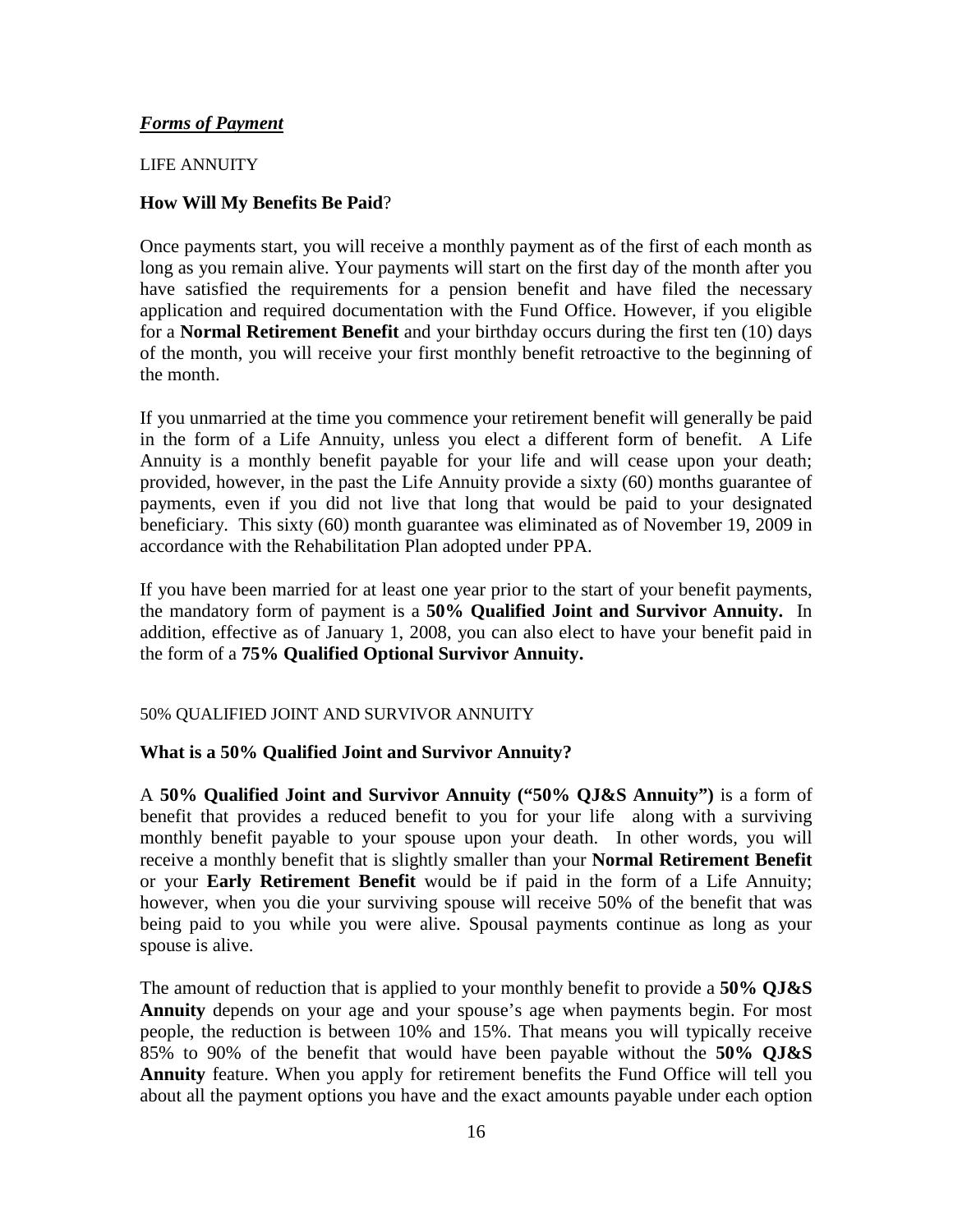so you can make an informed choice. They will also supply all the forms you will need to complete to make a benefit election. 75% QUALIFIED OPTIONAL SURVIVOR ANNUITY

#### **What is the 75% Qualified Optional Survivor Annuity?**

The **75% Qualified Optional Survivor Annuity** is a payment form that was added to the Plan by the Trustees and is effective for any distributions made on or after January 1, 2008. The **75% Qualified Optional Survivor Annuity** means that the Participant will receive a reduced monthly amount for life and, if the Participant dies before his Qualified Spouse, the Qualified Spouse will be entitled to receive 75% of the reduced lifetime amount that the retired Pensioner was receiving at the time of his death. The participant can elect payment of his retirement benefit in the form of a **75% Qualified Optional Survivor Annuity** without written spousal consent

#### OTHER PAYMENT FORMS

## **If I Am Married Do I Have To Take My Benefit in Either the Form of a 50% QJ&S Annuity or 75% Qualified Optional Survivor Annuity?**

No. The **50% QJ&S Annuity** is the default payment form if you are married and the **75% Qualified Optional Survivor Annuity** is another option available to a married participant on or after January 1, 2008; however, you and your spouse may elect for payment of Single Life Annuity or one of the optional benefit payment form provided under the Plan. However, any decision to forego the **50% QJ&S Annuity or the 75% Qualified Optional Survivor Annuity** and/or select a beneficiary other than your spouse must be made in writing and must be agreed to by both you and your spouse.

At the time you apply for benefits you will receive distribution election forms to commence your pension benefit and select the form of payment you and your spouse want. These forms must be signed by you and your spouse in front of a notary public and must generally be completed within 30 days before benefit payments begin.

## **Regardless Of Whether I Am Married or Not, Are There Other Ways To Receive Benefits Besides Either a Life Annuity, a 50% QJ&S Annuity or a 75% Optional Survivor Annuity?**

Yes. You have two other options:

## 1. **120 Month Certain Option**

This form of benefit is paid as a Life Annuity with guaranteed payments for a period of at least 120 months. If you die prior to receipt of a 120 monthly payment the remaining guarantee payments will be made your designated beneficiary. Obviously, because of the 120 month guarantee there is also a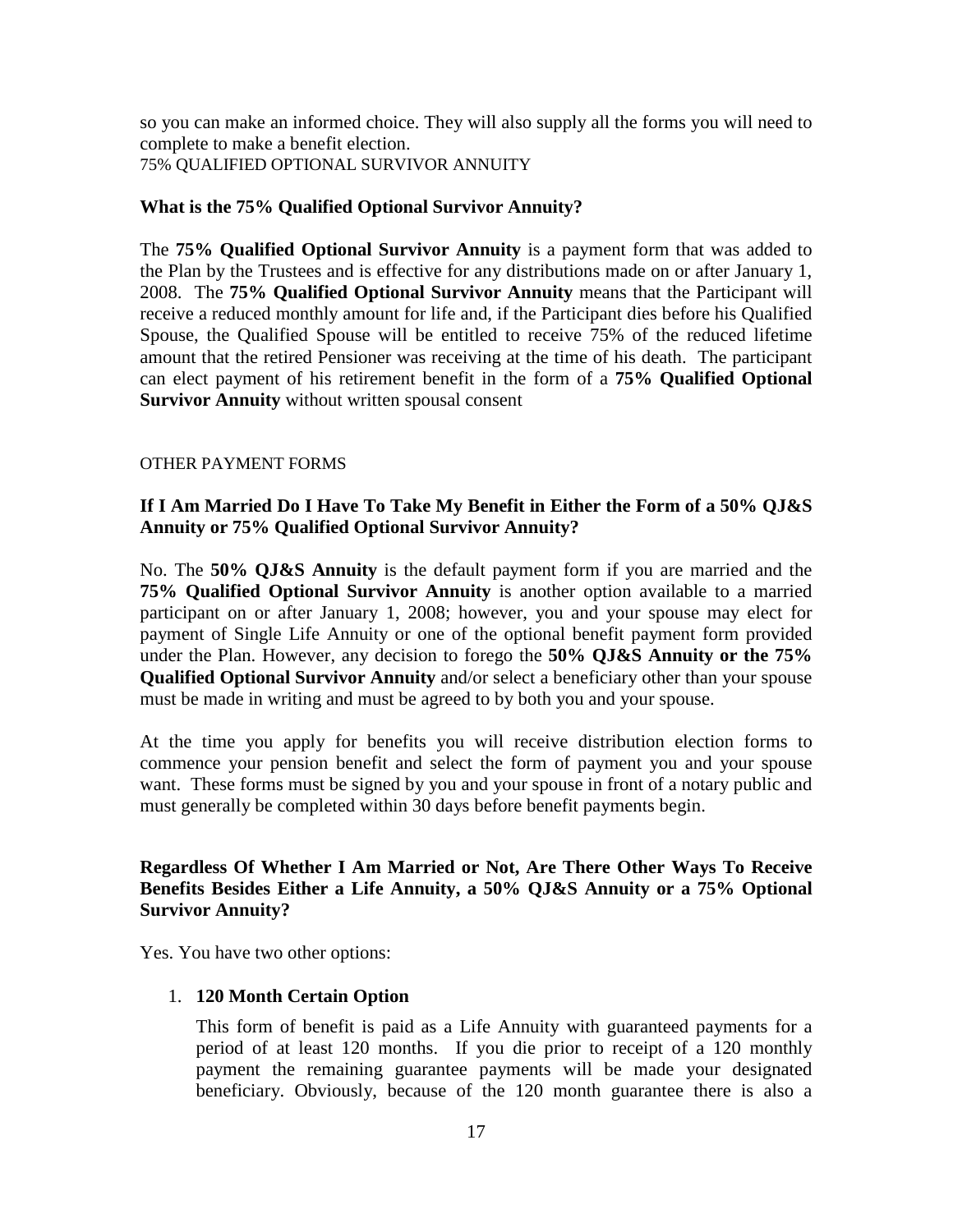reduction in your **Normal Retirement Benefit** for this feature. This reduction depends on the age at which you start to receive benefits. If you married and want to select this form of payment, your spouse has to agree and consent to the election of this **120 Month Certain Option.**

#### 2. **50% Contingent Pension**

You can also decide to have your benefits paid in a manner that is very similar to the **50% QJ&S Annuity** that has to be offered to married participants. The **Plan** calls this a **50% Contingent Pension**. The difference between the two is that the person who receives the continuing benefits if you die first, your Beneficiary, does not have to be your spouse. You do not have to be married to receive this form of payment.

Of course, if you want this form of payment and you are married, your spouse has to agree in writing to waive the **50% QJ&S Annuity** and consent to the nonspouse beneficiary you have selected. There are some restrictions on when this benefit option is available. The Board of Trustees can reject this option when certain parameters are not satisfied. For example, this benefit option may not available if there is a very large difference between your age and the age of your designated Beneficiary. The **Plan** office will inform whether this option is available based upon the information provided and the age of the Beneficiary you have selected.

As with the **50% QJ&S Annuity,** the benefit you receive under the **50% Contingent Pension** is reduced to pay for the cost of this feature. The actuarial reduction depends upon your age and the age of your beneficiary. You will receive the reduced benefit and your beneficiary receives **50% QJ&S Annuity** of this amount if you die first. If you are interested in this option, the Fund Office will give you the estimated amounts that would be payable to you and your Beneficiary.

#### **You Mean I Can't Get A One Time Lump Sum Payment Of My Benefit?**

That is generally correct. However, a lump sum payment will be made if the Plan determines that the actuarial value of your benefit payments is less than \$1,000.

So, if you terminate employment and apply for a pension benefit, and the **Plan** determines that the value of your retirement benefit is less than \$1,000, such benefit will automatically be paid to you in the form a single lump sum payment.

If the actuarial value of your benefit payments is \$1,000 or greater, but does not exceed \$5,000, you may elect to receive a single lump sum payment as soon as administratively feasible after your retirement or termination of employment. If this situation exists you will be contact by the Fund Office at the time of your retirement or termination of employment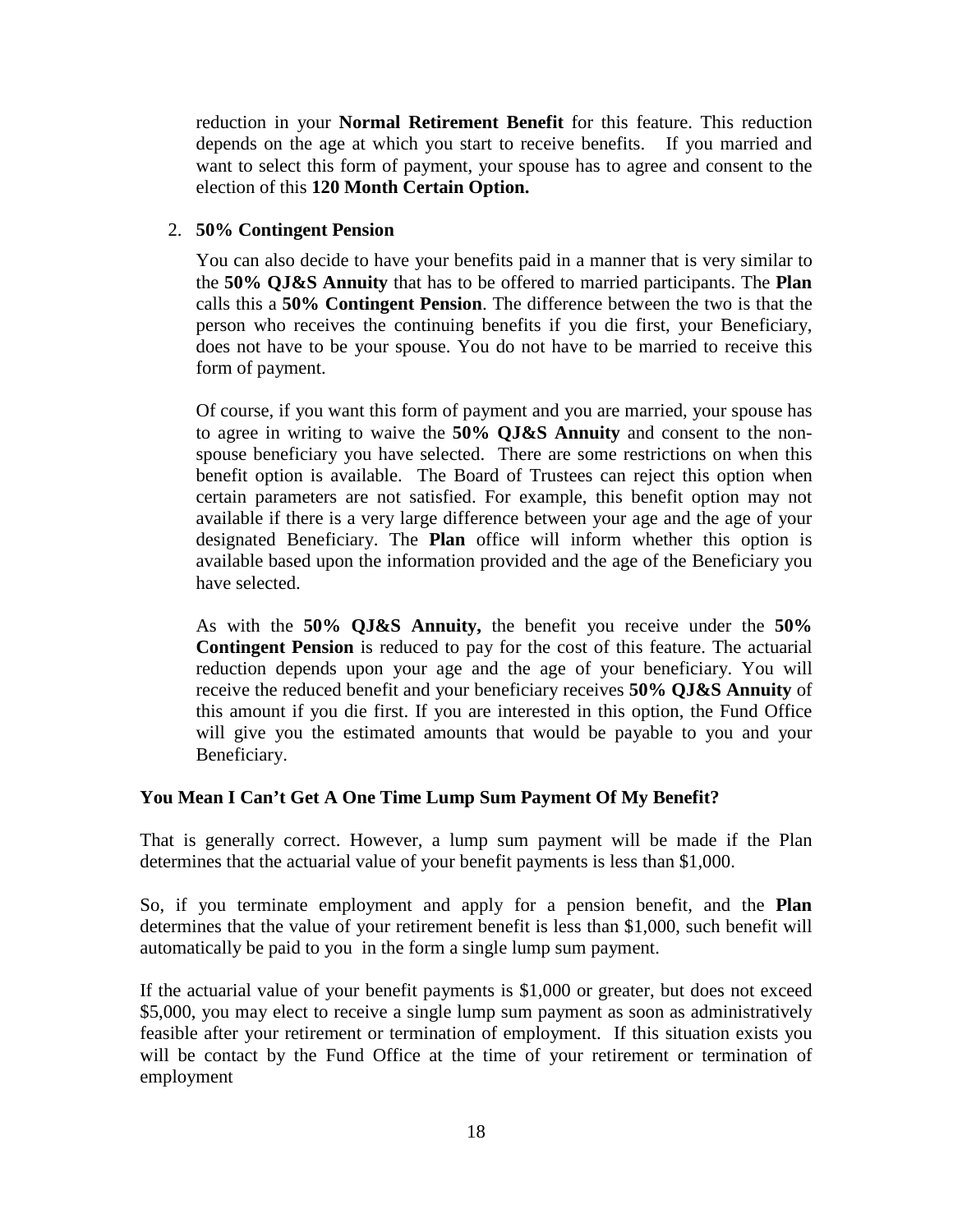After payment of any lump sum amount whether mandatory or permissible, the Plan will have no other future obligations to you or your Beneficiaries.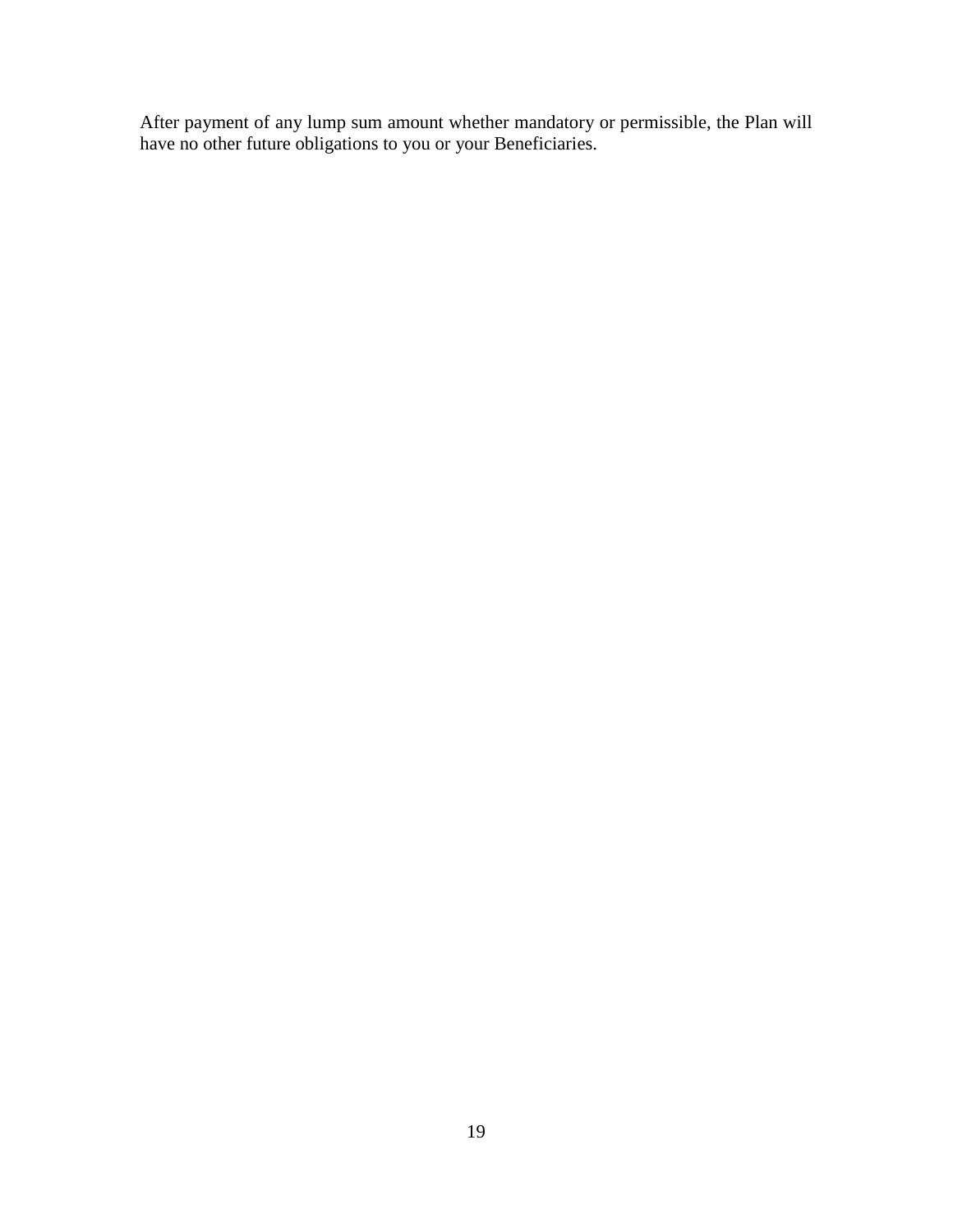## *Death Benefits*

#### **What Does the Plan Provide When I Die?**

The Plan is a retirement Plan not a life insurance plan so you should not count on it to provide your life insurance needs. Nonetheless, the **Plan** is set up so that your spouse or other beneficiaries are protected from completely losing your **Vested** retirement benefits because of an untimely death. The death benefits payable from the **Plan** depend upon when you die and your **Plan** status (Are you a retiree, actively at work past age 6 2, **Vested** terminated, etc.).

The term **Vested** is fully explained on page 24. You usually become **Vested** after earning 5 years of **Credited Service** under the **Plan**. The following questions highlight some of the possible payment situations.

#### DEATH AFTER RETIREMENT PAYMENTS HAVE STARTED

#### **What Happens If I Die After Benefit Payments Have Started?**

As explained previously, if you are married when you apply for benefits, the default form of payment is a **50% QJ&S Annuity**. This will occur unless both of you agree to another form of payment in writing before a notary. Under the **50% QJ&S Annuity** your spouse will continue to receive half of the monthly amount that was paid to you while you were alive. These payments will continue as long as your spouse is alive.

If you are single and have selected a Life Annuity (or you are married and have selected Life Annuity with proper spousal consent) no additional benefits will be to you upon death. However, if you are single or you are married and have selected the **120 Month Certain Option (**with proper spousal consent if married), you are guaranteed that 120 payments will be made to you and/or your designated Beneficiary. For example, if you choose **120 Month Certain Option** benefit option and you die after 48 monthly payments have been made; your **Beneficiary** will receive monthly payments for the next 72 months. If your **Beneficiary** dies prior to receiving the 72 monthly payments, the remaining payments will be paid to his/her designated Beneficiary and if none was selected, then the remaining amounts will be paid to your Beneficiary's estate.

Further, if you are single or you are married and have selected the **50% Contingent Pension** (with proper spousal consent if married), an annuity equal to 50% of the benefit paid to you will be paid to your contingent beneficiary upon your death.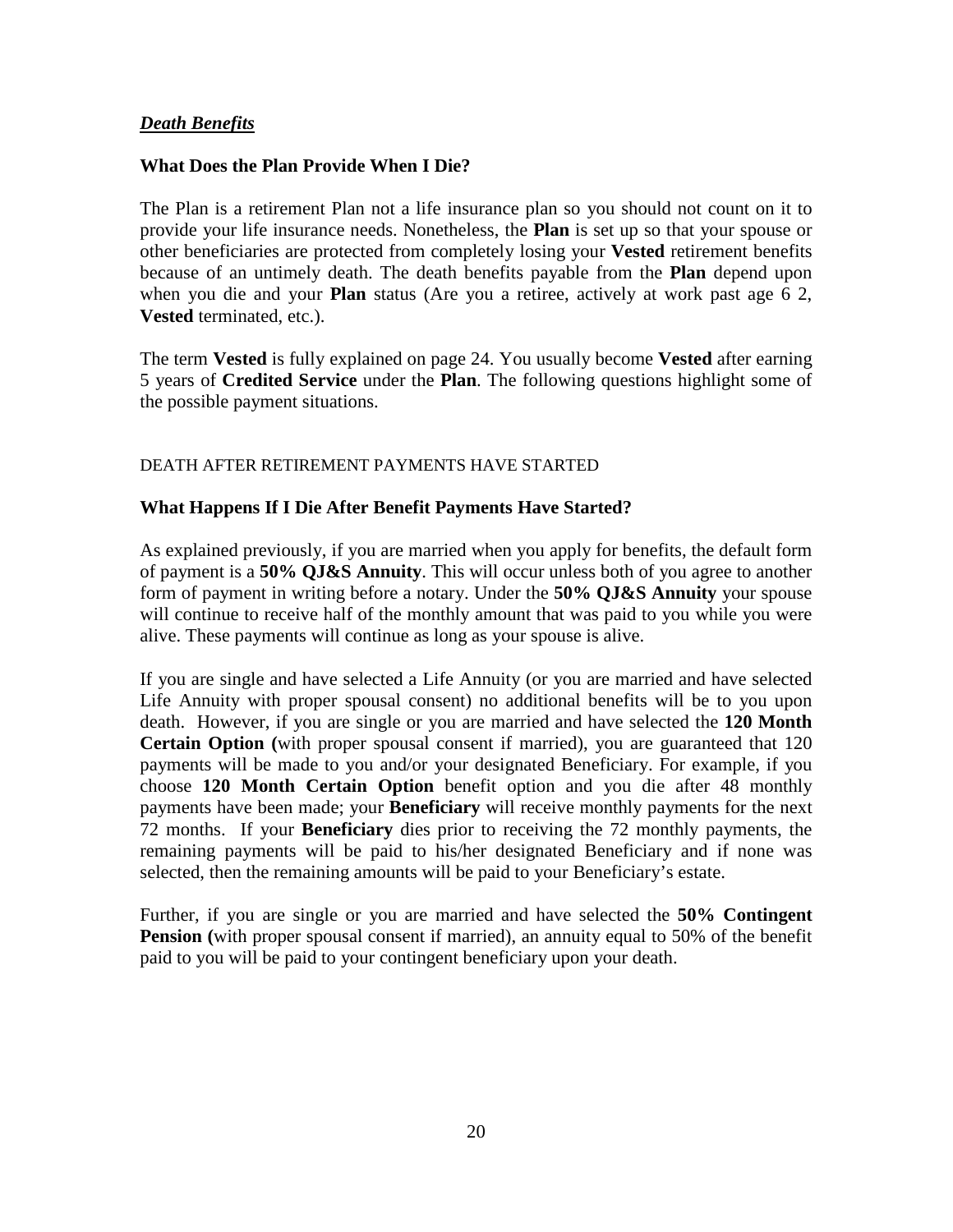#### DEATH BEFORE PAYMENTS HAVE STARTED

## **What Happens If I Die After I Am Eligible To Receive An Early Or Normal Retirement Benefit But I Have Not Started Receiving Benefits?**

It depends upon whether you are married or not at the time of your death. If you are not married, no benefits are payable. If you are married, benefits are payable as follows.

The **Plan** pretends as if you retired the day before you died, applied for benefits, and such benefits were paid in the default form of a **50% QJ&S Annuity**, and then passed away the next day.

This means the **Plan** will determine what you would have received if you had lived and retired. Your spouse will then receive 50% of this amount. Remember that an actuarial reduction for the **50% QJ&S Annuity** form of payment will apply and an actuarial reduction for Early Retirement may also apply. The **Plan** calls this death benefit a **Pre-Retirement Surviving Spouse Annuity.**

Your surviving spouse can decide that they would like to postpone the beginning of benefit payments. If they do, the monthly amount they eventually receive will be actuarially adjusted, usually increased, to reflect the fact that payments will ultimately be paid over a shorter time period.

## DEATH AFTER VESTING BUT BEFORE ELIGIBILITY FOR EARLY RETIREMENT

## **What Happens If I Die After I Become Vested But Before I Am Eligible For An Early Retirement Benefit? Does It Matter Whether I Am An Active Participant or Not?**

It doesn't matter whether you are active or whether you have left the Union. If you are **Vested** (generally you have five or more years of **Credited Service**) your surviving spouse will be eligible to receive a **Pre-Retirement Surviving Spouse Annuity** from the **Plan**. If you are not married, the **Plan** does not pay any death benefits.

In this situation to determine what your spouse will receive, the **Plan** pretends a few things happen. First it pretends that you terminate your membership in the **Plan**. Then it pretends that you will live to the day before the earliest date you could receive a retirement benefit (usually age 62 for periods on or after November 19, 2009) and apply for your benefits under a **50% QJ&S Annuity** form of payment. Finally it pretends you then die. The **Plan** also calls this death benefit a **Pre-Retirement Surviving Spouse Annuity**.

The end result of this is that your surviving spouse is eligible to receive a **50% QJ&S Annuity** of the amount that would have been payable if all these things had happened. For example if you die when you are age 40 and have 20 years of **Credited Service** and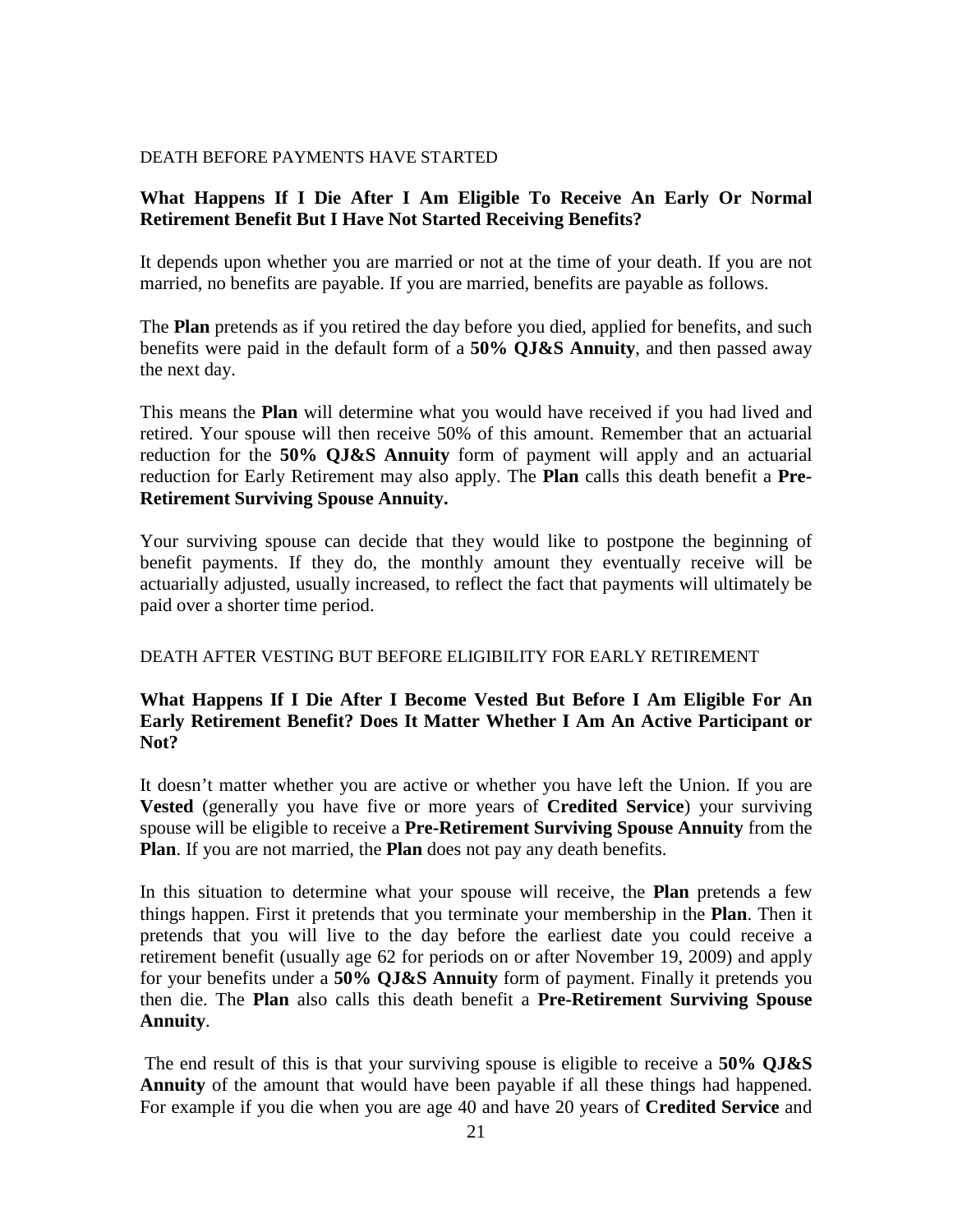your wife is 35; in 22 years when you would have been 62 and when your surviving spouse is 55, she can start receiving benefits.

Please note that not only will your spouse usually have to wait several years to receive benefits; the **Pre-retirement Surviving Spouse Annuity** monthly benefit amounts will usually be fairly small since several actuarial adjustments are applied. These adjustments could include an early retirement adjustment,), as well as the adjustment related to payment as a **50% QJ&S Annuity** adjustment.

Your surviving spouse can decide that they would like to postpone the beginning of benefit payments. If they do, the monthly amount they eventually receive will be actuarially adjusted, usually increased, to reflect the fact that payments will ultimately be paid over a shorter time period.

## *Disability Benefits*

## **What Happens If I Become Disabled?**

As previously discussed, on November 19, 2009 the **Board of Trustees** adopted a Rehabilitation Plan in order to comply with the requirements imposed by Congress under PPA. Under the Rehabilitation Plan, the Disability Pension benefit as provided under the Plan was eliminated. Therefore, you will not be eligible for a Disability Pension unless you were already approved for such benefit prior to the later of: (i) November 19, 2009; or (ii) the date that your Employer's CBA with the Union expired that was in place as of November 19, 2009.

In the past a participant was eligible for a Disability Pension if he or she became "Totally and Permanently Disabled", while an active participant. In addition to being Totally and Permanently Disabled the participant must also have had 15 years of **Credited Service** as of the date of disability.

If the **Plan** decided that you are eligible for a disability benefit you will receive the amount of your **Normal Retirement Benefit** based on your **Credited Service** as of your date of disability and the applicable Benefit Level of your **Employer** on that date. No actuarial adjustment for early commencement of payments is made for a Disability Pension.

## **How Do I Know if I am "Totally and Permanently Disabled" According to the Plan?**

The **Plan** will consider you to be Totally and Permanently Disabled if it is determined by the **Board of Trustees** that you cannot perform your normal job functions because of physical or mental impairment, disease, loss of limb(s), or any combination of these. It also must conclude that this inability to do your job is likely to be permanent during your lifetime and that your condition will not improve.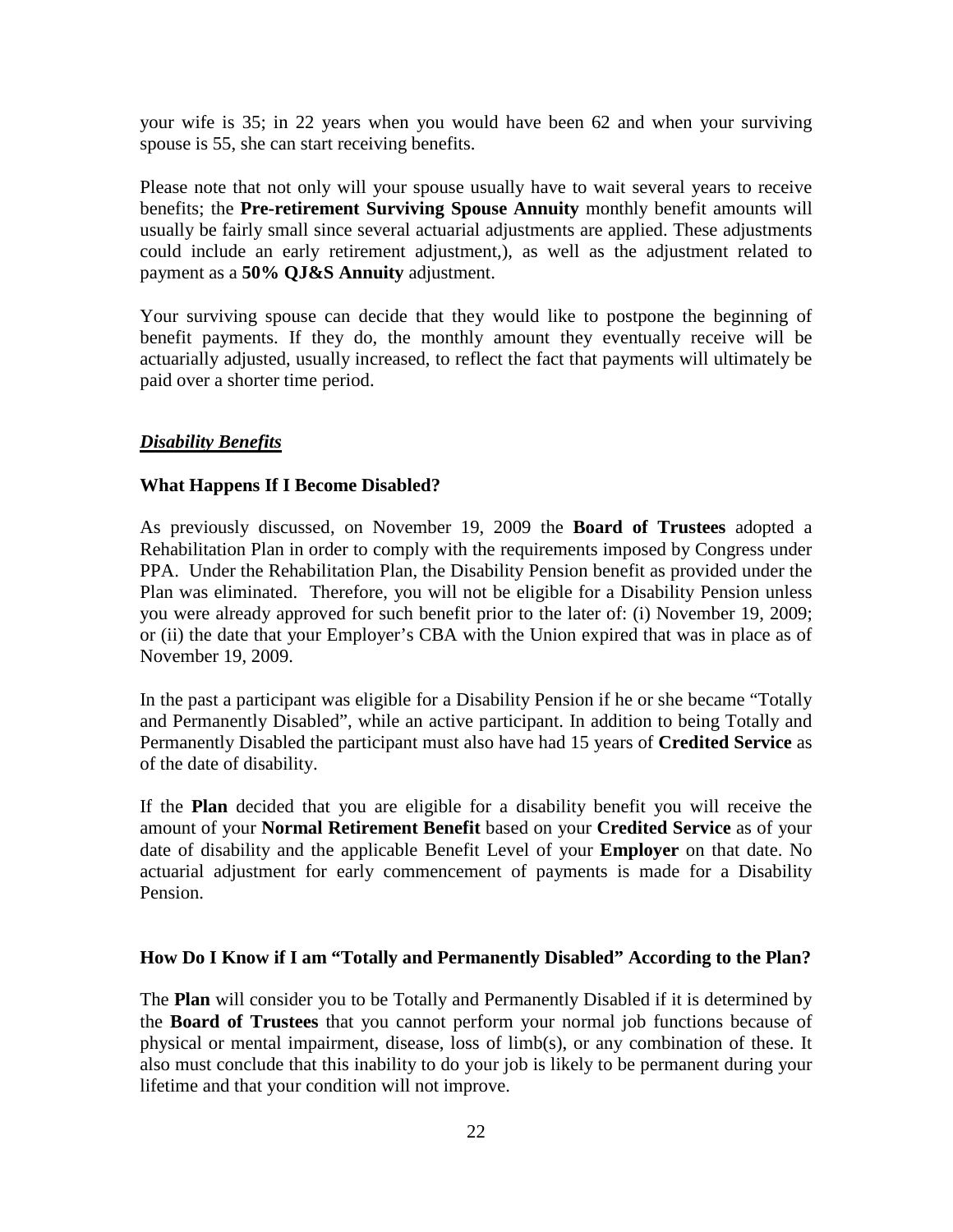#### **How Does The Plan Make This Determination?**

After the condition(s) causing your disability have persisted for at least six months from your date of disability, the **Board of Trustees** will make this determination based on competent medical evidence. Eligibility for Social Security disability payments will be considered but will not guarantee that you are eligible for a Disability Pension under the Plan. You may be asked to provide additional proof that you are still disabled after payments have started.

Additionally the **Board of Trustees** may enlist the aid of an independent medical professional to assist them in making this decision.

## **Are Any Conditions Automatically Considered To Be The Cause Of "Total And Permanent" Disability?**

Yes, if you lose sight in both eyes, severe both hands above the wrist, both feet above the ankle, or one hand above the wrist and one foot above the ankle.

## **Are Any Situations Automatically Excluded?**

Yes. If your disability is the result of your participation in a felonious criminal act, is the result of your habitual drunkenness, addiction to narcotics, a self-inflicted injury, or military service for which a governmental disability pension is payable.

## **Does The Credited Service Used To Determine My Benefit Include The Six Month Waiting Period?**

No **Credited Service** is counted only through your date of disability, the first day you are unable to perform your job. However, once a determination has been made that you are eligible for benefits; benefits will be paid retroactively beginning with the day of the first month following your date of disability.

#### **How Long Can I Receive Disability Payments?**

Disability payments continue as long as the **Plan** believes you are Totally and Permanently Disabled, until you die.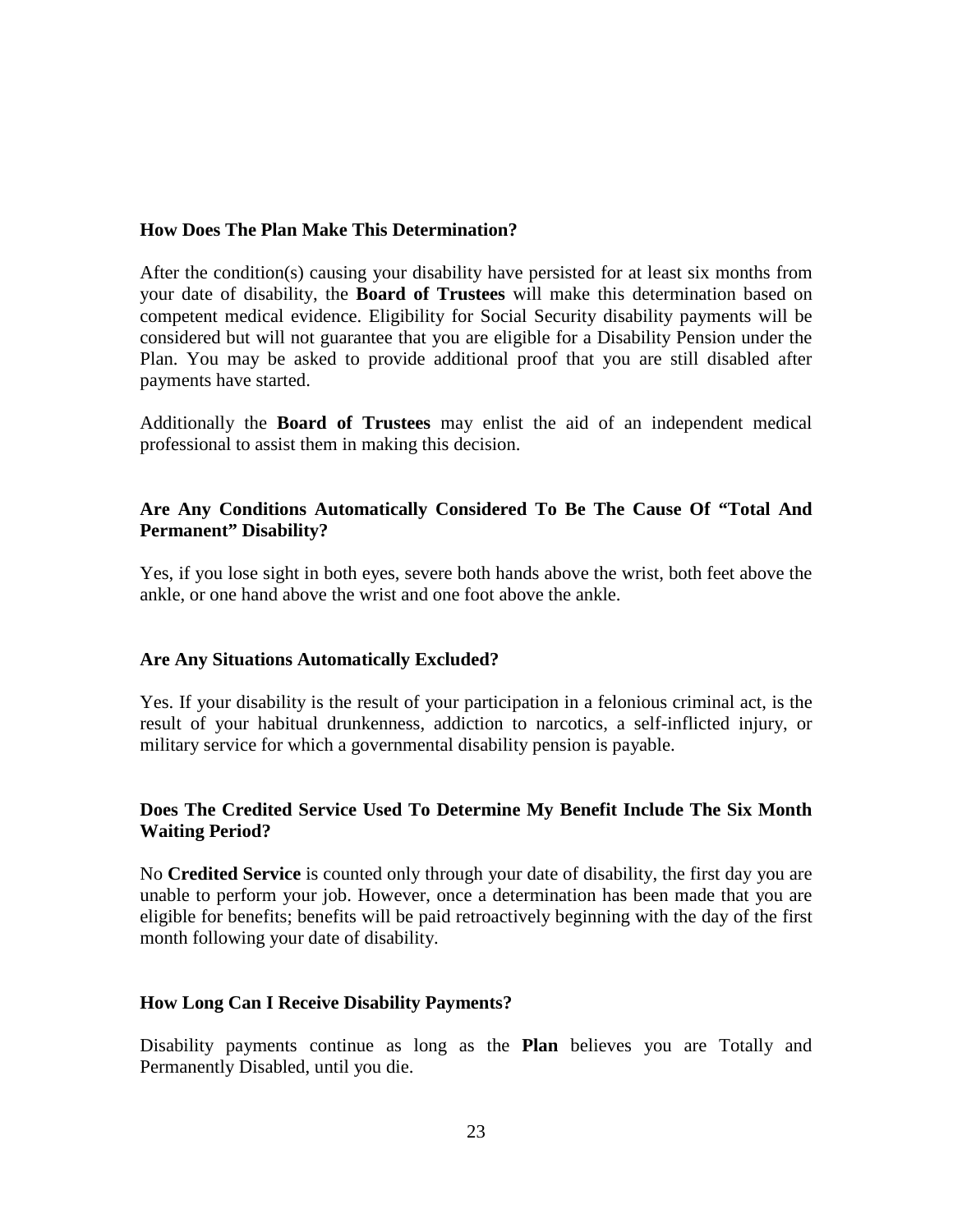## **What Happens If I Die While I Am Receiving Disability Benefits?**

If you are married your disability benefits will be paid under the **50% QJ&S Annuity** form of payment, unless both you and your spouse agree in writing that you do not want this. Remember under the QJ&S form your disability payments will be reduced slightly. If you die, your spouse will receive **50% QJ&S Annuity** of this amount for as long as she lives.

If you are not married or if you both elect away from the **50% QJ&S Annuity**, your **Beneficiary or Beneficiaries** will receive the **Plan** will finish paying any of the remaining 60 payments that are guaranteed. However, the 60 payment guarantee applies only if you retired with this benefit. If you retired after effective date of the rehabilitation plan, please call Fund Office to determine if this benefit is available to you. **What Happens If I Live To 65?**

Your Disability Pension will continue without interruption.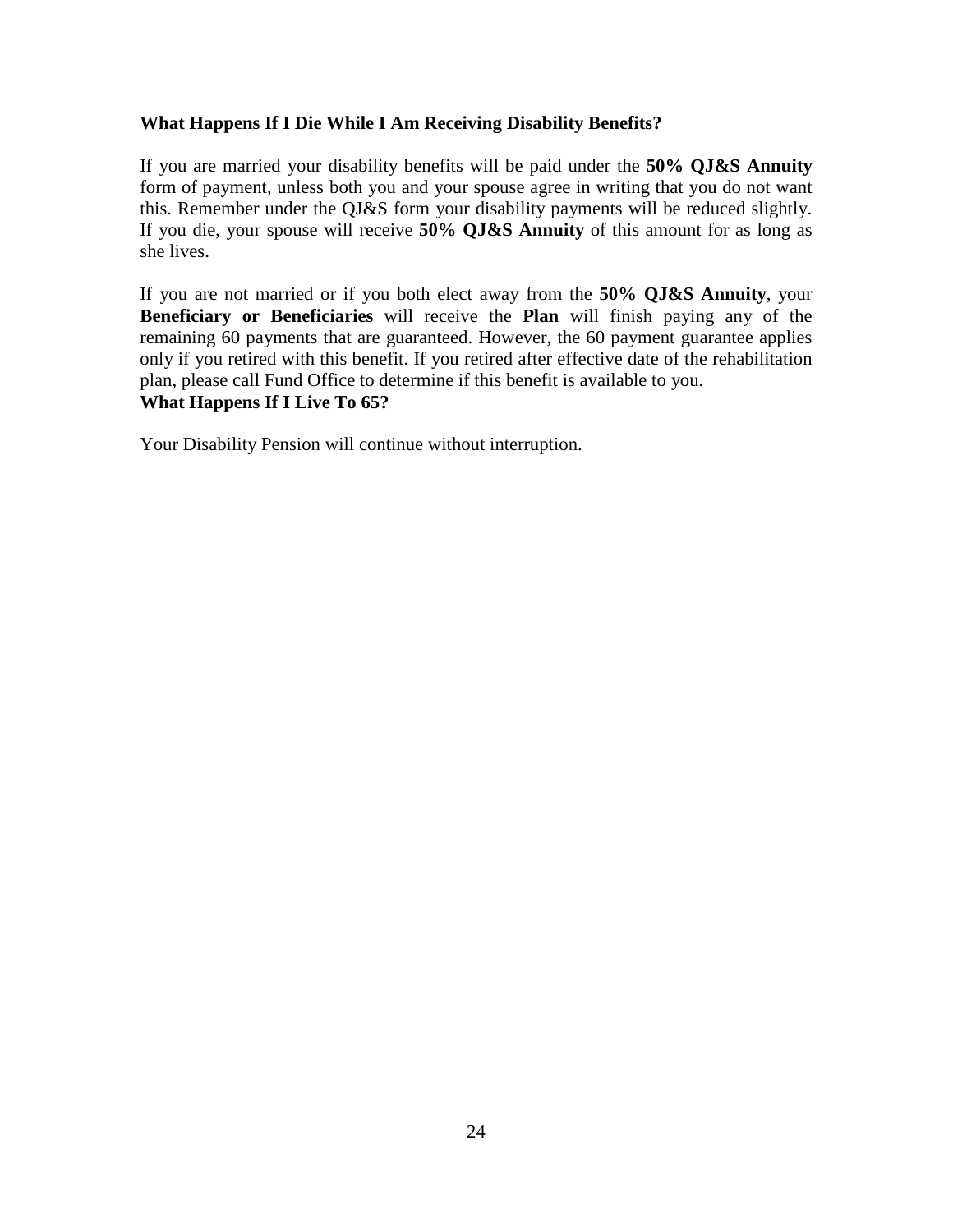## **LEAVING THE PLAN AND RETURNING**

#### LEAVING THE PLAN

## **If I Leave The Union, The Plan, and/or My Employer Can I Ever Receive Benefits From The Plan?**

It depends. If you are **Vested** when you leave you will be entitled to a pension benefit under the Plan. If you have at least five years of **Eligibility Service** and are **Vested**, you cannot lose any benefits you earned while you were in the **Plan**. If you aren't **Vested** when you leave the **Plan** you may eventually lose your **Credited Service** and associated benefits. However, you will not lose your **Credited Service** immediately when you quit working. You have up to five years to return to **Covered Employment** before you will forfeit the Credited Service you previously accrued under the Plan.

Technically after you are **Vested (**and even if you are not Vested but have not been gone for five years) you are still a participant in the **Plan** even if you aren't working for an **Employe**r, aren't paying dues, etc.

The five year limbo period is explained more fully below in the question regarding **One Year Breaks in Service**. The important point is that once you are **Vested** you cannot lose anything, but if you are not Vested your accrued benefits are potentially subject to forfeiture.

#### VESTING AND ONE YEAR BREAKS IN SERVICE

#### **What Does The Term "Vested" Mean?**

"**Vested**" and all terms like it (Vesting, Vested Benefits, etc.) simply indicate complete ownership of your future benefits. You start earning benefits the moment you join the **Plan**. However, you don't own them until you become "**Vested**." This happens when you have earned at least five (5) years of **Eligibility Service**. After you are **Vested** you cannot lose benefits or credit for any hours you have worked in **Covered Service**.

**Eligibility Service** is one of the two types of service that are defined in the **Plan** (the other is **Credited Service** which was discussed on page 9). For each calendar year beginning with 1976, you earn 1 year of **Eligibility Service** if you work at least 870 hours. If you work less, you will receive a partial year credit equal to whatever **Credited Service** you earned for that year.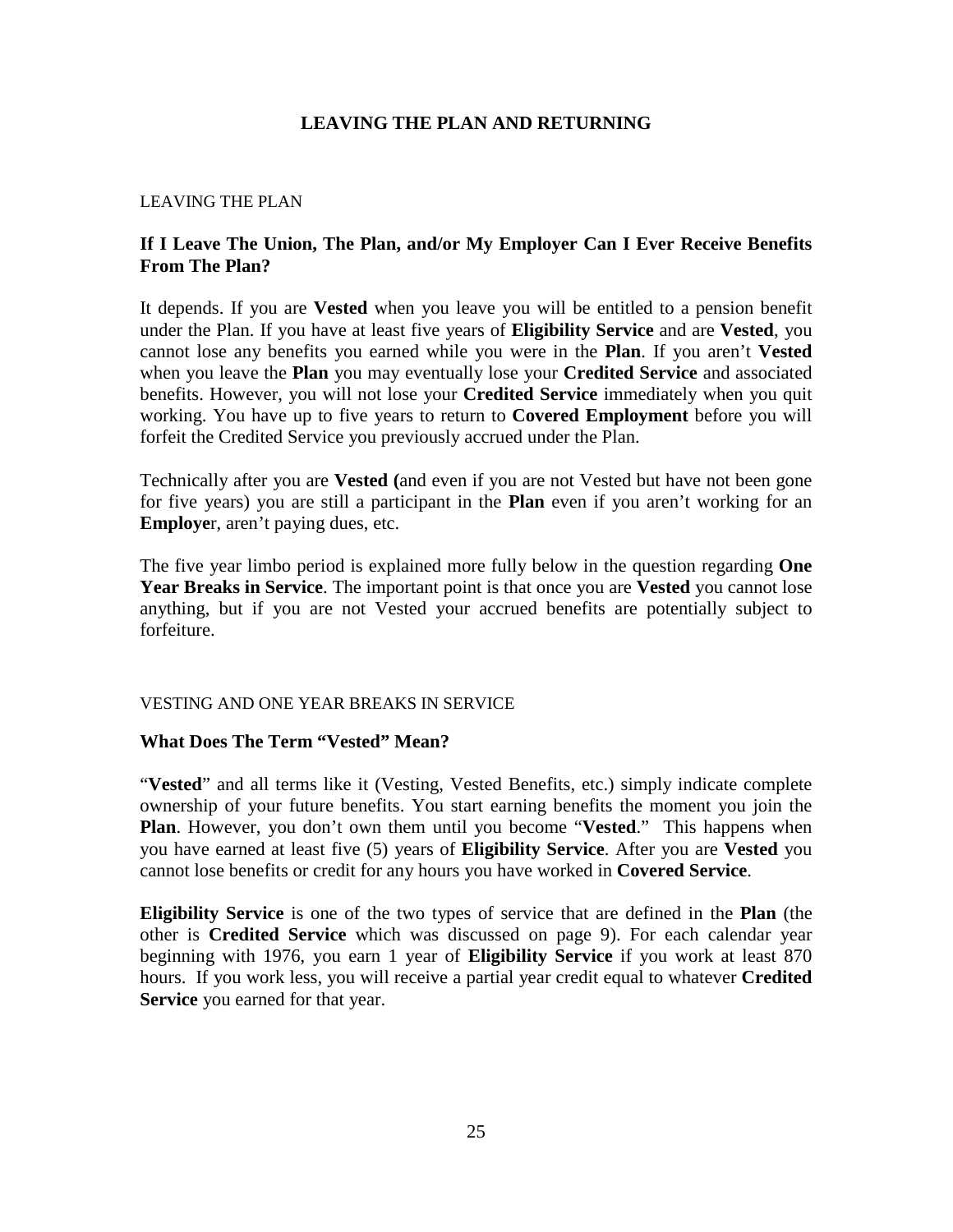#### **What is a One Year Break in Service?**

.

If you left work before January 1, 1999 you must have 10 years of **Eligibility Service** to be **Vested**. If you have worked at least one hour after January 1, 1999, you only need to have 5 years of **Eligibility Service** to be **Vested.**

If you are not **Vested** you need to be aware of the so-called "Break in Service" rules. Effective as of January 1, 1976, if you don't work at least 435 hours in a given calendar year you will incur a **One Year Break in Service** for that year.

If you do not work 435 hours or leave **Covered Service** before you are **Vested**, i.e. before you have 10 years of **Eligibility Service**, and then incur five consecutive **One Year Breaks in Service** your previously accrued benefits under the Plan will be forfeited.

Therefore, if you incur 4 or fewer One Year Breaks, when you return to **Covered Service** with an **Employer**, your **Eligibility Service** (and your **Credited Service**) will be restored and you will not lose or forfeit anything.

However, if you return after you have five or more consecutive **One Year Breaks in Service** it will be deemed a Permanent Break in Service and you will lose both your past **Eligibility Service** and your **Credited Service**. You will be treated like a new participant upon your return to work.

## **What If I Leave The Union and/or My Employer? How Do I Get My Contributions Back?"**

You can't. Your **Employer**(s) make contributions to the **Plan** based on the hours you work and their negotiated contribution rate under the CBA. However, these amounts are not "your contributions." They are made on your behalf for the purpose of funding the **Plan** for all participants. There is no individual account in your name or in any other member's name.

If you leave employment you may be entitled to receive a benefit immediately or at some point in the future, if you are **Vested**. Your spouse will also be eligible to receive certain benefits if you die before you begin to receive benefit payments under the Plan. Receiving benefit payments is the only way you can receive the contributions that were made on your behalf.

## **How Do I Apply for Benefits if I Am Not Working For an Employer?**

Just like if you were still working. Contact the Fund Office and requested a pension application. Of course, if you die, your surviving spouse or other **Beneficiary** will need to contact the Fund Office.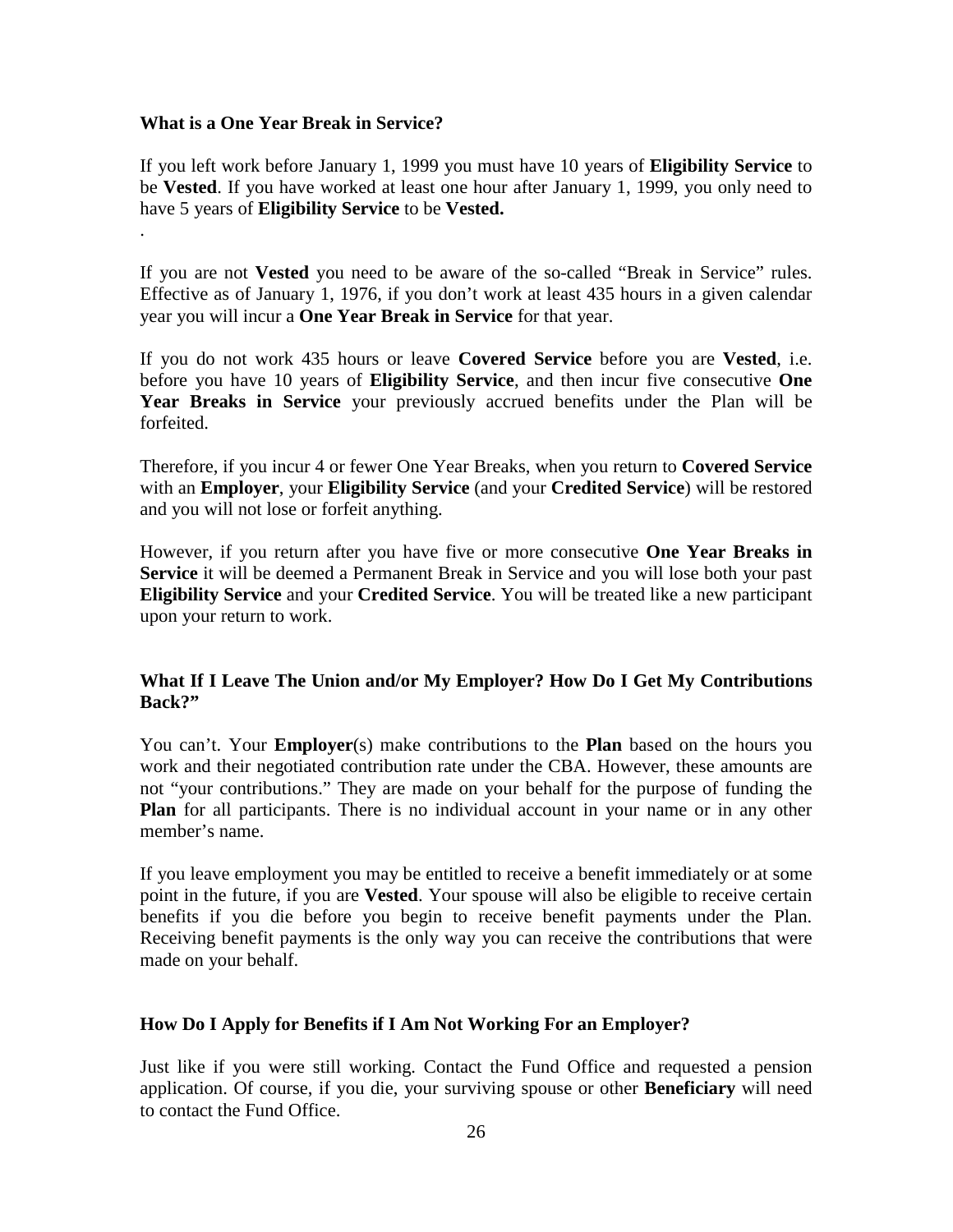#### RETURNING TO THE PLAN

#### **What Happens if Leave Covered Service and Return?**

You are treated just like a new participant. The only issue is whether you are **Vested** and/or have not incurred five consecutive **One Year Breaks in Service**. As addressed above, if you have incurred five consecutive **One Year Breaks in Service** this will be deemed a Permanent Break in Service and you will forfeit and lose all of the **Eligibility**  Service and Credited Service previously earned under the Plan. If you have not experienced five consecutive **One Year Breaks in Service** then your past **Credited Service** is re-instated and added to any new service you earn.

#### **RECIPROCITY**

#### **What Happens if I Have Participated in Another Teamsters Pension Plan?**

The **Board of Trustees** has mutual agreements, called **Reciprocal Agreements**, with a number of other Teamster Pension Plans to try to prevent you from being hurt if you worked for different Unions in various geographical locations and participate in multiple pension plans. The **Reciprocity Agreements** between plans may allow you to qualify for benefits you would not otherwise qualify for if each plan was looked at separately and it may also increase the pension benefits you are entitled to receive. Further, it will keep you from incurring one or more One Year Breaks in Service that would otherwise occur without reciprocity.

For example, you need 15 years of **Credited Service** to be eligible for **Early Retirement.** If you have 10 years in our **Plan** and 10 years in another plan with a **Reciprocal Agreement** with us, you would qualify for **Early Retirement** based on your combined service.

Without a **Reciprocal Agreement**, you would not qualify for these benefits. In general a **Reciprocal Agreement** tries to treat you as having worked continuously for **Employers**  in our **Plan** instead of having your service split between our **Plan** and one or more other plans.

#### **What is Related Service Credit and Combined Service Credit?**

When you work in our **Plan** you earn **Credited Service.** When you work in another plan with a **Reciprocal Agreement,** the **Credited Service** you earn in that **Plan** under its terms is called Related Service Credit**.** Of course, you can't earn more than one year of service for any given calendar year.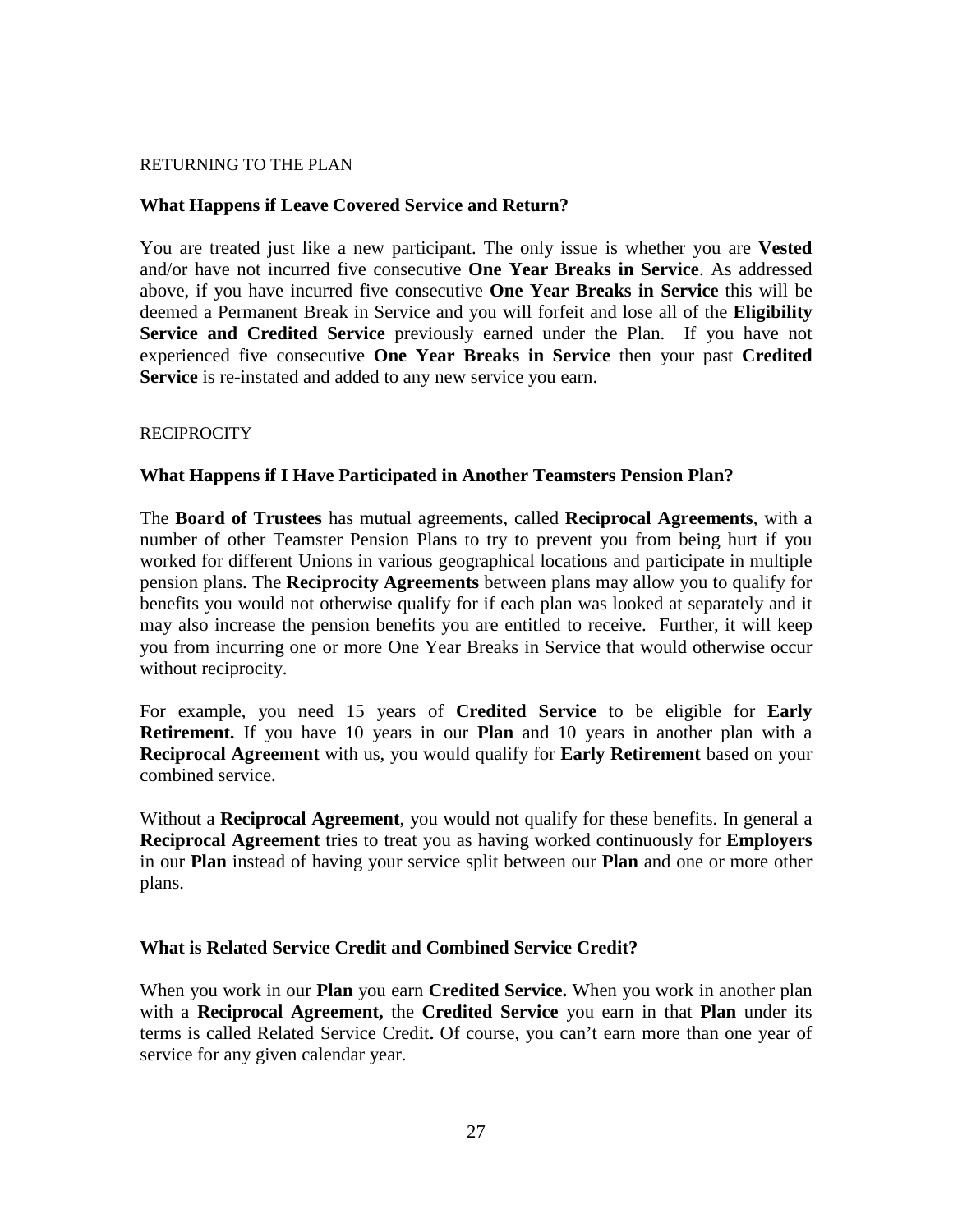When you add your **Credited Service** from our **Plan** to your Related Service Credit the total is your Combined Service Credit**.** When each plan is trying to determine your eligibility for various benefits, if you don't have enough **Credited Service** both will then check to see if you have enough Combined Service Credit to qualify**.** Combined Service Credit is also used to determine the amount of your **Partial Pension. What is a Partial Pension?**

**Partial Pension** is just the term used when the benefit you are eligible for from our **Plan** depends upon one or more Reciprocal Agreements. Your **Partial Pension** is determined in three steps:

- 1. Calculate a benefit from our **Plan** based on your Combined Service Credit and based upon the benefit level of the last **Employer** you worked for in our **Plan** when you leave it.
- *2.* Divide your **Credited Service** from our **Plan** by your *Combined Service Credit.*
- 3. Multiply these two amounts.

## **Are There Any Other Eligibility Requirements To Receive A Partial Pension**?

In general you have to meet any requirements that are in our **Plan** for specific benefits (like 15 years for **Early Retirement**) but you get to use Combined Service Credit not just your **Credited Service** in our **Plan** to meet these requirements. In addition:

- 1. You have to have at least two years of **Credited Service** in our **Plan based on actual employment and contribuions**;
- 2. You have to be eligible for a **Partial Pension** from a related plan, that is a plan with which we have a **Reciprocal Agreement**; and
- 3. You cannot be entitled to a benefit from the related plan, other than a **Partial Pension**. If you are entitled to a separate retirement benefit from the related plan you may elect to waive that benefit in favor of a **Partial Pension** from both plans.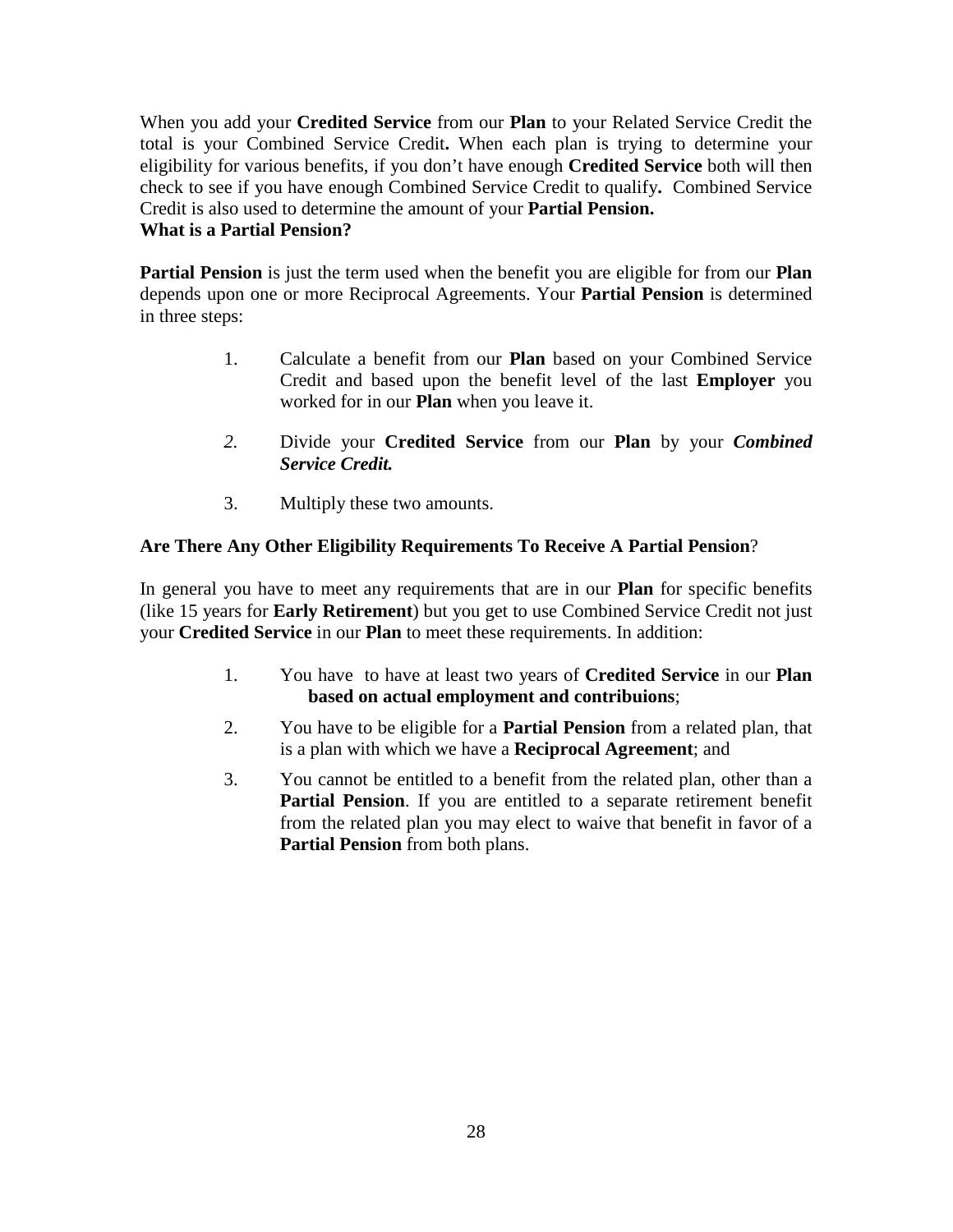## **GENERAL INFORMATION ABOUT THE PLAN**

#### THE BOARD OF TRUSTEES

#### **Who Runs the Plan?**

All decisions regarding the operation of the **Plan** are made by the **Plan's Board of Trustees.** The **Board of Trustees** is composed of an equal number of representatives of the Union and representatives of the **Employer**s who employ individuals who a represented by the **Union** and covered under the **Plan**. The current list of Trustees is set forth on **Table A** that is attached to the SPD

#### **What Kind Of Decisions Do the Board of Trustees Make?**

The **Board of Trustees** is responsible for maintaining records of members, receiving claims for benefits, determining eligibility for benefits, making determinations on appeals of claim denials, authorizing payment of benefits, interpreting and administering the Plan document, maintaining accounting records and filing government reports. **The Board of Trustees** employs an accountant, attorney or other specialists to assist in the proper administration of the Plan, and may amend or terminate the **Plan**.

Additionally, the **Board of Trustees** receives and deposits contributions, determines investment policy, invests plan assets, and makes payment of benefits. The **Board of Trustees** operates solely on behalf of the participants and their beneficiaries.

#### **What Happens to All the Contributions That Are Made to the Plan?**

They are used to pay benefits and to pay the expenses of administering the **Plan**. The **Board of Trustees** is required by law to invest the **Plan**'s assets prudently so that reasonable investment returns are achieved without undue investment risk. Therefore, the Board hires several professional money managers to invest portions of the total assets. Each of these money managers has different areas investment expertise. The intent is for the **Plan**'s assets to be broadly invested in all phases of the economy balancing investment opportunities against their associated risk.

The **Board** also hires an investment consultant to help maintain a prudent invest policy and to select the appropriate money managers to implement that policy. The investment consultant also monitors the performance of each money manager to make sure they are achieving the results that are expected from them.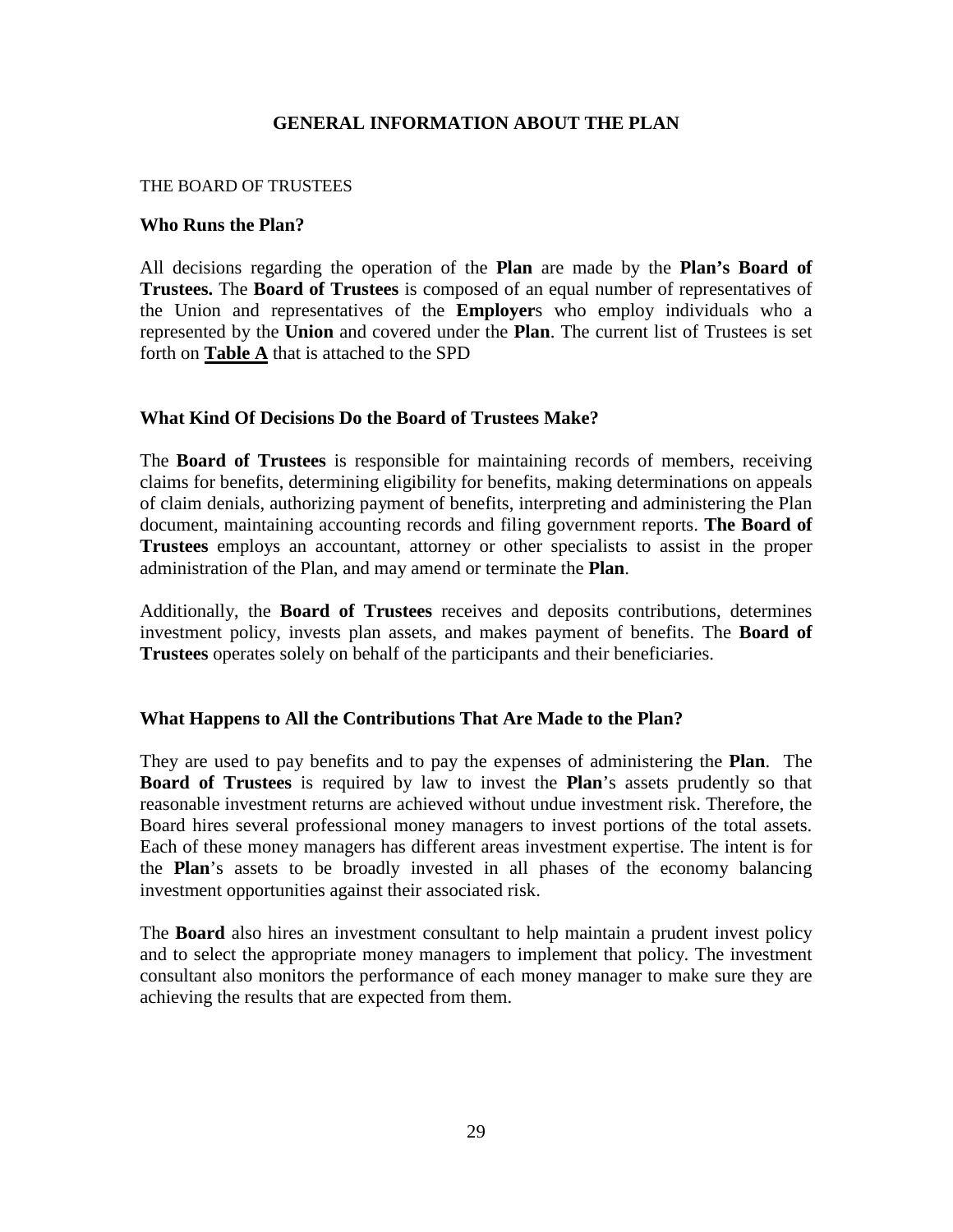#### CHANGING AND TERMINATING THE PLAN

#### **Can the Plan Be Changed?**

Yes. The **Board of Trustees** has the authority to change the **Plan**. It can be changed in the future and it has been changed in the past. Sometimes Federal law requires such changes. The change from 10 year to 5 year **Vesting** is an example of this. Other times, the changes were made solely because the **Board of Trustees** thought it was appropriate. The numerous improvements that started in 1992 are examples of these kinds of changes. The current changes to the definition of **Normal Retirement Date** and **Credited Service** are other examples.

Most importantly, in most cases the terms of the **Plan** can only be changed going forward. They cannot be changed retroactively. Among other things, this means that once you have earned a benefit and become **Vested**, it cannot be reduced and the age at which you can start receiving it on an unreduced basis cannot be increased.

#### **Can the Plan be Terminated?**

Yes. There are two different ways that they Plan can be terminated. One way is that the **Board of Trustees** could amend the **Plan** to terminate it. The other way is that all participating employers could decide they no longer want to participate and withdraw from the plan. This is called a mass withdrawal.

## **What Happens?**

In either case, the **Board of Trustees** continues to operate the Plan and **Employers** are required to make contributions. The **Board** of Trustees continues to be responsible for collecting contributions, making benefit payments, investing assets, and otherwise operating the **Plan**. This responsibility continues until the **Plan** fulfills all of its obligations for future benefits usually by purchasing annuities or by making lump sum payments.

#### THE PENSION BENEFITS GUARANTY CORPORATION

## **I Keep Reading About The Pension Benefits Guaranty Corporation (The PBGC), What Relationship Does The PBGC Have To My Plan?**

The PBGC is quasi-governmental body that insures certain pension benefits.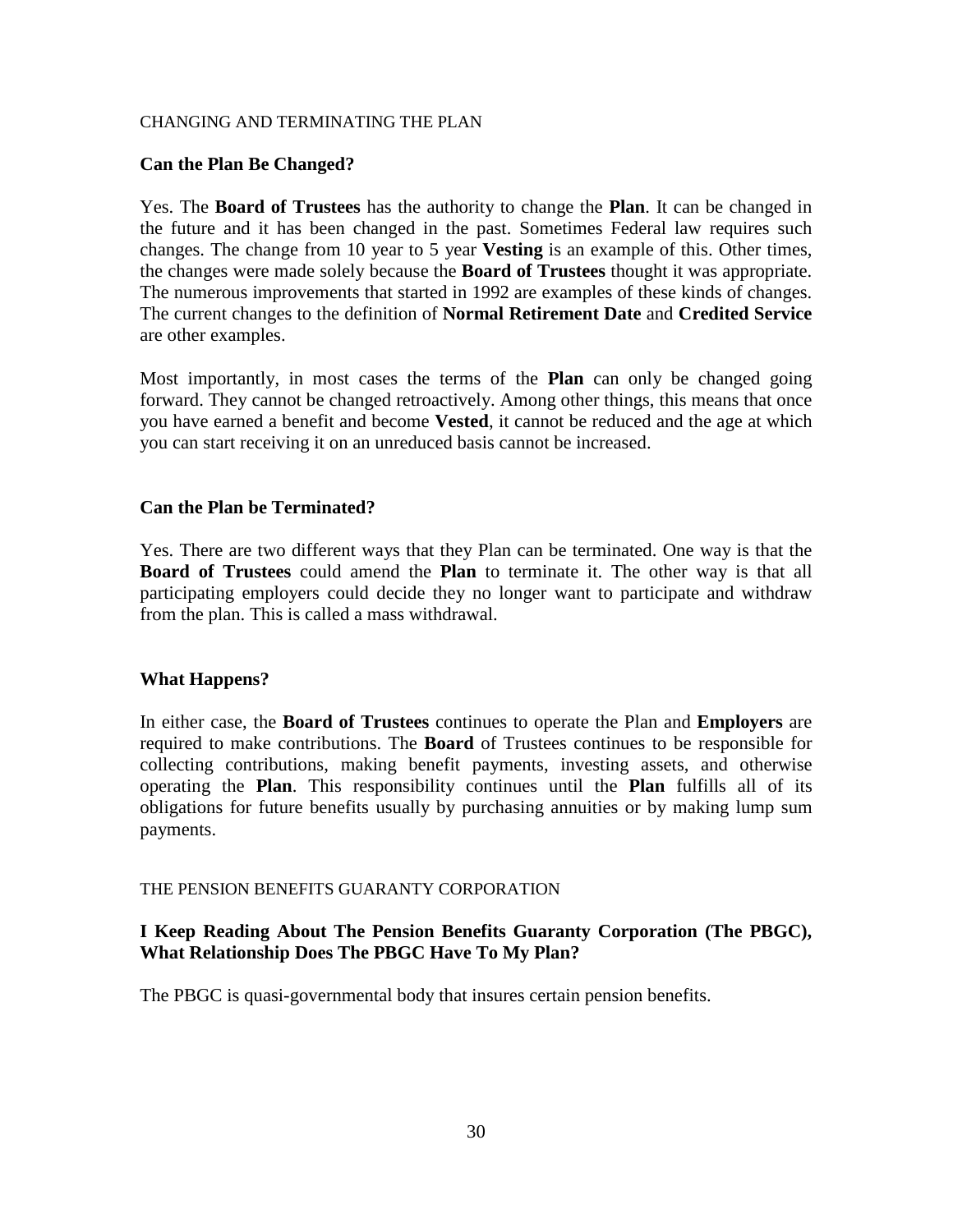#### **Are My Benefits Protected by the PBGC?**

Sort of. The PBGC has gotten a lot of publicity recently because of the severely underfunded pension plan from the steel, airline, and automobile industry that have literally been dumped upon the PBGC and which have threatened its financial stability.

However, the insurance coverage and protection provided by the PBGC differs based upon whether the plan is a single employer arrangement or a multiemployer arrangement.

The PBGC protection program for participants of multiemployer plans is significantly different than what it provided for the participants of single employer plans. Generally, the PBGC provides much less coverage for multiemployer plans than it does for the participants of single employer plans.

#### **What is a Multiemployer Plan?**

There are a few distinguishing features of multiemployer plans. First, of all as the name suggests these plans are sponsored by a group employers, not one single employer, and their sponsorship and affiliation with the plan is the result of collective bargaining. The plan itself is independent of the employers and union that are involved. Instead it is run by a separate **Board of Trustees**. **The Board of Trustees** is composed of equal numbers of representatives of the union and of the participating **Employers**.

## **How Does the PBGC's Multiemployer Coverage Work?**

Under the multiemployer plan program, the PBGC provides financial assistance through loans to plans that are insolvent. A multiemployer plan is considered insolvent if the plan is unable to pay benefits (at least equal to the PBGC's guaranteed benefit limit) when due.

The maximum benefit that the PBGC guarantees is set by law. Under the multiemployer program, the PBGC guarantee equals a participant's years of service multiplied by (1) 100% of the first \$11 of the monthly benefit accrual rate and (2) 75% of the next \$33 monthly payment per year of service. The PBGC's maximum guarantee limit is \$35.75 per month times a participant's years of service. For example, the maximum annual guarantee for a retiree with 30 years of service would be \$12,870.

The PBGC guarantee generally covers: (1) normal and early retirement benefits; (2) disability benefits if you become disabled before the plan becomes insolvent; and (3) certain benefits for your survivors.

The PBGC guarantee generally does not cover: (1) benefits greater than the maximum guaranteed amount set by law; (2) benefit increases and new benefits based on plan provisions that have been in place for fewer than 5 years at the earlier of: (i) the date the plan terminates or (ii) the time the plan becomes insolvent; (3) benefits that are not vested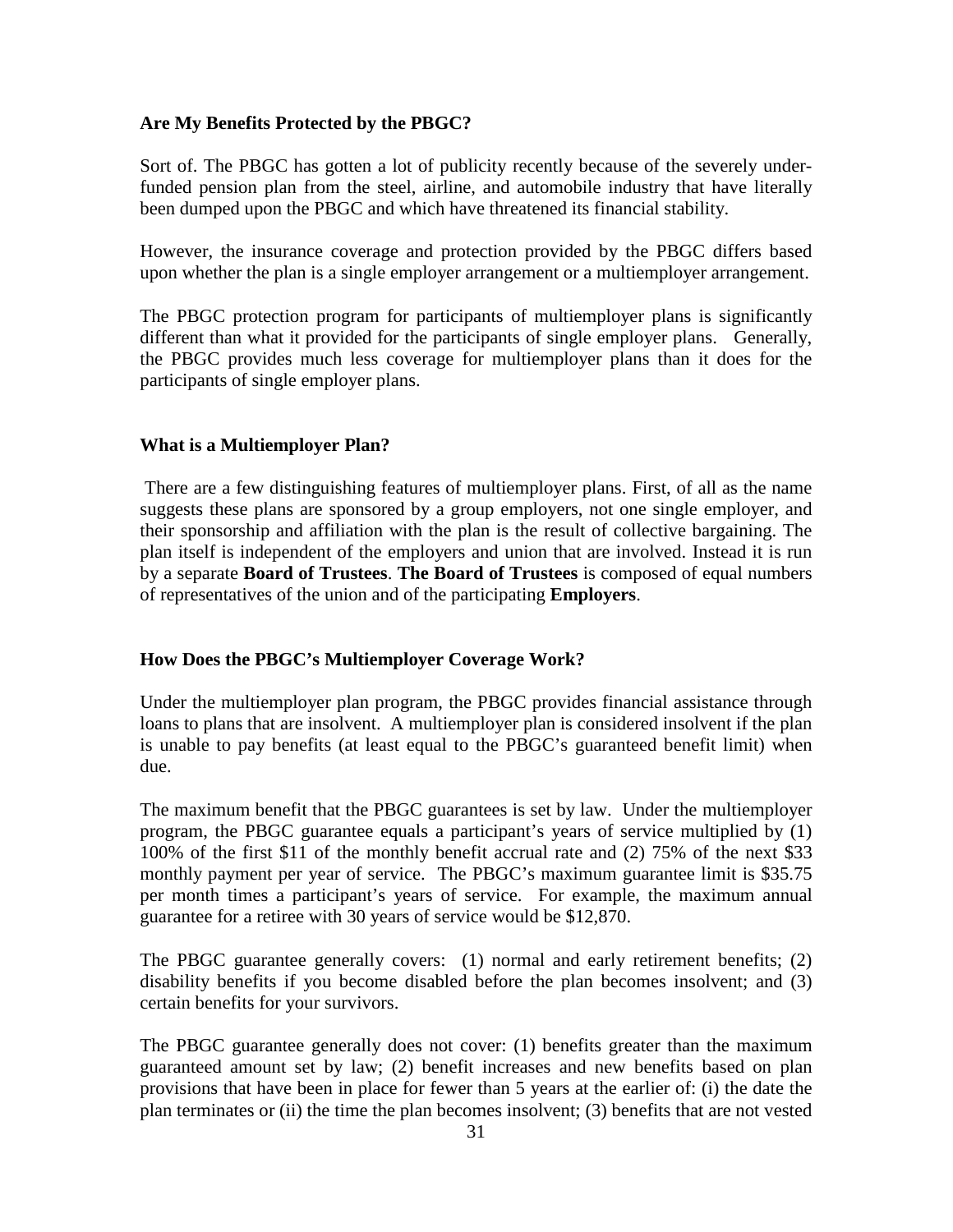because you have not worked long enough; (4) benefits for which you have not met all of the requirements at the time the plan becomes insolvent; and (5) non-pension benefits, such as health insurance, life insurance, certain death benefits, vacation pay, and severance pay.

For more information about the PBGC and the benefits it guarantees, ask your Plan Administrator or contact the PBGC's Technical Assistance Division, 1200 K Street, N.W., Suite 930, Washington, D.C. 20005-4026 or call PBGC toll-free at 1-800-400- 7242. TTY/TDD users may call the federal relay service toll-free at 1-800-877-8339 and ask to be connected to1-800-400-7242. Additional information about the PBGC's pension insurance program is available through the PBGC's website on the Internet at http://www.pbgc.gov.

## COMMENCING BENEFITS

## **Do My Benefits Start Automatically When I Reach Normal Retirement Age, Die, or in Any Other Way Become Eligible For Plan Benefits?**

No. You, your spouse, or other **Beneficiary** has to contact the Fund Office and inform them of your situation. You must complete an application for retirement and supply the necessary documents to apply for your benefits. The Fund Office will provide you, your spouse, or your **Beneficiary** with the necessary forms and information to process your benefits.

## **Can My Benefits Be Lowered, Stopped, Or In Changed In Any Way After I Start Receiving Payments?**

Assuming that the **Plan** is financially able, once you start receiving benefits Federal law currently forbids your benefits from being reduced or stopped as long as you and your surviving **Beneficiary** are alive and otherwise meet any applicable eligibility requirements. Furthermore, most of the important features of Plan benefits cannot be changed after you have earned them even if you are not receiving payments and even if you have left the union and the industry. For example, the benefits earned at the highest level cannot be changed to something less.

Similarly, once payments start you cannot decide to change the form of payment. For example, you could not change from a **50% QJ&S Annuity** to life-time payments guaranteed for 120 months.

## **Who Decides Whether I Should Receive Plan Benefits?**

The ultimate decision is the **Board**'s. But all they really decide is whether the terms of the **Plan** have been followed. To make this determination they rely on the advice of the Fund Office and paid professionals like the **Plan**'s attorney.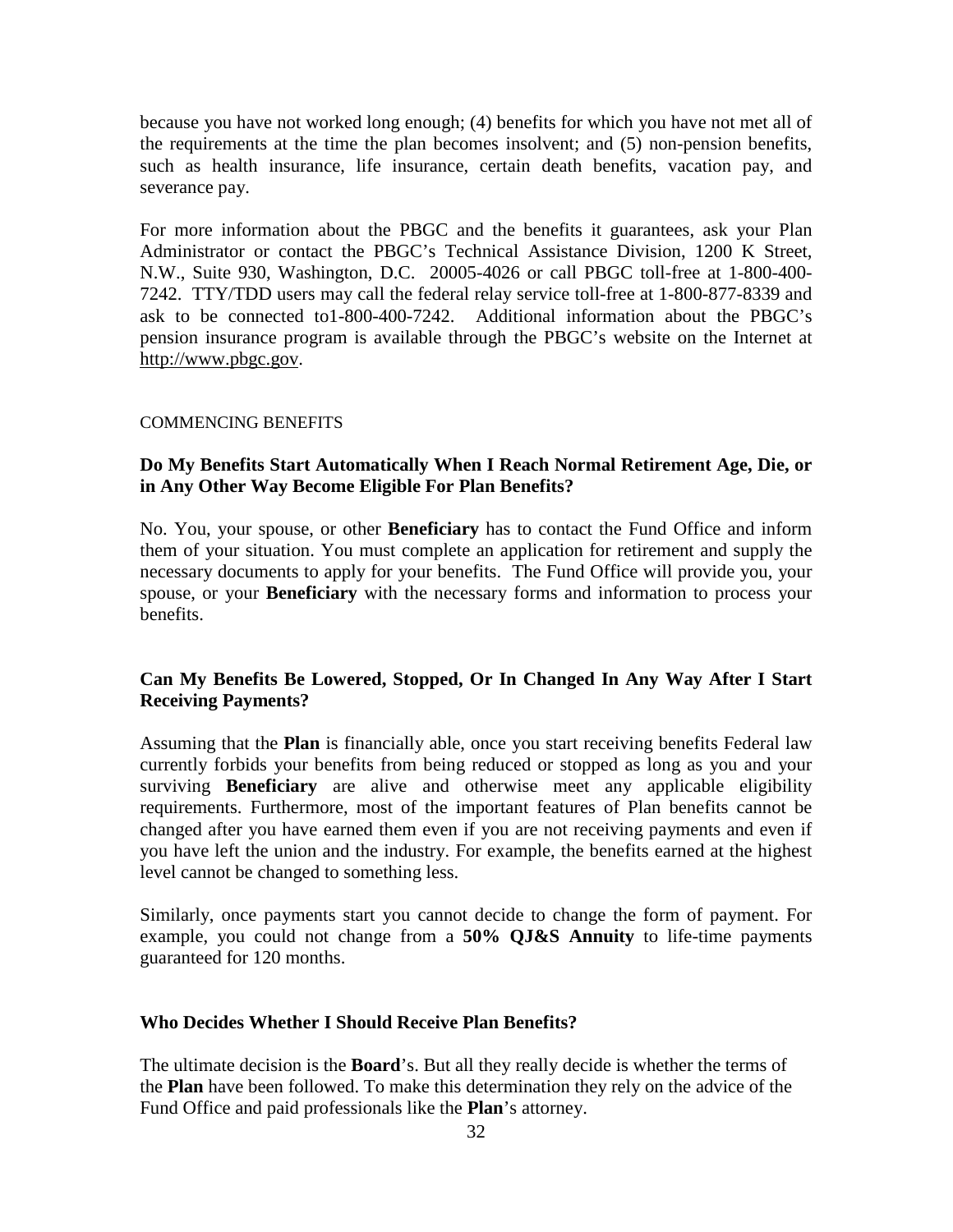#### **DISPUTES**

## **What Happens If I, My Spouse, Or My Beneficiary Disagrees With A Decision Made By The Board?**

In accordance with the requirements established under ERISA, including the provisions set forth in set forth in Labor Regulation Section 2560.503-1, the Plan has established certain claims and appeal procedure.

The following procedures shall apply to all claims filed on or after January 1, 2002.

- 1. In order to establish and maintain reasonable claims procedures, the Plan will be administered in accordance with the following rules:
	- a. The **Plan** will not administer the claims and appeals procedures in any way that unduly inhibits or hampers the initiation or processing of claims for benefits.
	- b. The **Plan** will not require payment of a fee or costs as a condition to making a claim or appeal.
	- c. The **Plan** will not preclude an authorized representative of a claimant from acting on behalf of such claimant in pursuing a benefit claim or appeal of adverse benefit determination.
	- d. The **Plan** will follow administrative processes and safeguards to ensure and verify that benefit claim determinations are made in accordance with governing **Plan** documents and that the applicable provisions have been applied consistently with respect to similarly situated claimants.
	- e. If you or a **Beneficiary** contacts the Fund Office and attempts to file an application for benefits, the Fund Office will inform you or a **Beneficiary**  of the proper procedures for filing an application for benefits.
- 2. In the event a claim is initially denied, in whole or part, you, your spouse or Beneficiary (hereinafter the "Claimant") will be advised of the following:
	- a. the specific reason or reasons for the adverse determination;
	- b. reference to specific **Plan** provisions on which the determination was based;
	- c. a description of any additional material or information necessary for the claimant to perfect the claim and an explanation of why such material or information is necessary; and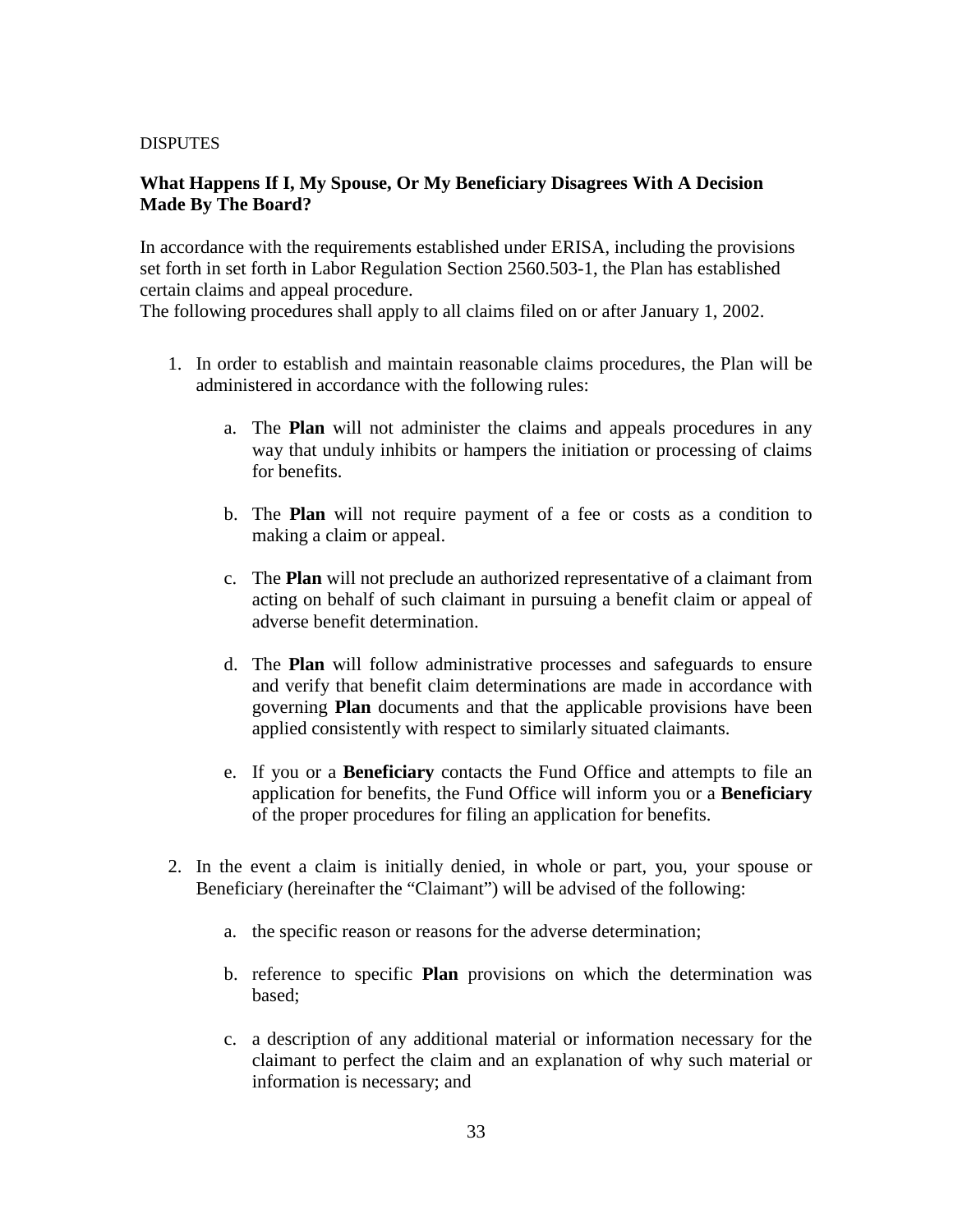- d. a description of the **Plan's** review procedures and the time limits applicable to such procedures, including a statement of the claimant's right to bring civil action under ERISA Section 502(a) following an adverse benefit determination after completion of the review.
- e. If the Claimant disagrees with the denial, the Claimant or their duly authorized representative may:
	- (a) Request review by the Claims Review Board;
	- (b) Review pertinent documents; and
	- (c) Submit issues and comments in writing.

*THE REQUEST FOR REVIEW MUST BE IN WRITING AND MADE WITHIN SIXTY (60) CALENDAR DAYS OF YOUR RECEIPT OF THE WRITTEN NOTIFICATION OF DENIAL (OR ONE HUNDRED EIGHTY (180) CALENDAR DAYS IN THE CASE OF A DISABILITY PENSION).* 

3. Review of an adverse benefit determination upon appeal will take into account all comments, documents, records and other information submitted by the Claimant, regardless of whether the information was submitted or considered in the initial benefit determination.

You or your authorized representative will have the right to make an oral presentation to the Claims Review Board.

- 4. The Claims Review Board will continue to review benefit determinations upon appeal at regularly scheduled meetings that take place at least quarterly, except if otherwise required by law. The Claims Review Board shall make benefits determinations upon appeal at the meeting that immediately follows the **Plan's** receipt of a request for review, unless the request is filed within 30 days of the meeting. In such case, the Claims Review Board may make a benefit determination upon appeal at the second meeting following the **Plan's** receipt of the request for review. The Claims Review Board shall notify the Claimant of the benefit determination as soon as possible after the meeting, but not later than 5 days after the benefit determination is made.
- 5. Notification of an adverse benefit determination upon review will contain:
	- a. the specific reason or reasons for the adverse determination;
	- b. reference to specific **Plan** provisions on which the determination is based;
	- c. a statement that the you are entitled to receive, upon request and free of charge, reasonable access to, and copies of, all documents, records and other information relevant to the claim for benefits; and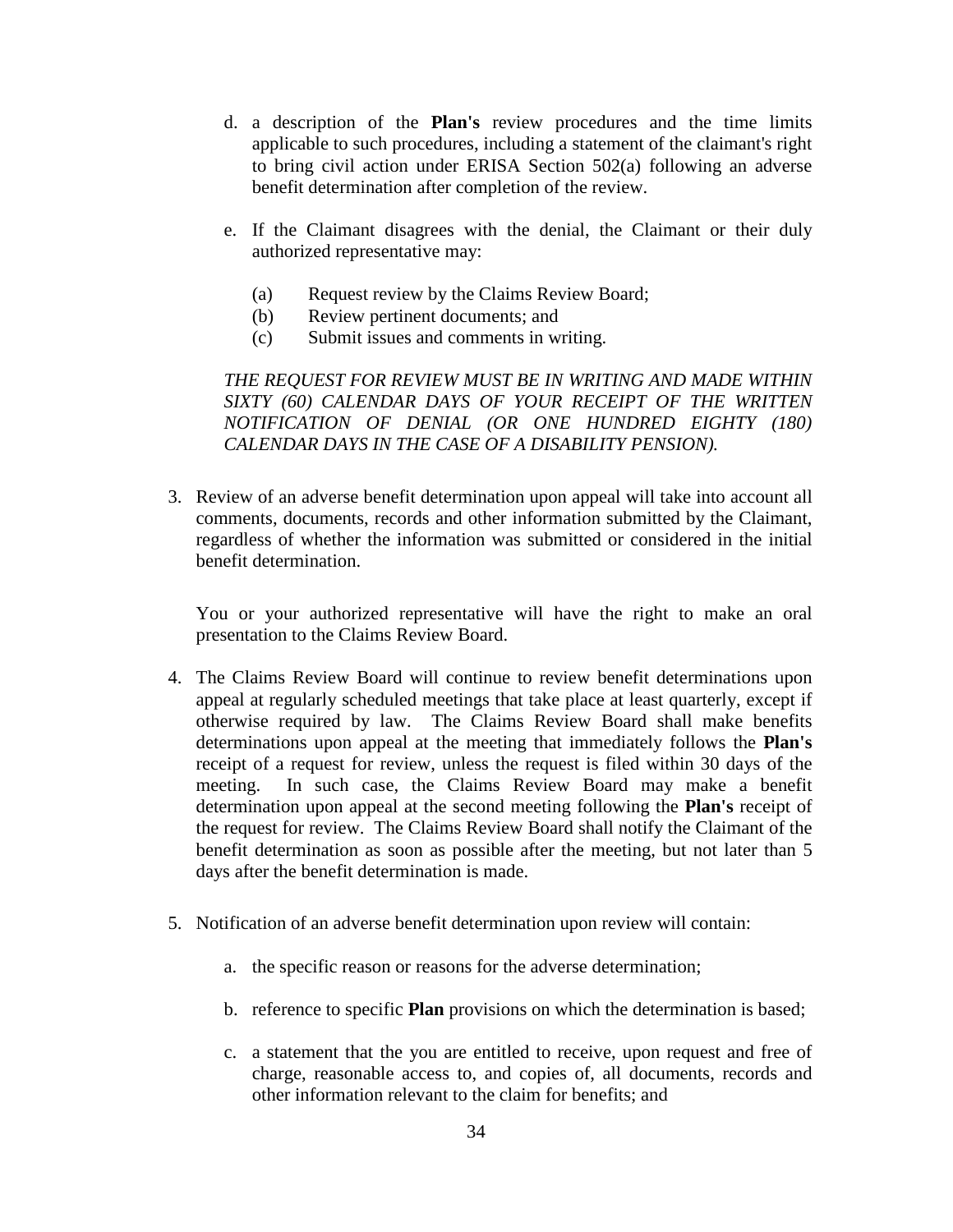- d. a statement of the claimant's right to bring civil action under ERISA Section 502(a) following an adverse benefit determination from the review.
- 6. If the Claims Review Board can not make a decision on the request for review, the Claims Review will give you notice that it has been unable to reach a decision and the Board of Trustees will consider the request for review at its next meeting. The Board of Trustees take into account all comments, documents, records and other information submitted, regardless of whether the information was submitted or considered in the initial benefit determination including any additional comments, documents, records and other information presented at the Claims Review Board. You or your authorized representative will have the right to make an oral presentation to the Board of Trustees. The Board of Trustees shall notify the Claimant of the benefit determination as soon as possible after the meeting, but not later than 5 days after the benefit determination is made. Notification of an adverse benefit determination upon review will contain the same information contained in paragraph 5, above.
- 7. The period of time within which a benefit determination is required to be made will begin at the time the claim is filed in accordance with the reasonable procedures of the **Plan**, without regard to whether all information necessary to make a benefit determination accompanies the filing. If additional information is necessary to make a benefit determination, the period of time for making the benefit determination shall be tolled from the date the notification for additional information is requested until the Claimant responds to the request for additional information. If you do not receive the decision within the time set forth herein, the claim shall be deemed denied on review.

The decision of the Claims Review Board, or Board of Trustees, is final and binding on all individuals dealing with or claiming benefits under the **Plan**, and if challenged in court, the **Plan** intends for the decision to be upheld, unless found by a court of competent jurisdiction to be arbitrary and capricious.

*You or any other Claimant must comply with these appeal procedures prior to instituting legal action on a claim for benefits. Any legal action must be filed within ninety (90) calendar days following your receipt of the Board of Trustees' decision on review.*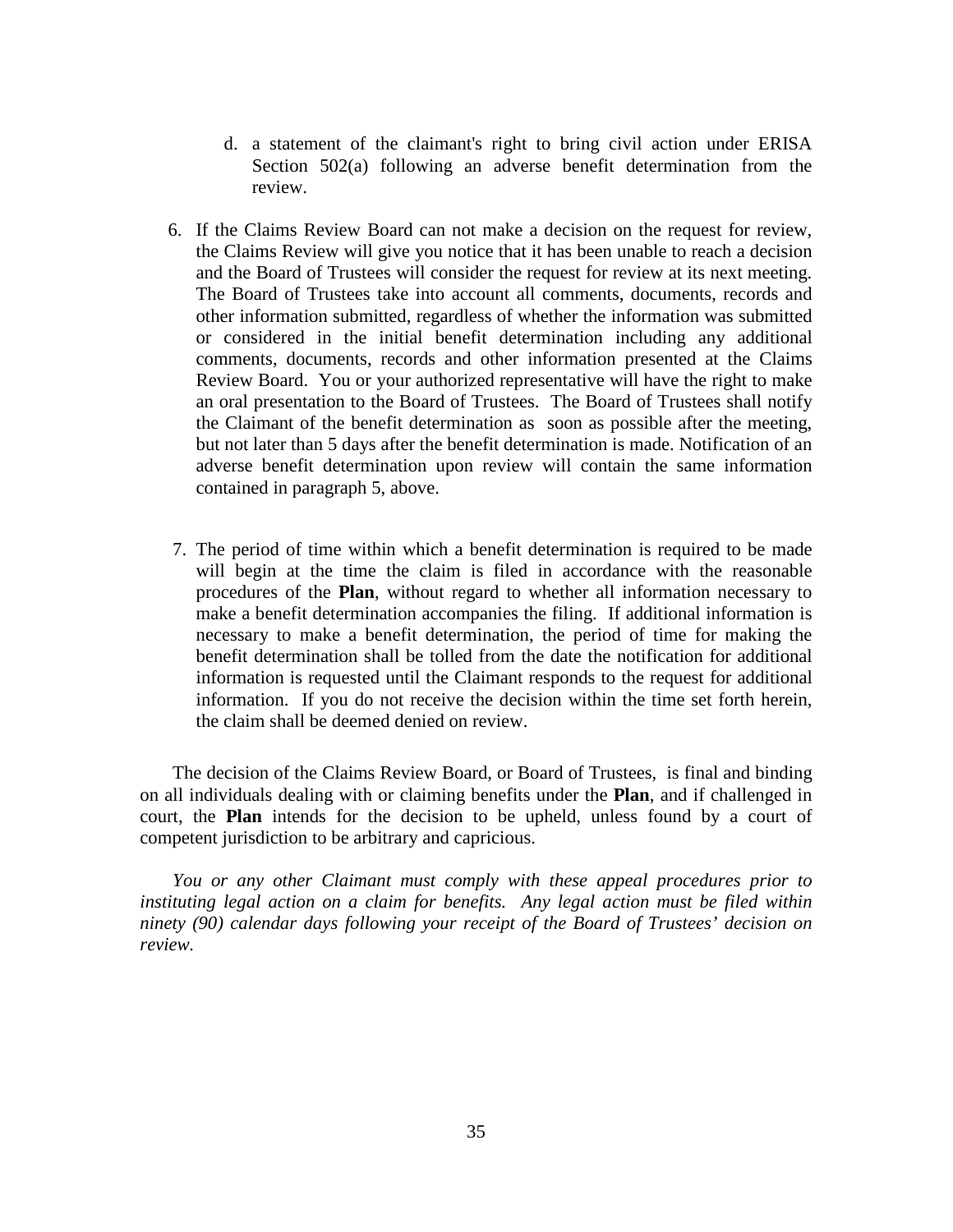#### TAX ISSUES

## **Do I Have To Pay Taxes On The Contributions That Are Made Each Year By My Employer**?

Before answering this question please note that this answer and the answer to the following question are not intended to serve as tax advice. They are only intended to give you a rough sense of how the tax laws work with respect to the **Plan.**

The Plan is a tax qualified arrangement under the terms of the Internal Revenue Code. This means it qualifies for special tax treatment for you, the **Plan**, and for your **Employer(s)**. For you, this special tax treatment means that you do not pay taxes when contributions are made on your behalf. However, your Employer is still entitled to an immediate tax deduction when he makes the contribution. For the **Plan,** the special tax treatment means that earnings on Fund assets are not subject to taxation.

#### **So When Do I Pay Taxes?**

First of all it might not be you. It might be your spouse or another **Beneficiary** who is receiving death benefits. The general rule is that Plan benefits are taxed when they are received. So, whoever is getting them should check with a tax advisor.

#### CREDITORS, QDRO'S

## **Can Third Parties, Like Creditors, Take Over My Payments?**

Not directly. The general rule is that your benefits or rights to benefits under the **Plan**  may not be sold, transferred, assigned, used as collateral for a loan or pledged to another person. However, there is one exception to this general rule.

If the **Plan, Board of Trustees or Employer** receives a **Qualified Domestic Relations Order (QDRO)**, the **Plan** may be required to pay a portion of your benefits to an Alternate Payee. A **QDRO** is a judgment that satisfies certain criteria specified in the **Plan** and under federal law and assigns to an Alternate Payee (for example, your former spouse) the right to receive all or a portion of your benefits. If you are subject to a QDRO which includes provisions related to your **Plan** benefits, you or the Alternate Payee should contact the Fund Office for more information regarding the **QDRO** review process.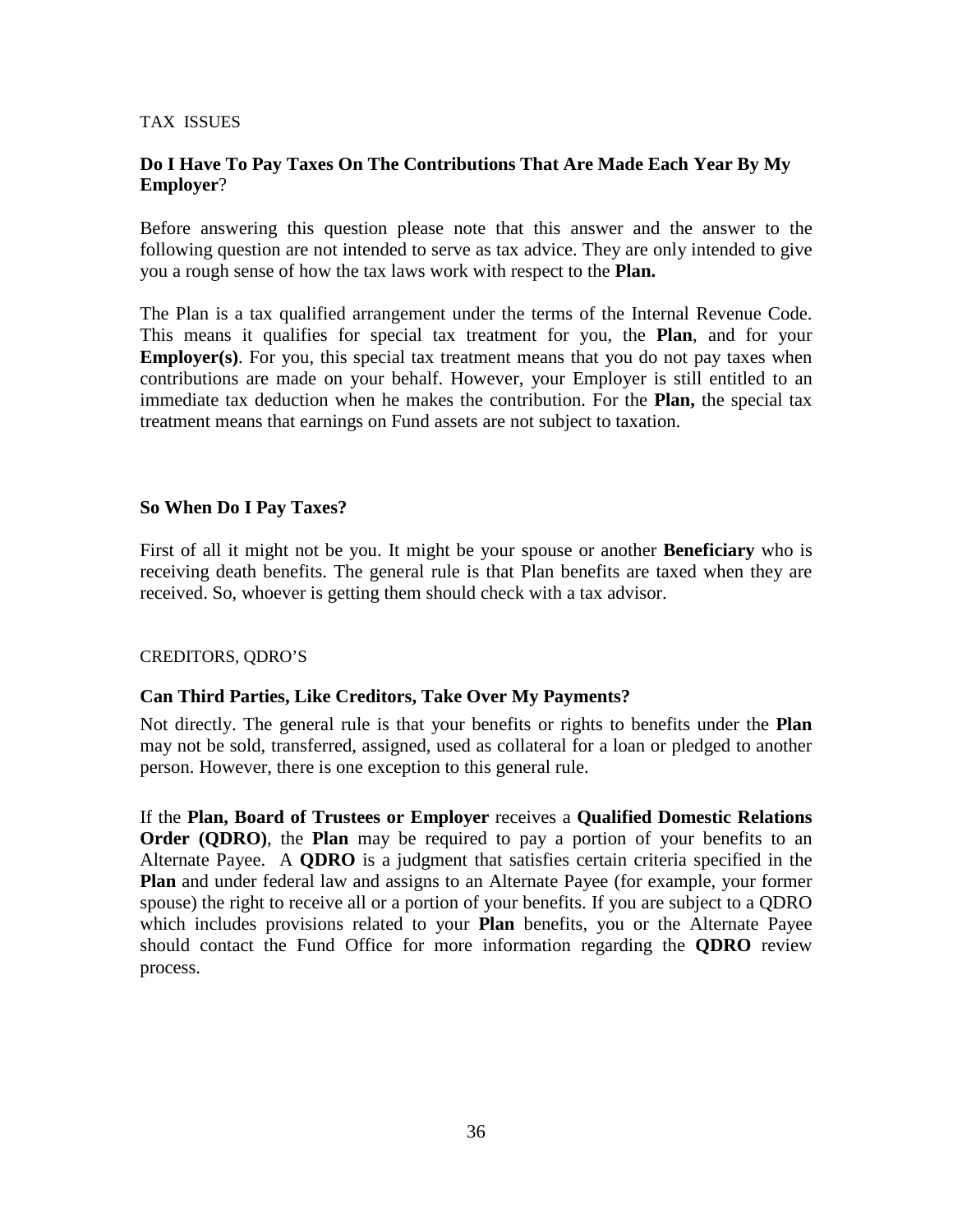## **RIGHTS UNDER ERISA**

As a participant in the Plan you are entitled to certain rights and protections under the Employee Retirement Income Security Act of 1974, as amended ("ERISA"). ERISA provides that all plan participants shall be entitled to:

## Receive Information About Your Plan and Benefits

Examination, without charge, at the plan administrator's office and at other specified locations, such as worksites and union halls, all documents governing the plan, including insurance contracts and collective bargaining agreements, and a copy of the latest annual report (Form 5500 Series) filed by the plan with the U.S. Department of Labor and available at the Public Disclosure Room of the Employee Benefits Security Administration.

Obtain, upon written request to the plan administrator, copies of documents governing the operation of the plan, including insurance contracts and collective bargaining agreements, and copies of the latest annual report (Form 5000 Series) and updated summary plan description. The administrator may make a reasonable charge for the copies.

Receive a summary of the plan's annual financial report. The plan administrator is required by law to furnish each participant with a copy of this summary annual report.

Obtain a statement telling you whether you have a right to receive a pension at normal retirement age (age 65) and if so, what your benefits would be at normal retirement age if you stop working under the plan now. If you do not have a right to a pension, the statement will tell you how many more years you have to work to get a right to a pension. This statement must be requested in writing and is not required to be given more than once every twelve (12) months. The plan must provide the statement free of charge.

## Prudent Actions by Plan Fiduciaries

In addition to creating rights for plan participants ERISA imposes duties upon the people who are responsible for the operation of the employee benefit plan. The people who operate your plan, called "fiduciaries" of the plan, have a duty to do so prudently and in the interest of you and other plan participants and beneficiaries. No one, including your employer, your union, or any other person, may fire you or otherwise discriminate against you in any way to prevent you from obtaining a pension benefit or exercising your rights under ERISA.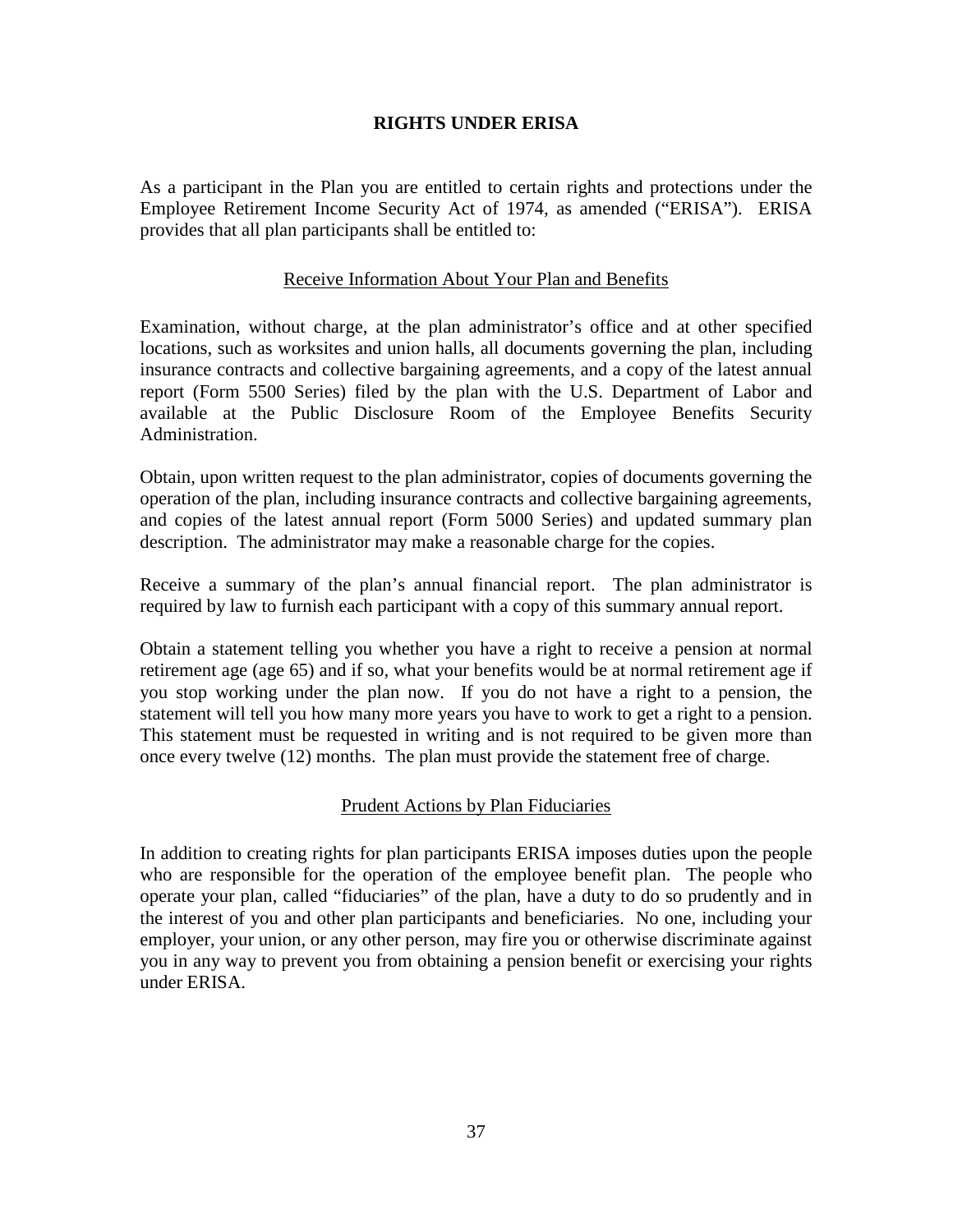#### Enforce Your Rights

If your claim for a pension benefit is denied or ignored, in whole or in part, you have a right to know why this was done, to obtain copies of documents relative to the decision without charge, and to appeal any denial, all within certain time schedules.

Under ERISA, there are steps you can take to enforce the above rights. For instance, if you request a copy of plan documents or the latest annual report from the plan and do not receive them within 30 days, you may file suit in a Federal court. In such a case, the court may require the plan administrator to provide the materials and pay you up to \$110 a day until you receive the materials, unless the materials were not sent because of reasons beyond the control of the administrator. If you have a claim for benefits which is denied or ignored, in whole or in part, you may file suit in a state or Federal court. In addition, if you disagree with the plan's decision or lack thereof concerning the qualified status of a domestic relations order or a medical child support order, you may file suit in Federal court. If it should happen that plan fiduciaries misuse the plan's money, or if you are discriminated against for asserting your rights, you may seek assistance from the U.S. Department of Labor, or you may file suit in a Federal court. The court will decide who should pay court costs and legal fees. If you are successful the court may order the person you have sued to pay these costs and fees. If you lose, the court may order you to pay these costs and fees, for example, if it finds your claim is frivolous.

#### Assistance with Your Questions

If you have any questions about your plan, you should contact the plan administrator. If you have any questions about this statement or about your rights under ERISA, or if you need assistance in obtaining documents from the plan administrator, you should contact the nearest office of the Employee Benefits Security Administration, U.S. Department of Labor, listed in your telephone directory or the Division of Technical Assistance and Inquiries, Employee Benefits Security Administration, U.S. Department of Labor, 200 Constitution Avenue, N.W., Washington, D.C. 20210. You may also obtain certain publications about your rights and responsibilities under ERISA by calling the publications hotline of the Pension and Welfare Benefits Administration.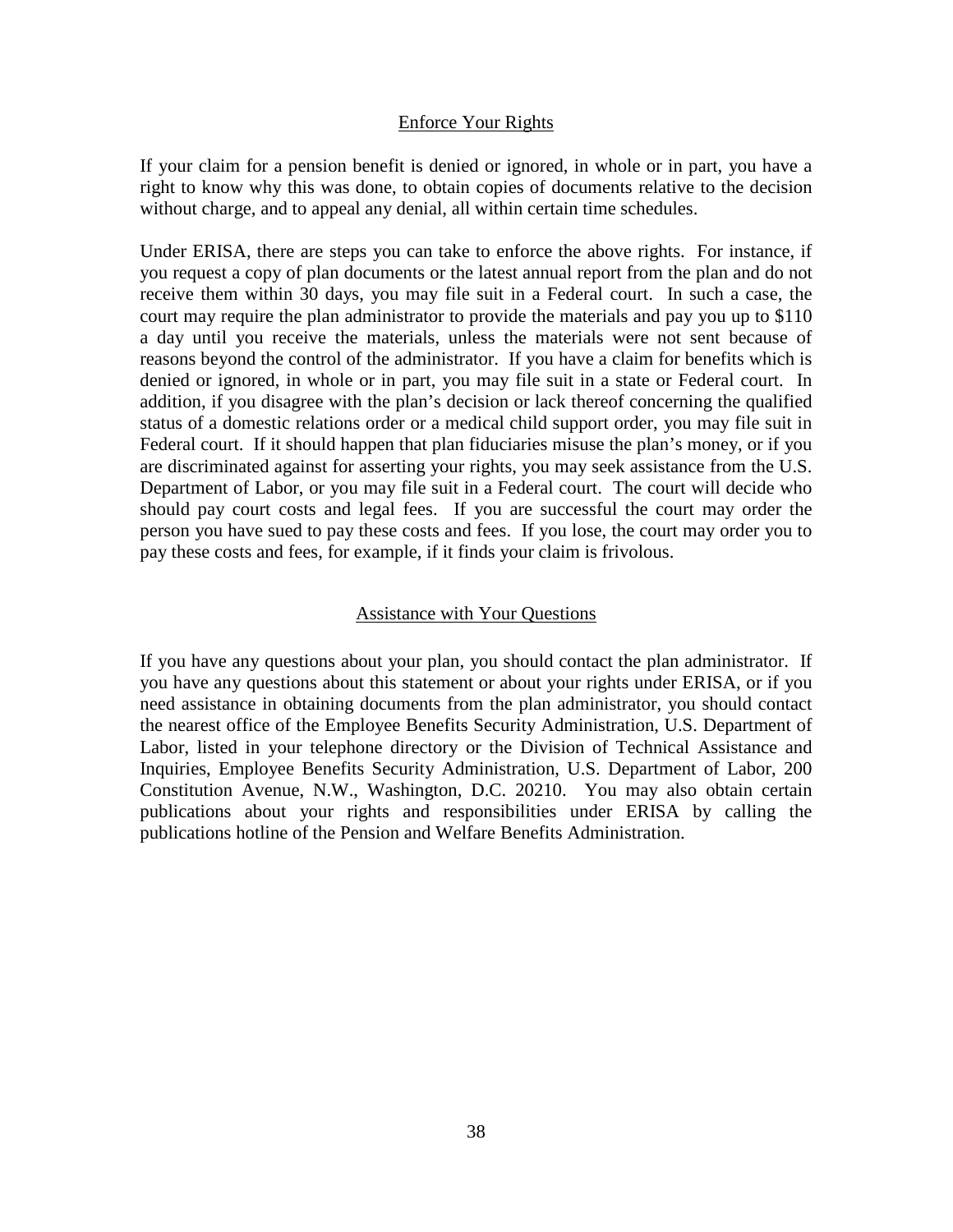## **INDEX - PLAN DEFINITIONS**

The definition of the following terms can be found in this SPD on the following pages:

| Plan |
|------|
|      |
|      |
|      |
|      |
|      |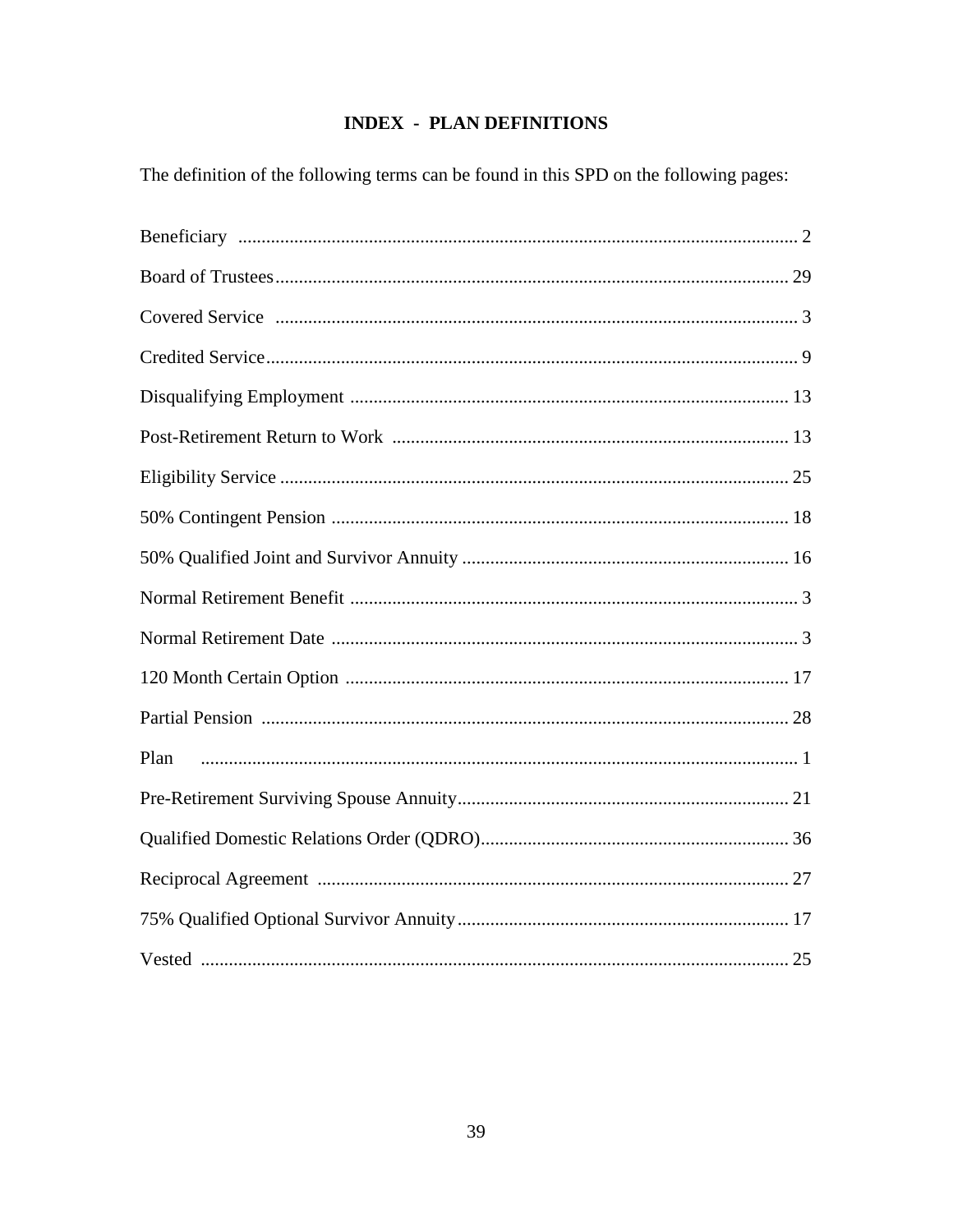## **TABLE A**

| <b>LOCAL 436 WELFARE AND PENSION FUNDS</b> |
|--------------------------------------------|
| <b>BOARD OF TRUSTEES</b>                   |
| <b>January 14, 2014</b>                    |

| <b>Union</b>                                                                             | <b>Employer</b>             |
|------------------------------------------------------------------------------------------|-----------------------------|
| Gary M. Tiboni, Chairman                                                                 | Brock P. Walls, Trustee     |
| Local Union 436                                                                          | Westview Concrete Corp.     |
| 6051 Carey Drive                                                                         | PO Box 38159                |
| Valley View, OH 44125-4259                                                               | Olmsted Falls, OH 44138     |
| Jack Fortesque, Trustee                                                                  | Jeffrey E. Nock, Trustee    |
| Local Union 436                                                                          | <b>Terrace Construction</b> |
| 6051 Carey Drive                                                                         | 3965 Pearl Road             |
| Valley View, OH 44125-4259                                                               | Cleveland, OH 44109-3103    |
| Rosario Sara, Trustee                                                                    | John Sarrouh, Trustee       |
| Local Union 436                                                                          | <b>Rockport Ready Mix</b>   |
| 6051 Carey Drive                                                                         | 3092 Rockefeller Avenue     |
| Valley View, OH 44125-4259                                                               | Cleveland, OH 44115         |
| Nicholas M. Magistrelli, Trustee                                                         | John Ziss Jr., Trustee      |
| Local Union 436                                                                          | Kurtz Bros., Inc.           |
| 6051 Carey Drive                                                                         | 6415 Granger Road           |
| Valley View, OH 44125-4259                                                               | Independence, OH 44131      |
| Sal Alioto, Trustee<br>Local Union 436<br>6051 Carey Drive<br>Valley View, OH 44125-4259 |                             |
| John G. Golish, Trustee<br>Local Union 436<br>6051 Carey Drive<br>Valley View, OH 44125  |                             |